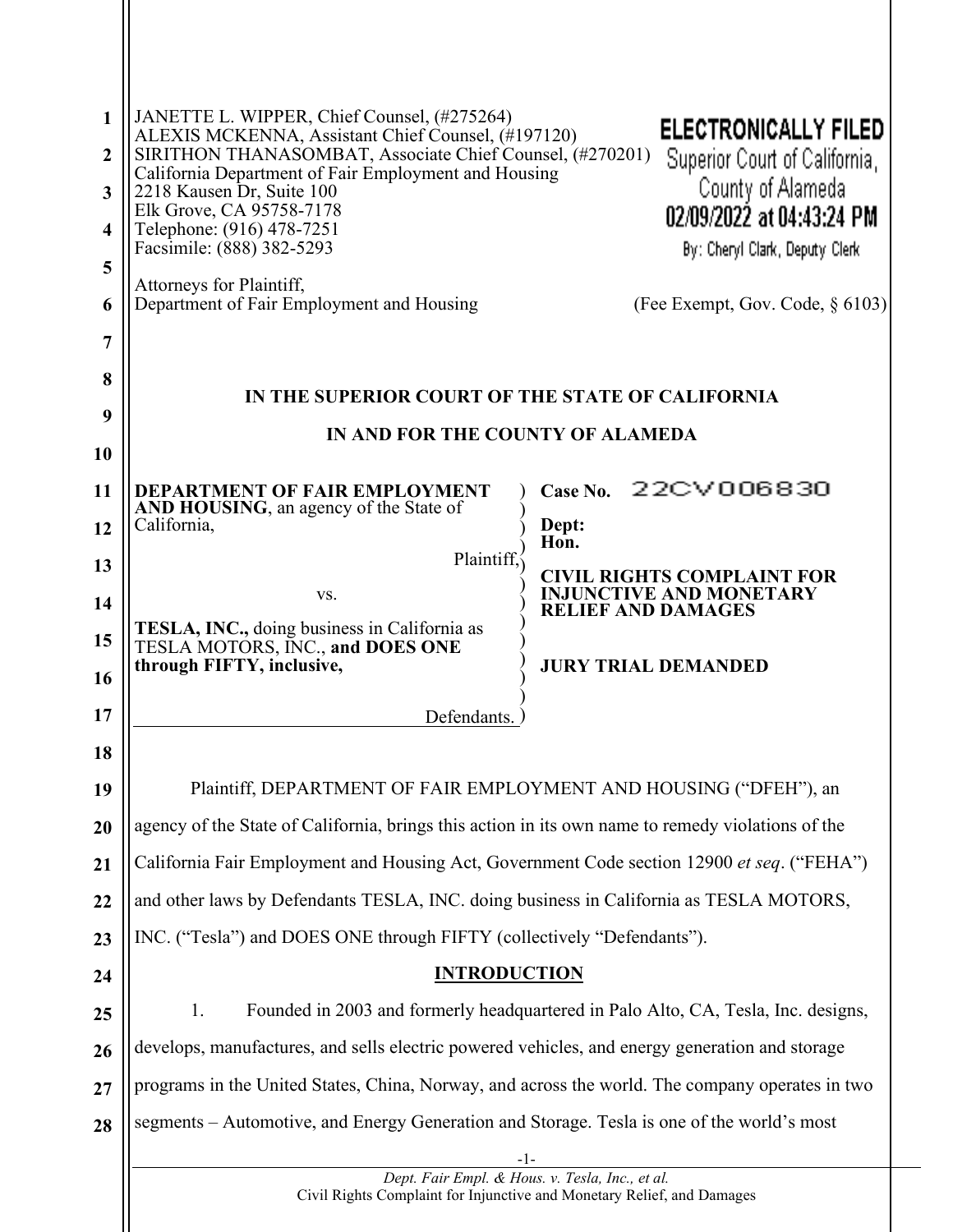**1 2** valuable automakers with a market value of around \$9[1](#page-1-0)1 billion (as of February 4, 2022).<sup>1</sup> Employing over 80,000 direct workers worldwide<sup>[2](#page-1-1)</sup> and over 36,200 workers just in California, Tesla

- **3 4** is the largest and highest-profile electric car company in the world.<sup>[3](#page-1-2)</sup> In 2020, Tesla boasted an annual revenue of \$31.5 billion dollars. Its annual assets in 2020 was \$52.2 billion dollars.<sup>[4](#page-1-3)</sup>
- **5 6 7 8 9** 2. As of this filing, Tesla operates out of four manufacturing facilities. Three are in the United States, and one is in China. The Fremont factory sits outside of San Francisco, California, where the nation's strongest anti-harassment, anti-discrimination, and other equal employment opportunity protections exist. [5](#page-1-4) The Fremont factory is the original site of Tesla's electric vehicle production. Another Tesla factory is located in Lathrop, California.

**10 11 12 13 14** 3. Tesla's Fremont factory is the only nonunion major American automotive plant in the country.[6](#page-1-5) Prior to Tesla, the Fremont facility was home to General Motors from 1962 to 1982, then home to GM and Toyota's New United Motor Manufacturing, Inc. (NUMMI) from 1984 to 2009. Tesla purchased the facility in 2010 and extensively remodeled it before the first Model S rolled off the line in June 2012.<sup>[7](#page-1-6)</sup>

<span id="page-1-1"></span>**18** <sup>2</sup> *Ibid.* 

**15**

<span id="page-1-3"></span>**21** <sup>4</sup> *Ibid.*

| Dept. Fair Empl. & Hous. v. Tesla, Inc., et al.                        |
|------------------------------------------------------------------------|
| Civil Rights Complaint for Injunctive and Monetary Relief, and Damages |

<span id="page-1-0"></span>**<sup>16</sup>** <sup>1</sup> https://finance.yahoo.com/quote/TSLA?p=TSLA&.tsrc=fin-srch; Malathi Nayak & Dana Hull, *Tesla Ordered to Pay \$137 Million Over Racism in Rare Verdict*, Bloomberg (Oct. 4, 2021, 4:59 PM PDT),

**<sup>17</sup>** https://www.bloomberg.com/news/articles/2021-10-04/tesla-ordered-to-pay-137-million-for-harboring-workplaceracism [as of Dec. 15, 2021].

<span id="page-1-2"></span>**<sup>19</sup> 20** <sup>3</sup> U.S. Securities and Exchange Commission, Telsa, Inc. TSLA on Nasdaq, Forms 10-K and Forms 10-Q, https://www.sec.gov/ix?doc=/Archives/edgar/data/1318605/000095017021002253/tsla-20210930.htm [as of Dec. 15, 2021].

<span id="page-1-4"></span>**<sup>22</sup> 23 24 25** <sup>5</sup> See, e.g., *State Dept. of Health Services v. Sup.Ct.* (2003) 31 Cal.4th 1026, 1040 [FEHA provides broader protection than Title VII]; Introduction, Cal. Prac. Guide Civ. Pro. Trial Claims and Def. Ch. 13(I.1)-A ["Title VII presents serious limitations on plaintiff's recovery, including a cap on emotional distress and punitive damages. In addition, FEHA provides broader protections in a number of important respects... For these reasons, it is generally advantageous to sue under FEHA, rather than Title VII."]; Li Zhou, *Can California Prevent Wage Discrimination Against Women?* The Atlantic (Oct. 7, 2015) https://www.theatlantic.com/business/archive/2015/10/california-gender-wage-gap-fair-payact/409549/ [as of July 19, 2021].

<span id="page-1-5"></span>**<sup>26</sup> 27** <sup>6</sup> Sahid Fawaz, *Tesla is the Only Non-Union Major American Car Company. The UAW Hopes to Change That*, Labor 411 (May 27, 2016) https://labor411.org/411-blog/tesla-is-the-only-non-union-major-american-car-company-the-uawhopes-to-change-that/ [as of Dec. 15, 2021].

<span id="page-1-6"></span>**<sup>28</sup>** <sup>7</sup> Scooter Doll, *Tesla Factory Locations: Where They Are and Could Soon Be,* Electrek (Jul. 14, 2021, 1:44 AM PDT), https://electrek.co/2021/07/14/tesla-factory-locations-where-they-are-and-could-soon-be/ [as of Dec. 15, 2021].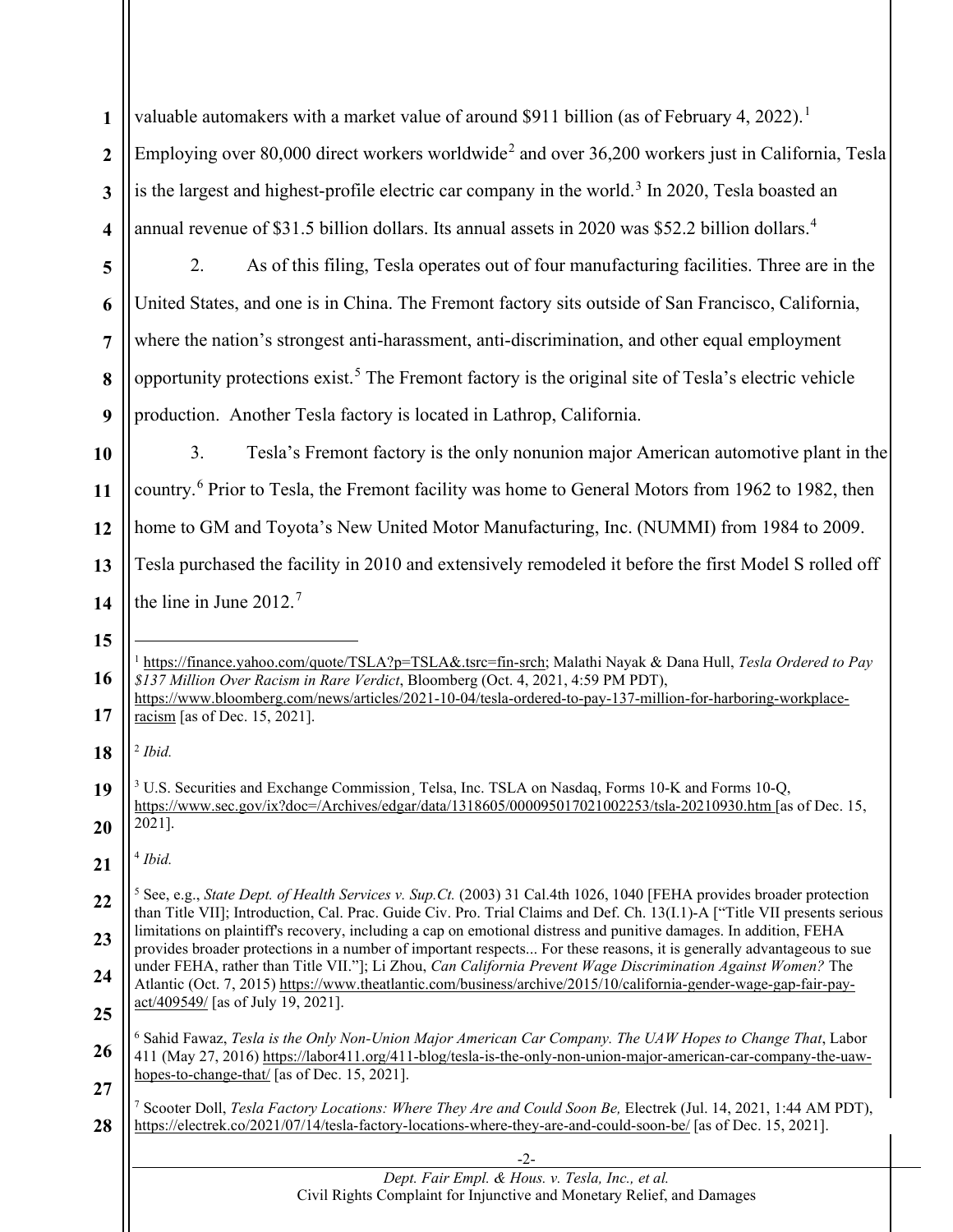<span id="page-2-5"></span><span id="page-2-4"></span><span id="page-2-3"></span><span id="page-2-2"></span><span id="page-2-1"></span><span id="page-2-0"></span>

| $\mathbf{1}$            | Built on the message of innovation, eco-futuristic ambitions, and social good, Tesla's<br>4.                                                                                                                                                                                                          |  |  |  |
|-------------------------|-------------------------------------------------------------------------------------------------------------------------------------------------------------------------------------------------------------------------------------------------------------------------------------------------------|--|--|--|
| $\boldsymbol{2}$        | Fremont factory has stenciled over the entrance the words: "Our mission: to accelerate the world's                                                                                                                                                                                                    |  |  |  |
| $\mathbf{3}$            | transition to sustainable energy." <sup>8</sup> Tesla's Chief Executive Officer Elon Musk has been celebrated                                                                                                                                                                                         |  |  |  |
| $\overline{\mathbf{4}}$ | as a visionary with his relentless pursuit of green energy, space travel, and self-driving cars. <sup>9</sup> Mr.                                                                                                                                                                                     |  |  |  |
| 5                       | Musk is infamous for taking positions that run counter to those of other car companies, technology                                                                                                                                                                                                    |  |  |  |
| 6                       | companies, billionaires and workers. <sup>10</sup>                                                                                                                                                                                                                                                    |  |  |  |
| $\overline{7}$          | Tesla's cars, the Model 3, Model S, Model X, and Model Y, retail for about \$47,690<br>5.                                                                                                                                                                                                             |  |  |  |
| 8                       | to $$126,690$ . <sup>11</sup> Tesla markets its vehicles to the environmentally-conscious, socially responsible                                                                                                                                                                                       |  |  |  |
| 9                       | consumer.                                                                                                                                                                                                                                                                                             |  |  |  |
| 10                      | In the San Francisco Bay Area and elsewhere, a job at Tesla is often seen as a golden<br>6.                                                                                                                                                                                                           |  |  |  |
| 11                      | ticket. It is seen as a way for those without a technical background or a college degree to secure a                                                                                                                                                                                                  |  |  |  |
| 12                      | job in tech, and a path to a career and a living wage.                                                                                                                                                                                                                                                |  |  |  |
| 13                      | Yet Tesla's brand, purportedly highlighting a socially conscious future, <sup>12</sup> masks the<br>7.                                                                                                                                                                                                |  |  |  |
| 14                      | reality of a company that profits from an army of production workers, many of whom are people of                                                                                                                                                                                                      |  |  |  |
| 15                      | color, working under egregious conditions. <sup>13</sup>                                                                                                                                                                                                                                              |  |  |  |
| 16                      | 8.<br>The Fremont factory offers 5.3 million square feet of space on 370 acres of land and                                                                                                                                                                                                            |  |  |  |
| 17                      |                                                                                                                                                                                                                                                                                                       |  |  |  |
| 18                      |                                                                                                                                                                                                                                                                                                       |  |  |  |
| 19                      | <sup>8</sup> Caroline O'Donovan, At Tesla's Factory, Building the Car of the Future Has Painful and Permanent Consequences for<br>Some Workers, Buzzfeed News (Feb. 4. 2018, 1:27 PM ET),                                                                                                             |  |  |  |
| 20                      | https://www.buzzfeednews.com/article/carolineodonovan/tesla-fremont-factory-injuries [as of Dec. 15, 2021].                                                                                                                                                                                           |  |  |  |
| 21                      | <sup>9</sup> Cade Metz & Neal E. Boudette, Inside Tesla as Elon Musk Pushed an Unflinching Vision for Self-Driving Cars, New<br>York Times (Dec. 6, 2021), https://www.nytimes.com/2021/12/06/technology/tesla-autopilot-elon-musk.html [as of Dec.                                                   |  |  |  |
| 22                      | 15, 2021]                                                                                                                                                                                                                                                                                             |  |  |  |
| 23                      | <sup>10</sup> Nicholas Kulish, <i>Elon Musk's Latest Innovation: Troll Philanthropy</i> , New York Times (Dec. 10, 2021),<br>https://www.nytimes.com/2021/12/10/business/elon-musk-philanthropy.html [as of Dec. 15, 2021]; Metz & Boudette,                                                          |  |  |  |
| 24                      | supra, https://www.nytimes.com/2021/12/06/technology/tesla-autopilot-elon-musk.html [as of Dec. 15, 2021]; Maureen<br>Dowd, Elon Musk, Blasting Off in Domestic Bliss, New York Times (Jul. 25, 2020),<br>https://www.nytimes.com/2020/07/25/style/elon-musk-maureen-dowd.html [as of Dec. 15, 2021]. |  |  |  |
| 25                      | <sup>11</sup> Kelly Lin, <i>How Much is a Tesla? Here's a Price Breakdown</i> , MotorTrend (Nov. 15, 2021),                                                                                                                                                                                           |  |  |  |
| 26                      | https://www.motortrend.com/features/how-much-is-a-tesla/ [as of Dec. 15, 2021].                                                                                                                                                                                                                       |  |  |  |
| 27                      | <sup>12</sup> O'Donovan, <i>supra</i> , https://www.buzzfeednews.com/article/carolineodonovan/tesla-fremont-factory-injuries                                                                                                                                                                          |  |  |  |
| 28                      | <sup>13</sup> Ibid. Since Tesla opened its Fremont factory in 2010, the factory has been inspected by California's Division of<br>Occupational Safety and Health (Cal/OSHA) seventeen (17) times.<br>$-3-$                                                                                            |  |  |  |
|                         | Dept. Fair Empl. & Hous. v. Tesla, Inc., et al.<br>Civil Rights Complaint for Injunctive and Monetary Relief, and Damages                                                                                                                                                                             |  |  |  |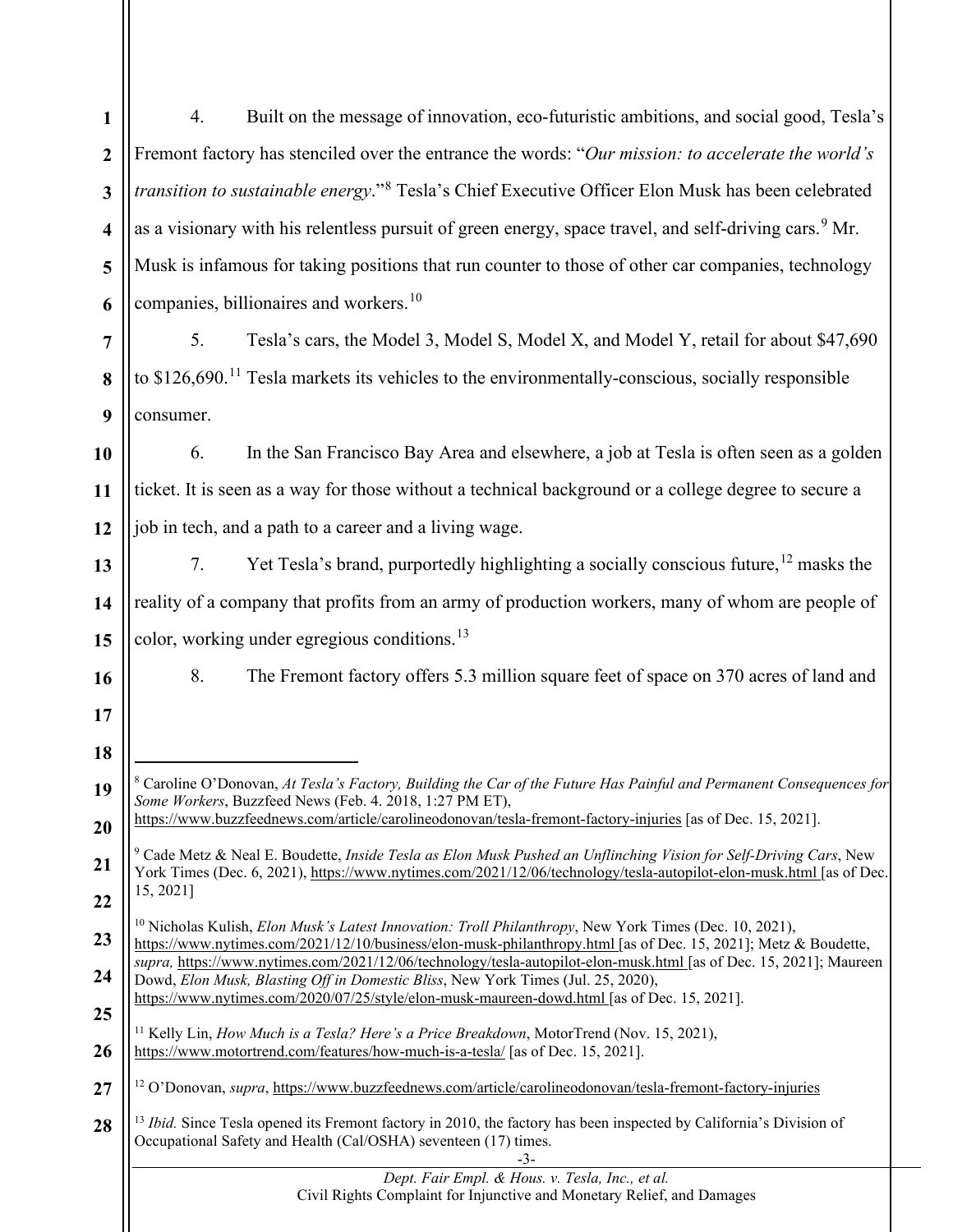**1 2 3 4 5 6 7 8** accommodates over  $15,000$  Tesla workers alone.<sup>[14](#page-3-0)</sup> With contractors included, thousands more work at the Fremont factory.<sup>[15](#page-3-1)</sup> And, Black and/or African American workers are segregated to the lowest levels. While Black and/or African American workers make up 0% of executives and about 3% of professionals at the Fremont plant, about 20% of the factory operatives, such as engine and other machine assemblers, are Black and/or African American.<sup>[16](#page-3-2)</sup> Black and/or African American workers were also over-represented in Tesla's contract workforce. However, Black and/or African Americans are severely under-represented as officials and managers, executives/senior officials and managers, first/mid-officials and managers, and professionals.<sup>[17](#page-3-3)</sup>

**9 10 11 12 13 14 15 16 17 18** 9. Segregation at the Fremont factory, along with the absence of Black and/or African Americans in leadership roles, has left many complaints of rampant racism unchecked for years. As early as 2012, Black and/or African American Tesla workers have complained that Tesla production leads, supervisors, and managers constantly use the n-word and other racial slurs to refer to Black workers. They have complained that swastikas, "KKK," the n-word, and other racist writing are etched onto walls of restrooms, restroom stalls, lunch tables, and even factory machinery. They have complained that Black and/or African American workers are assigned to more physically demanding posts and the lowest-level contract roles, paid less, and more often terminated from employment than other workers. They have also complained that Black and/or African American workers are often denied advancement opportunities, and more often and more severely disciplined than non-

**21 22**

**19**

**20**

- <span id="page-3-0"></span>**23** <sup>14</sup> Tesla, Inc., "Tesla Factory," https://www.tesla.com/factory [as of Dec. 14, 2021]; Tesla Inc. Pay Data Report 2021.
- <span id="page-3-1"></span>**24** <sup>15</sup> Lauren Hepler, *Menial Tasks, Slurs, and Swastikas: Many Black Workers at Tesla Say They Faced Racism*, New York Times (Nov. 30, 2018), https://www.nytimes.com/2018/11/30/business/tesla-factory-racism.html [as of Dec. 15, 2021].

-4- *Dept. Fair Empl. & Hous. v. Tesla, Inc., et al.*  Civil Rights Complaint for Injunctive and Monetary Relief, and Damages

<span id="page-3-2"></span>**<sup>25</sup> 26 27** <sup>16</sup> 2017 EEO-1 Report for Tesla, Inc. at 45500 Fremont Blvd. in Fremont, California. Because Tesla is a federal contractor and employs 50 or more employees in California and the United States, Tesla is required to file an Employer Information Report EEO-1, also known as the EEO-1 Report. The EEO-1 Report requires employers to report employment data for all employees categorized by sex, race/ethnicity, and job category. EEOC, EEO-1 Data Collection, https://www.eeoc.gov/employers/eeo-1-data-collection [as of Dec. 14, 2021]; Tesla Inc. Pay Data Report 2021.

<span id="page-3-3"></span>**<sup>28</sup>** <sup>17</sup> 2016 EEO-1 Comparison Report for Tesla, Inc. at 3500 Deer Creek Road, Palo Alto, CA 94304.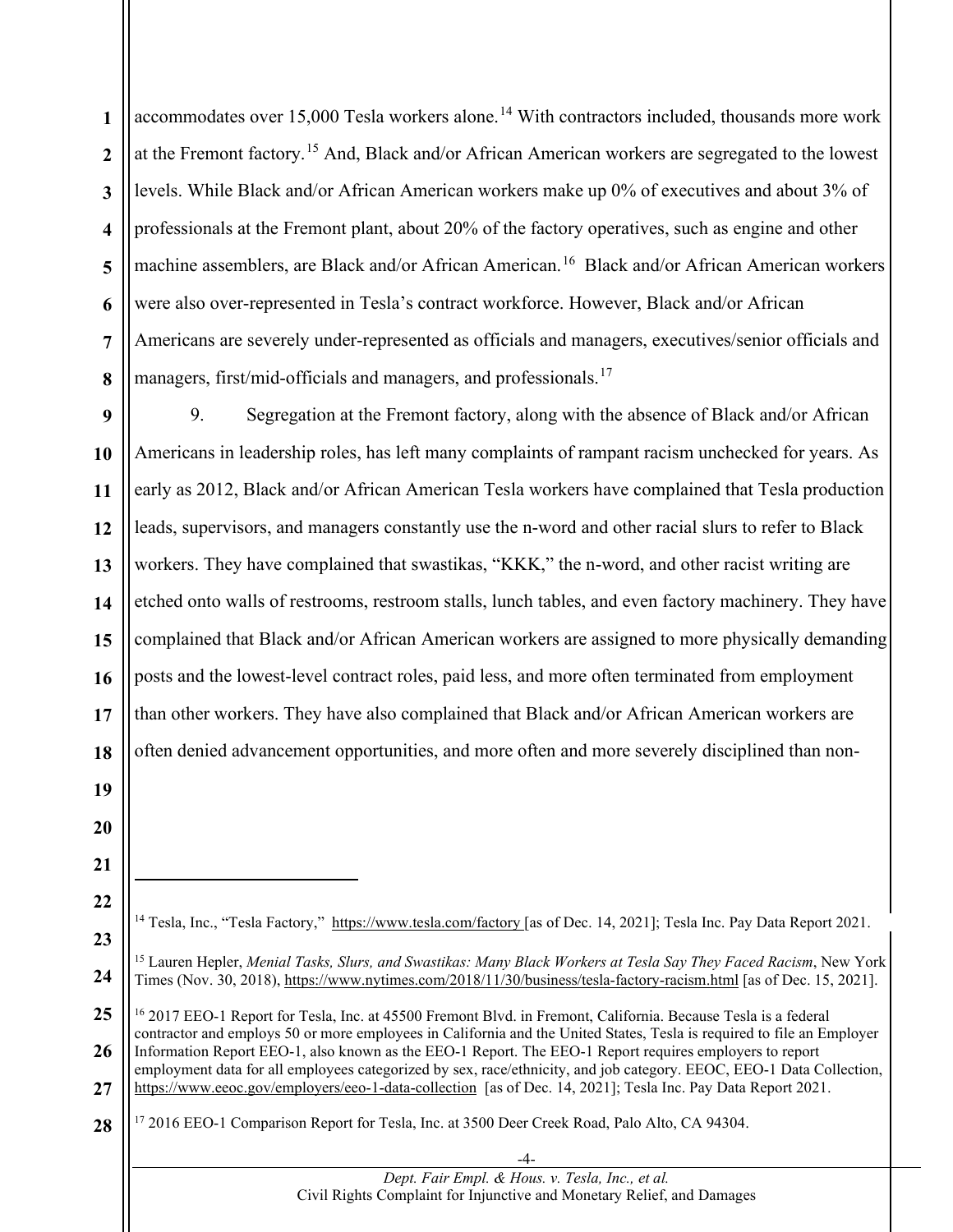**1** Black workers.[18](#page-4-0)

**2 3 4 5 6 7** 10. More significantly, these numerous complaints by Black and/or African American workers about racial harassment, racial discrimination, and retaliation lodged over a span of almost a decade have been futile. For example, Defendants turned, and continue to turn, a blind eye to years of complaints from Black workers who protest the commonplace use of racial slurs on the assembly line. Tesla was, and continues to be, slow to clean up racist graffiti with swastikas and other hate symbols scrawled in common areas.<sup>[19](#page-4-1)</sup>

**8 9 10 11 12** 11. Even after years of complaints, Tesla has continued to deflect and evade responsibility. While it claims to not tolerate racial harassment or discrimination at its factories, Tesla's investigations of complaints are not compliant with law. It limits investigations of incidents in its workplace to direct employees. Tesla also argued that staffing agencies that it contracts with are expected to train contractors on Tesla's anti-harassment and anti-discrimination policies and to investigate allegations of racial harassment when staffing agency workers were involved.<sup>[20](#page-4-2)</sup> Tesla's CEO, Mr. Musk, has advised that Tesla workers should be "thick-skinned"[21](#page-4-3) about race harassment.

12. Under California law, Defendants failed to take effective remedial measures in response to complaints of discrimination and harassment. Workers were further discouraged from complaining as they were warned that complaints would be ignored, or perfunctorily acknowledged and then dismissed. Black and/or African American workers also were warned that complaints led to

- **23** factory-so-do-many-of-its-rivals/ [as of Dec. 15, 2021]; Justin Westbrook, *Tesla Workers Allegedly Faced Racial Discrimination and Harassment by Coworkers and Superiors: Lawsuit*, Jalopnik (Oct. 17, 2017, 8:05 PM), https://jalopnik.com/tesla-workers-allegedly-faced-racial-discrimination-and-1819633991 [as of Dec. 15, 2021].
- <span id="page-4-1"></span>**24** <sup>19</sup> Nayak & Hull, *supra*, https://www.bloomberg.com/news/articles/2021-10-04/tesla-ordered-to-pay-137-million-forharboring-workplace-racism
- <span id="page-4-2"></span>**25 26** <sup>20</sup> Hannah Albarazi, *Tesla Hit with \$137M Verdict in Race Harassment Trial*, Law360 (Oct. 4, 2021, 8:53 PM EDT).
- <span id="page-4-3"></span>**27 28** <sup>21</sup> In an email to workers in 2017, Elon Musk, Tesla's Chief Executive Officer, warned against "being a huge jerk" to members of "a historically less represented group." At the same time, he wrote, "if someone is a jerk to you, but sincerely apologizes, it is important to be thick-skinned and accept that apology." Hepler, *supra,* https://www.nytimes.com/2018/11/30/business/tesla-factory-racism.html
	- -5- *Dept. Fair Empl. & Hous. v. Tesla, Inc., et al.*  Civil Rights Complaint for Injunctive and Monetary Relief, and Damages
- **13 14 15 16 17 18 20 21 22**
- 

<span id="page-4-0"></span><sup>18</sup> Malathi Nayak & Dana Hull, *Ex-Tesla Employee Called Racial Slurs Wins Rare \$1 Million Award*, Bloomberg (Aug. 5, 2021); Ricky Riley, *Black Tesla Employees Ban Together, Exposing Company's Alleged Culture of Racism*, Blavity (Dec. 3, 2018, 9:25 AM), http://35.185.66.110/black-tesla-employees-expose-companys-alleged-culture-ofracism?category1=news [as of Dec. 15, 2021]; Timothy B. Lee, *Tesla Has a Problem with Racism – So Do Many of Its Rivals*, Ars Technica (Nov. 30, 2018), https://arstechnica.com/cars/2018/11/tesla-has-a-problem-with-racism-in-its-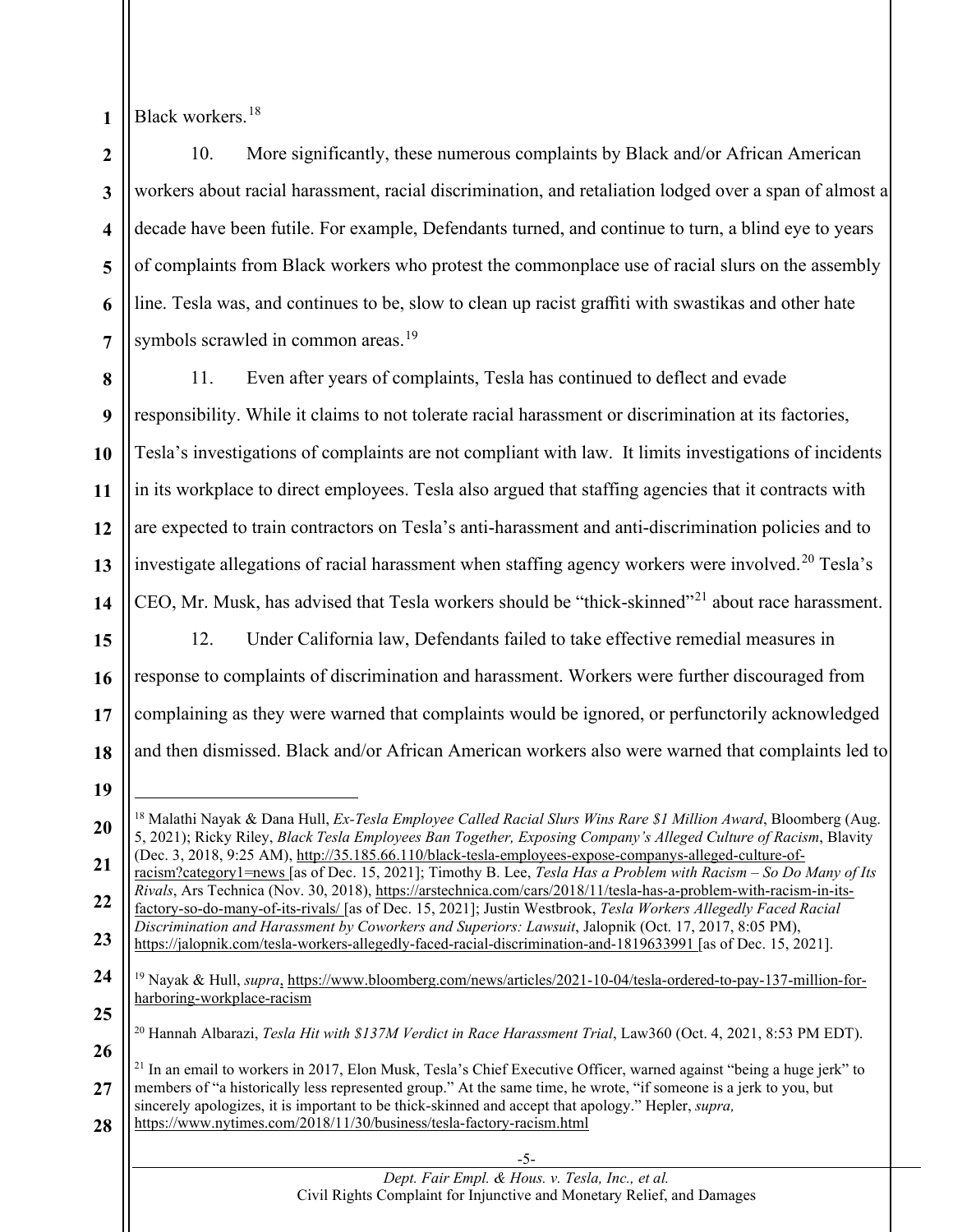**1 2 3 4 5** retaliatory harassment, undesirable assignments, and/or termination, especially since Defendants' human resource personnel charged with addressing the complaints were allegedly close to the harassers. In another move to avoid accountability, Tesla, during its annual shareholder's meeting in October 2021, announced plans to move its headquarters from Palo Alto, California to Austin, Texas.<sup>[22](#page-5-0)</sup>

**6 7 8 9 10 11** 13. Defendants failed to maintain and provide employment records. Defendants are ". . . required to maintain certain relevant records of personnel actions" and "make them available upon request" to DFEH. (See, e.g., Gov. Code, § 12946; Cal. Code Regs., tit. 2, § 11013; see also, Lab. Code,  $\S$  1197.5, subd. (e).)<sup>[23](#page-5-1)</sup> Such recordkeeping laws require Defendants to maintain discrimination and harassment complaints, and records and files relevant to those complaints. Defendants did not do so.

**12 13 14 15 16 17** 14. Plaintiff DFEH, an agency of the State of California, brings this enforcement action against Defendants Tesla and DOES ONE through FIFTY in its prosecutorial role, seeking relief in the public interest for the state and for Defendants' Black and/or African American workers ("the Group"). Pursuant to the authority vested in DFEH under FEHA,<sup>[24](#page-5-2)</sup> Government Code section 12900 *et seq*. and related laws, DFEH's enforcement action seeks to remedy, prevent, and deter unlawful harassment, discrimination, and retaliation. Specifically, the violations pled herein include claims for

**<sup>19</sup>**

<span id="page-5-0"></span>**<sup>20</sup>** <sup>22</sup> Kierra Frazier, *Tesla to Move Headquarters from California to Texas*, Axios (Oct. 7, 2021), https://www.axios.com/tesla-move-headquarters-california-texas-7e4edde0-c747-4859-9cb9-366c7dcb7e05.html [as of Dec. 15, 2021].

<span id="page-5-1"></span>**<sup>21</sup> 22** <sup>23</sup> See, e.g., Gov. Code, § 12946 ["It shall be an unlawful practice for employers . . . to fail to maintain and preserve . . . records . . . ."]; Cal. Code Regs., tit. 2, § 11013 ["Employers . . . shall make [records] available upon request to . . . [the] Department. . . . [E]very employer or other covered entity shall maintain data regarding the race, sex, and national origin

**<sup>23</sup> 24** of each applicant and for the job for which he or she applied. . . . Any personnel or other employment records made or kept by any employer or other covered entity dealing with any employment practice and affecting any employment benefit of any applicant or employee (including all applications, personnel, membership or employment referral records or files) shall be preserved by the employer or other covered entity for a period of two years from the date of the making

**<sup>25</sup> 26** of the record or the date of the personnel action involved, whichever occurs later."]; Lab. Code, § 1197.5, subd. (e) ["Every employer shall maintain records of the wages and wage rates, job classifications, and other terms and conditions of employment of the persons employed by the employer. All of the records shall be kept on file for a period of three years."].

<span id="page-5-2"></span>**<sup>27</sup> 28** <sup>24</sup> FEHA prohibits employment discrimination and harassment based on race, religious creed, color, national origin, ancestry, physical disability, mental disability, medical condition, genetic information, marital status, sex, gender, gender identity, gender expression, age, sexual orientation, or military and veteran status. (Gov. Code, § 12940, subds. (a) and (j), emphasis added; Cal. Code Regs., tit.  $2, \, \frac{1027.1}{$ .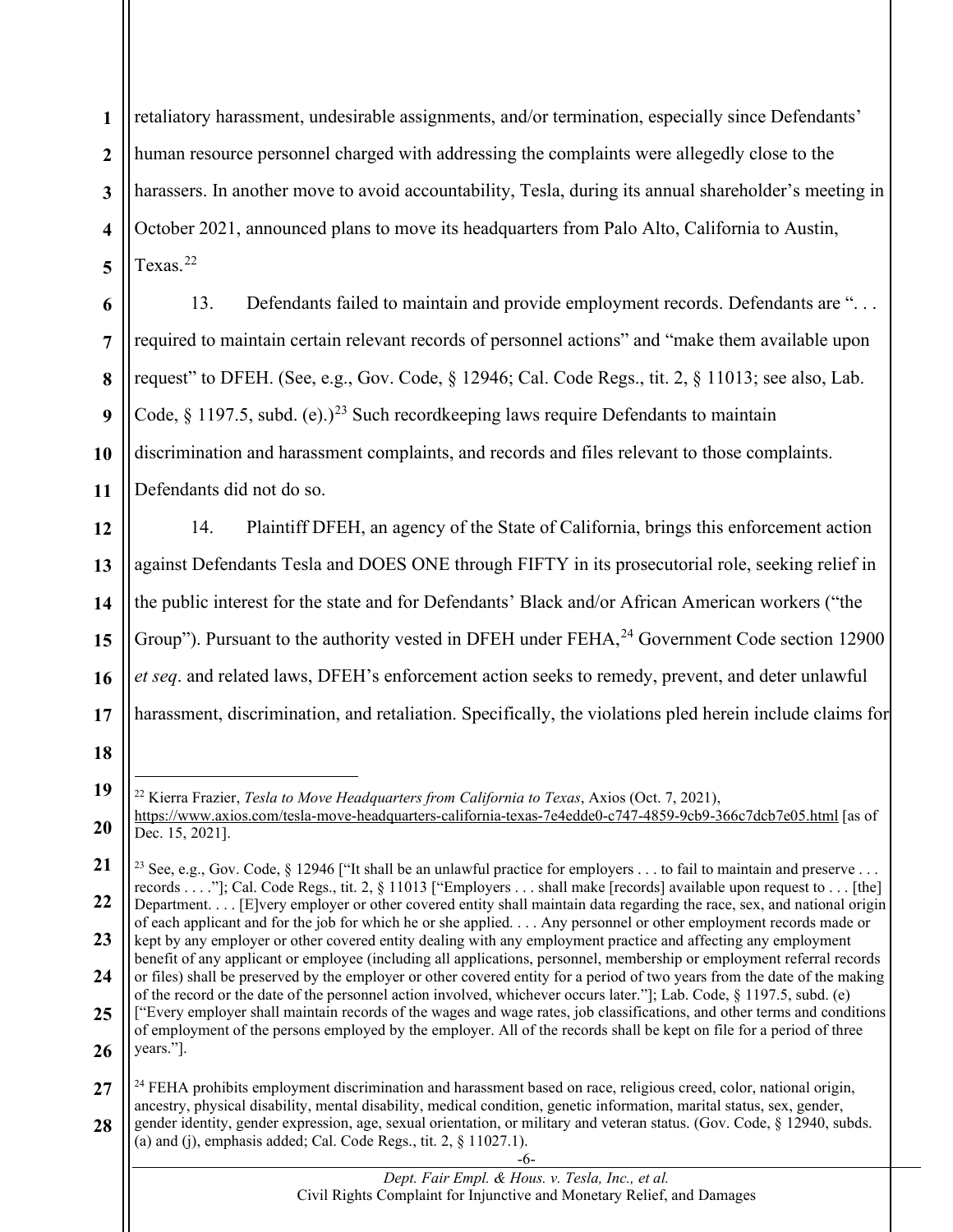**1 2 3 4** unlawful race harassment; race discrimination in terms and condition of employment (including assignment, compensation, discipline, promotion, termination, constructive discharge); retaliation; failure to prevent discrimination, harassment, and retaliation; unequal pay; waiver of rights, forums, or procedures and release of claims; and recordkeeping violations.

#### **PARTIES**

**6 7 8 9 10 11 12 13 14 15 16 17 18 19 20 21 22** 15. Plaintiff Department of Fair Employment and Housing ("DFEH") is a state agency tasked with investigating and prosecuting civil rights actions. (Gov. Code,  $\S$  12930, subd. (f)(1)-(5).) California's legislature exercised its police power in enacting the FEHA and investing authority in DFEH "to protect and safeguard the right and opportunity of all persons to seek, obtain, and hold employment without discrimination…" (Gov. Code, § 12920; *Dept. Fair Empl. & Hous. v. Cathy's Creations, Inc.* (2020) 54 Cal.App.5th 404, 410 ["the DFEH's task is to represent the interests of the state and to effectuate the declared public policy of the state to protect and safeguard the rights and opportunities of all persons from unlawful discrimination."].) As set forth in Government Code section 12900 *et seq*., DFEH is charged with enforcing the FEHA, including initiating and investigating complaints on behalf of itself and persons alleged to be aggrieved by discriminatory employment practices. (Gov. Code, §§ 12930, 12961.) At DFEH's discretion, DFEH may bring a civil action in the name of the department on behalf of a group or class of persons adversely affected, in a similar manner, by an unlawful practice. (Gov. Code, §12965.) "'The DFEH acts as a public prosecutor when it pursues civil litigation under the FEHA (*State Personnel Bd. v. Fair Empl. & Hous. Com.* (1985) 39 Cal.3d 422, 444), and it may seek remedies to "'vindicate' what it considers to be in 'the public interest in preventing ... discrimination.'" (*Dept. Fair Empl. & Hous. v. Law Sch. Admission Council, Inc.* (2013) 941 F.Supp.2d 1159, 1172).

**23 24 25 26** 16. Defendant Tesla, Inc., ("Tesla") is now and was, at all times relevant to this complaint, a Delaware corporation operating in and under the laws of the State of California and conducting business throughout California. Up until December 1, 2021, Tesla's corporate headquarters were located at 3500 Deer Creek Rd, Palo Alto, California 94304.<sup>[25](#page-6-0)</sup> Its Fremont

**27**

<span id="page-6-0"></span><sup>-7-</sup> **28** <sup>25</sup> Fred Lambert, *Tesla Announces It Has Officially Moved Its Headquarters Next to Gigafactory Texas*, Electrek (Dec. 1, 2021), https://electrek.co/2021/12/01/tesla-officially-moved-headquarters-gigafactory-texas/ [as of Dec. 15, 2021].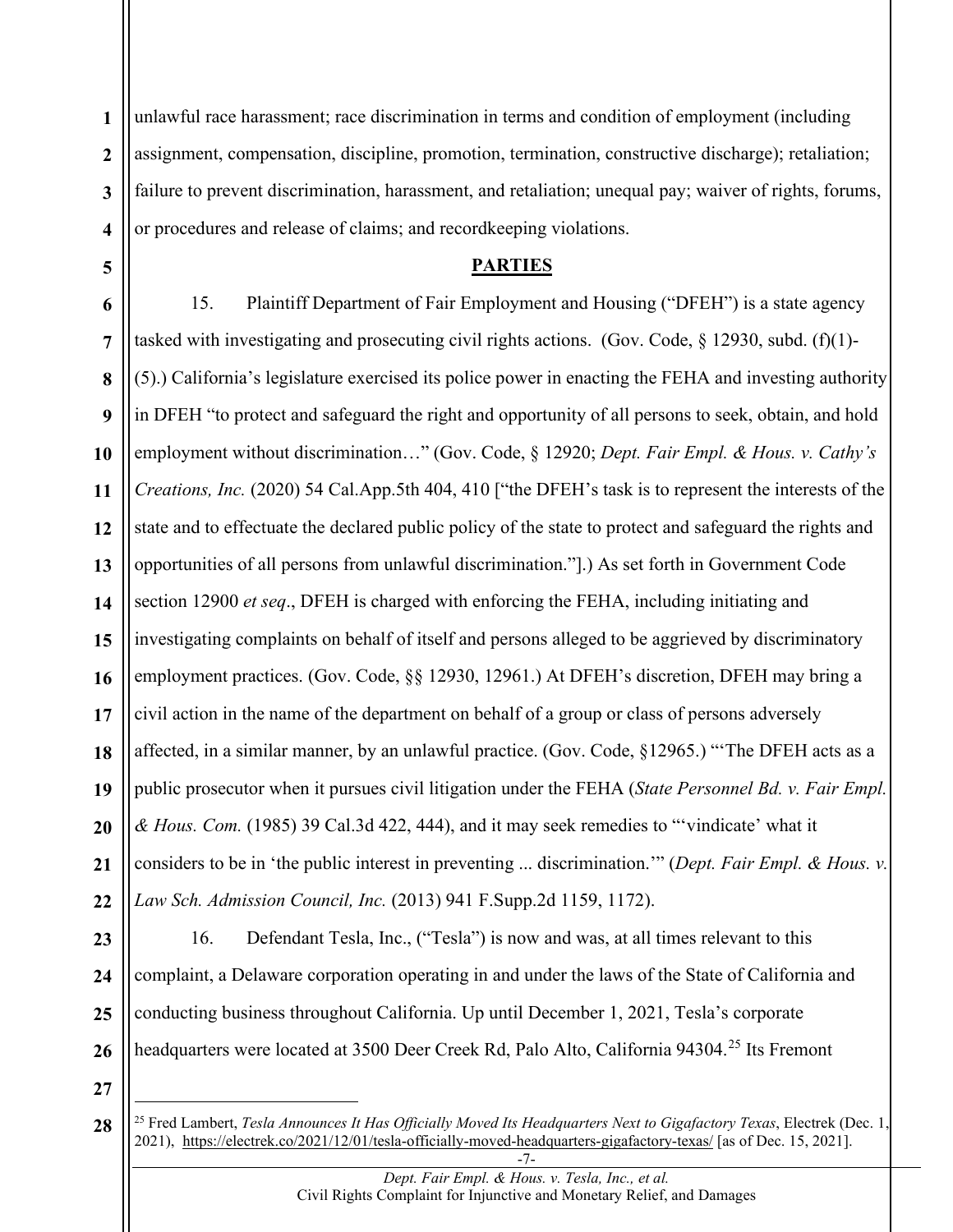**1 2 3** factory is located at 45500 Fremont Blvd, Fremont, CA 94538. Its Lathrop factory is located at 18280 S Harlan Rd, Lathrop, CA 95330. At all times relevant to this complaint, Tesla was an "employer" subject to FEHA and all other applicable statutes.

**4**

**5**

**6**

**7**

**8**

**9**

17. Defendants DOES ONE through FIFTY, inclusive, are sued herein pursuant to Code of Civil Procedure section 474. DFEH is ignorant of the true names or capacities of the defendants sued herein under the fictitious names DOES ONE through FIFTY, inclusive. DFEH will amend this complaint to allege their true names and capacities when the same are ascertained. DFEH is informed, believes, and alleges, that each of the fictitiously named defendants is legally responsible for the occurrences, injuries, and damages alleged herein.

**10 11 12 13 14 15 16 17 18 19 20 21 22 23 24 25** 18. DFEH is informed, believes, and alleges that at all relevant times, each defendant is and was, the director, agent, employee, and/or representative of every other defendant and acted within the course and scope of their agency, service, employment, and/or representation, and that each defendant herein is jointly and severally responsible and liable to the Group for the damages hereinafter alleged. At all relevant times, there existed a unity of ownership and interest between or among two or more of the Defendants such that any individuality and separateness between or among those Defendants has ceased, and Defendants are the alter egos of one another. Defendants exercised domination and control over one another to such an extent that any individuality or separateness of Defendants does not, and at all times herein mentioned did not, exist. All of the acts and failures to act alleged herein were duly performed by and attributed to all Defendants, each acting as the joint employer as Defendants jointly supervised and controlled workers' conditions of employment, determined assignments, rate of pay or method of payment, had authority to hire or fire workers, and maintained employment records. All actions of all Defendants were taken by workers, supervisors, executives, officers, and directors during employment with all Defendants, were taken on behalf of all Defendants, and were engaged in, authorized, ratified, and approved of by all other Defendants.

**26**

**27**

**28**

#### **PROCEDURAL HISTORY, JURISDICTION, AND VENUE**

19. DFEH incorporates and realleges all previous allegations as if fully set forth herein. 20. Venue is proper in the County of Alameda under Government Code section 12965,

> -8- *Dept. Fair Empl. & Hous. v. Tesla, Inc., et al.*  Civil Rights Complaint for Injunctive and Monetary Relief, and Damages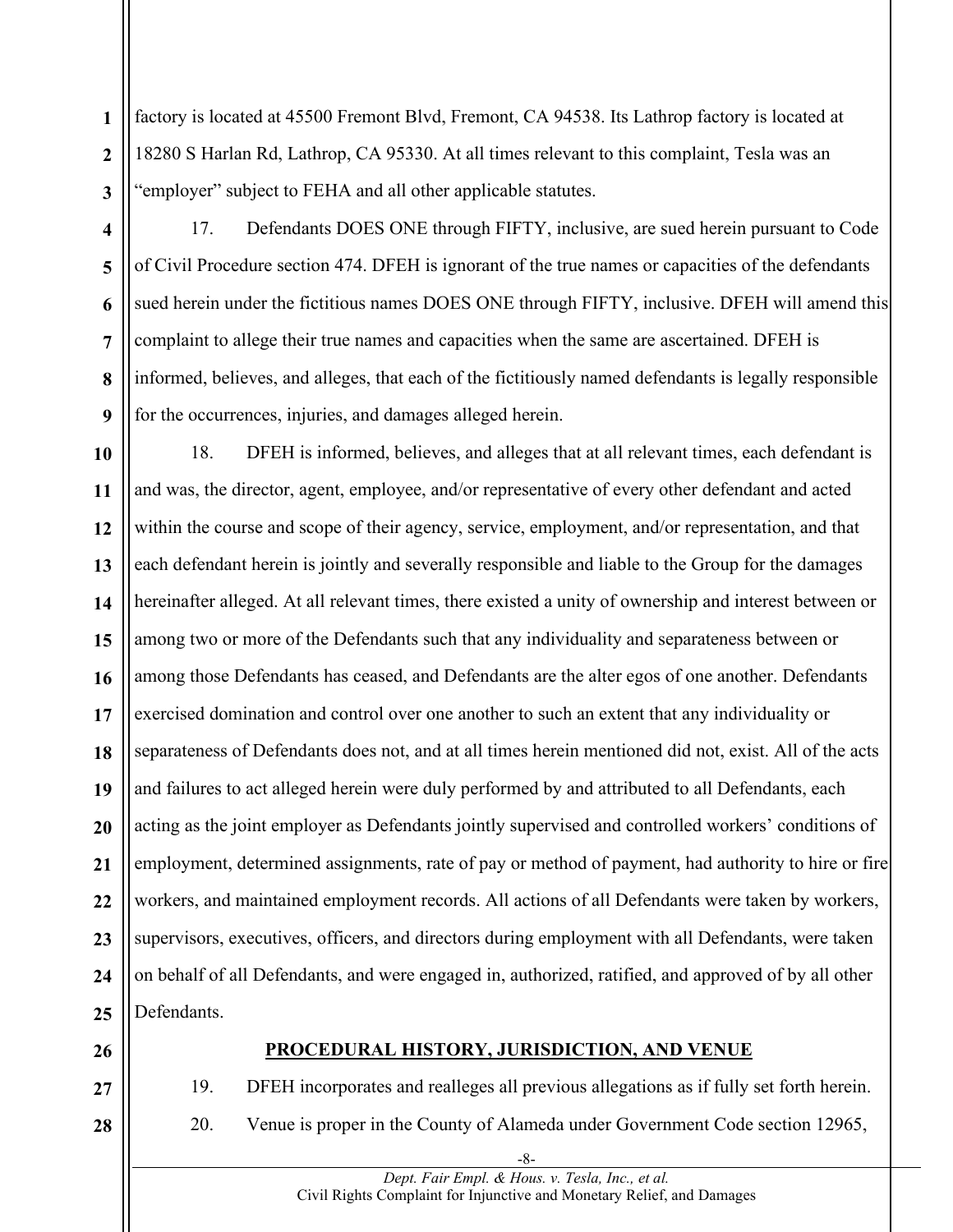**1 2** subdivision (a) as unlawful practices complained of in this complaint occurred in, and relevant records are maintained and administered in, the County of Alameda.

**3 4 5 6 7 8 9 10 11** 21. DFEH's director, in their discretion, may file a complaint on behalf of a group or class. (Gov. Code, § 12961; Cal. Code Regs., tit. 2, §§ 10012 and 10013.) Pursuant to this authority, the DFEH Director filed and served a Notice of Group or Systemic Investigation and Director's Complaint for Group/Class Relief against Tesla, Inc. in 2019 (DFEH Case No. 201906-06540918) ("DFEH Director's Complaint"). The DFEH Director's Complaint alleged that Defendant Tesla engaged in discrimination and harassment against its workers on the basis of race. The DFEH Director's Complaint further alleged that Tesla retaliated against its workers for reporting or opposing race harassment. In addition, the DFEH Director's Complaint alleged that Tesla failed to take all reasonable steps necessary to prevent harassment from occurring.

**12 13 14 15 16 17 18 19 20 21 22 23 24 25 26 27** 22. After approximately three years of investigation, receiving hundreds of complaints from workers and serving many to Tesla, DFEH issued a cause finding on January 3, 2022. In the course of DFEH's investigation, DFEH found evidence that Defendants subjected its Black and/or African American workers to racial harassment and discriminated against them in the terms and conditions of employment, including assignment, discipline, promotion, termination, and constructive discharge. DFEH's investigation also found that Defendants retaliated against its Black and/or African American workers when they complained or reported the harassment or discrimination. Further, DFEH's investigation found that Defendants failed to take all reasonable steps necessary to prevent unlawful discrimination, harassment, or retaliation. DFEH's investigation also found that Defendants paid Black and/or African American workers less than workers of another race or ethnicity for substantially similar work. DFEH's investigation also found that Defendants required Black and/or African American workers to waive rights, forums, and/or procedures as a condition of employment, continued employment, or the receipt of any employmentrelated benefit. Lastly, DFEH's investigation uncovered record-keeping violations. These claims are alleged and/or reasonably related to and like the claims originally alleged in the Director's Complaint.

**28**

23. DFEH attempted to resolve this matter without litigation. Prior to filing this civil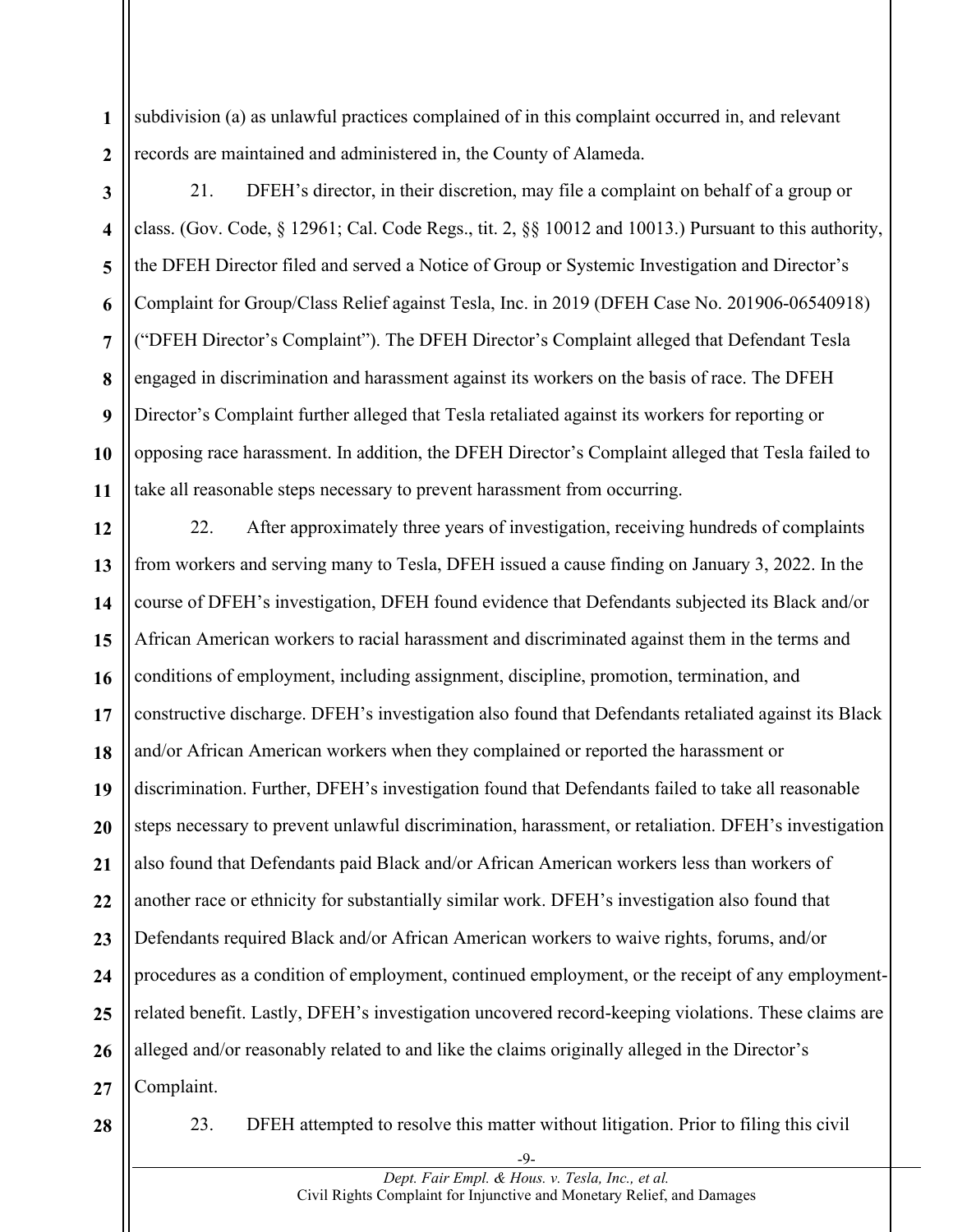**1 2 3 4 5 6 7 8 9** action, the DFEH required all parties to participate in mandatory dispute resolution in the department's internal dispute resolution division free of charge to the parties in an effort to resolve the dispute without litigation. Specifically, DFEH invited Tesla to participate in a mediation session with the department's internal dispute resolution division on January 12 and 20, 2022, but Tesla refused to attend until February 8, 2022. One day before the mediation, on February 7, 2022, Tesla announced the DFEH investigation for the first time during the three-year investigation in its Securities and Exchange Commission Form 10-K. The parties were unable to resolve the administrative complaints at the mediation. Then in the morning of February 9, 2021, Tesla issued a post entitled "The DFEH's Misguided Lawsuit" on its public blog.[26](#page-9-0)

**10 11 12 13** 24. In the case of failure to eliminate an unlawful practice through conference, conciliation, mediation, or persuasion, or in advance thereof if circumstances warrant, DFEH may bring a civil action in the name of the department in state and federal courts. (Gov. Code, §§ 12930, subd. (h) and 12965, subd. (a).)

**14 15** 25. All administrative procedures precedent to the institution of this lawsuit have been fulfilled.

**16 17** 26. By operation of a signed agreement between the parties, DFEH has timely filed its complaint.

**18 19** 27. The amount of damages sought by this complaint exceeds the minimum jurisdictional limits of this Court.

**20**

### **GOVERNMENT ENFORCEMENT ACTION ALLEGATIONS**

**21 22 23** 28. DFEH brings this government enforcement action for group relief on behalf of the state in the public interest and all Black and/or African American workers (the "Group") pursuant to Government Code sections 12961 and 12965.

**24 25**

29. DFEH's authority to seek relief on behalf of the state in the public interest and the Group is a delegation of power by the Legislature. (*See, e.g.*, Gov. Code, §§ 12920, 12920.5, 12930,

<span id="page-9-0"></span>**<sup>27</sup> 28** <sup>26</sup> Tesla, *The DFEH's Misguided Lawsuit*, Tesla Blog (Feb. 9, 2022), https://www.tesla.com/blog/dfehs-misguidedlawsuit [as of Feb. 9, 2022]. In the blog post, Tesla disingenuously stated that on "almost 50 occasions …. DFEH closed its investigation without a finding of misconduct against Tesla." It is unclear which administrative complaints Tesla refers to, but many resulted in an immediate request for a right to sue.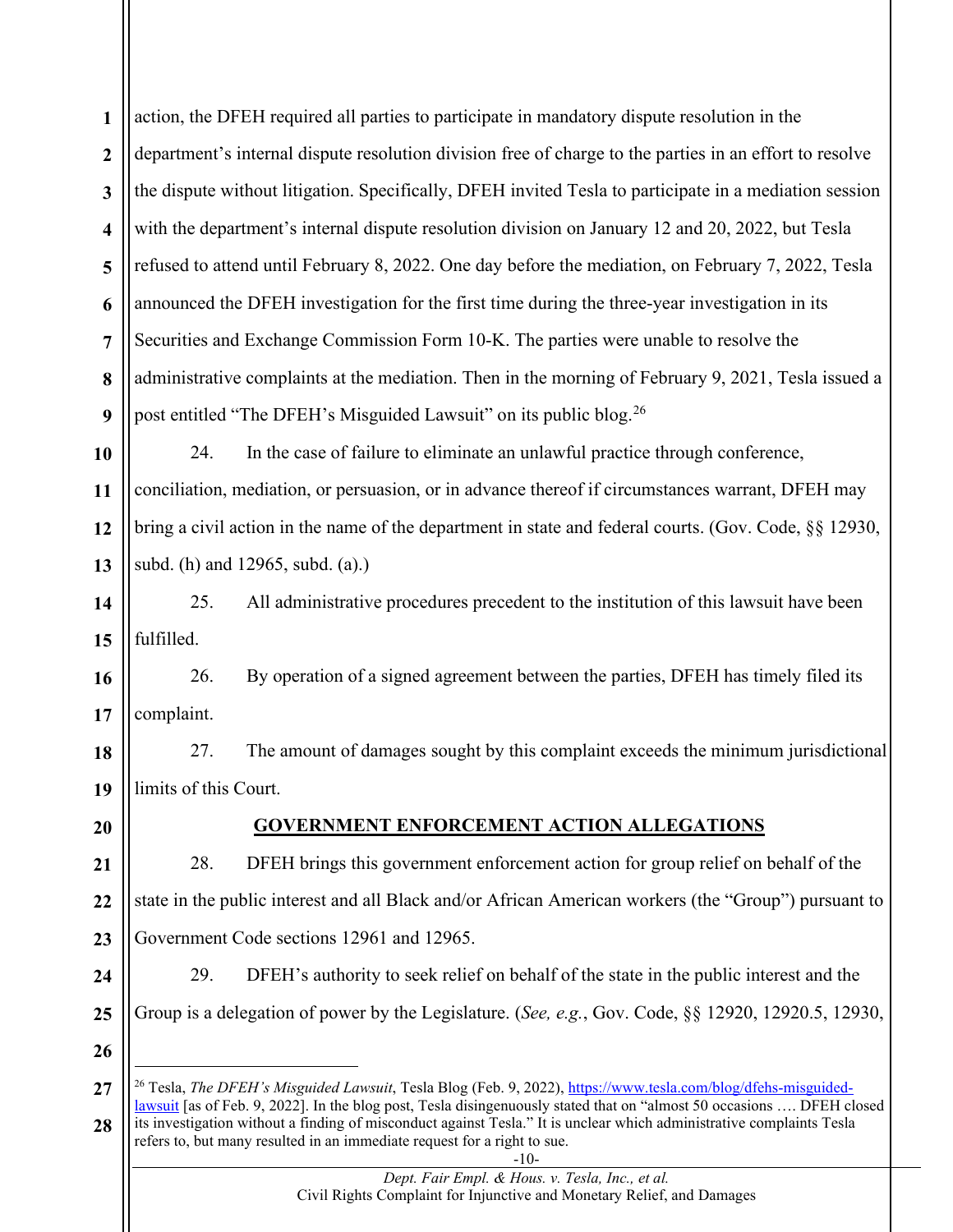**1 2 3 4 5 6** 12961, and 12965.) Section 12961 expressly authorizes the DFEH Director to file a complaint on behalf of the department seeking relief for a group of persons adversely affected, in a similar manner, by an alleged unlawful practice. "Any complaint so filed may be investigated as a group *or* class complaint, and, if in the judgment of the director circumstances warrant, *shall* be treated as such for purposes of conciliation, dispute resolution, and *civil action.*" (Gov. Code, §§ 12961 and 12965, subd. (a), italics added.)

**7 8 9 10 11 12** 30. Pursuant to such statutory authorities, the DFEH filed and gave notice to Tesla of group or class complaints for purposes of investigation, mediation, and civil action. DFEH investigated the complaints, attempted to mediate the DFEH group or class complaint with Tesla and, after a failure to eliminate the unlawful practices through mediation, or in advance thereof if circumstances warrant, DFEH filed this civil action seeking to remedy the group or class violations in this Court. (Gov. Code, §§ 12930, subd. (h), 12961, 12965, subd. (a).)

**13 14 15 16** 31. DFEH brought this government enforcement action in its own name pursuant to express statutory authority from the Legislature. (Gov. Code, § 12900 *et seq*.; Cal Const., Art III, § 3.) The Legislature authorized DFEH to proceed on a group or class basis in a civil action. (Gov. Code, §§ 12961 and 12965, subd. (a).)

**17 18 19 20 21** 32. DFEH's government enforcement action seeks to remedy, prevent, and deter the pattern or practice of unlawful racial harassment, racial discrimination and other violations, disparate impact violations, continuing violations and other unlawful practices that Defendants engaged in against aggrieved Black and/or African American workers. (*See, e.g.*, Gov. Code, §§ 12920, 12920.5, 12930, 12961, and 12965.)

**22 23 24 25 26 27 28** 33. DFEH brings this representative enforcement action in its capacity as a state agency and the authority vested in DFEH by the FEHA, which does not require class certification under Code of Civil Procedure sections 378 and 382. (Gov. Code, § 12961; *People v. Pacific Land Res. Co.* (1977) 20 Cal.3d 10, 17 ["[a]n action filed by the People seeking injunctive relief and civil penalties is fundamentally a law enforcement action designed to protect the public and not to benefit private parties"]; *Dept. Fair Empl. & Hous. v. Law School Admission Council, Inc.*, *supra*, 941 F.Supp.2d at 1168-1170 [holding that DFEH action is not subject to class certification requirements

> -11- *Dept. Fair Empl. & Hous. v. Tesla, Inc., et al.*  Civil Rights Complaint for Injunctive and Monetary Relief, and Damages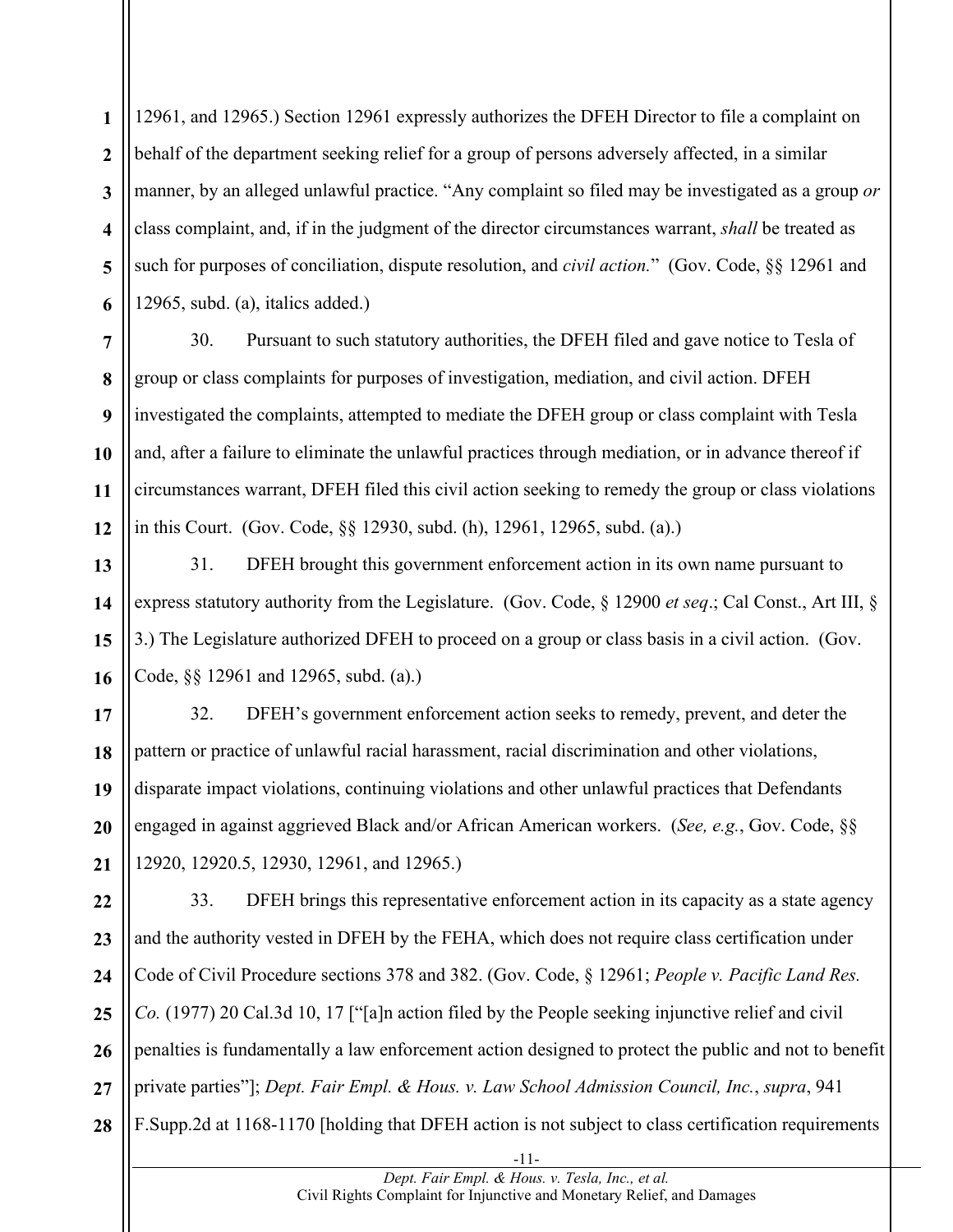**1 2 3 4 5** under Rule 23 of Federal Rules of Civil Procedure as "nothing in § 12961 requires that the complaint be filed as a class action."]; *Washington v. Chimei Innolux Corp*. (9th Cir. 2011) 659 F.3d 842, 848 ["class actions are always representative actions, but representative actions are not necessarily class actions."].) Thus, DFEH brings this government enforcement action on behalf of the state and a group of Black and/or African American workers.

#### **FACTUAL ALLEGATIONS**

34. DFEH incorporates and realleges all previous allegations as if fully set forth herein.

#### **Racial Harassment**

35. Throughout the day, every day, Black and/or African American workers heard Defendants' workers, leads, supervisors, and managers make racial slurs and comments about Black workers.<sup>[27](#page-11-0)</sup> Examples of the racist language include the n-word, "porch monkey," "monkey toes," "boy," "hood rats," and "horse hair." Defendants' workers, including production leads and supervisors, made references to Black and/or African Americans in racist comments and racist jokes such as "N[ ] word out of the hood," "from the ghetto," "Tesla [was] hiring lazy coons," and "go back to Africa."

**16 17 18 19 20 21 22 23 24** 36. Because the factory was racially segregated, Defendants' workers referred to the areas where many Black and/or African Americans worked as the "porch monkey station." Defendants' workers with tattoos of the Confederate flag made their racially incendiary tattoos visible to intimidate Black and/or African American workers. Racial slurs were also dispensed in Spanish and included "mayate" and "negrita." Additionally, Defendants' workers referred to the Tesla factory as the "slaveship" or "the plantation," where Defendants' production leads "crack[ed] the whip." Many Black and/or African American workers understood these terms to be references to how Defendants treated its Black and/or African American workers. One Black worker heard these racial slurs as often as 50-100 times a day.

**25**

**6**

**7**

**8**

**9**

**10**

**11**

**12**

**13**

**14**

**15**

37. These Black and/or African American workers also had racial slurs directed at them.

**26**

<span id="page-11-0"></span>**27 28** <sup>27</sup> Contrary to claims made in Tesla's public blog one day after the mediation that DFEH "has never once raised any concern about current workplace practices at Tesla," DFEH and Tesla's own workers throughout the state – not just production associates from the Fremont factory from 2015-2019 – have raised concerns about race harassment, discrimination, and retaliation for years. They still do, as complaints were filed as recently as 2022.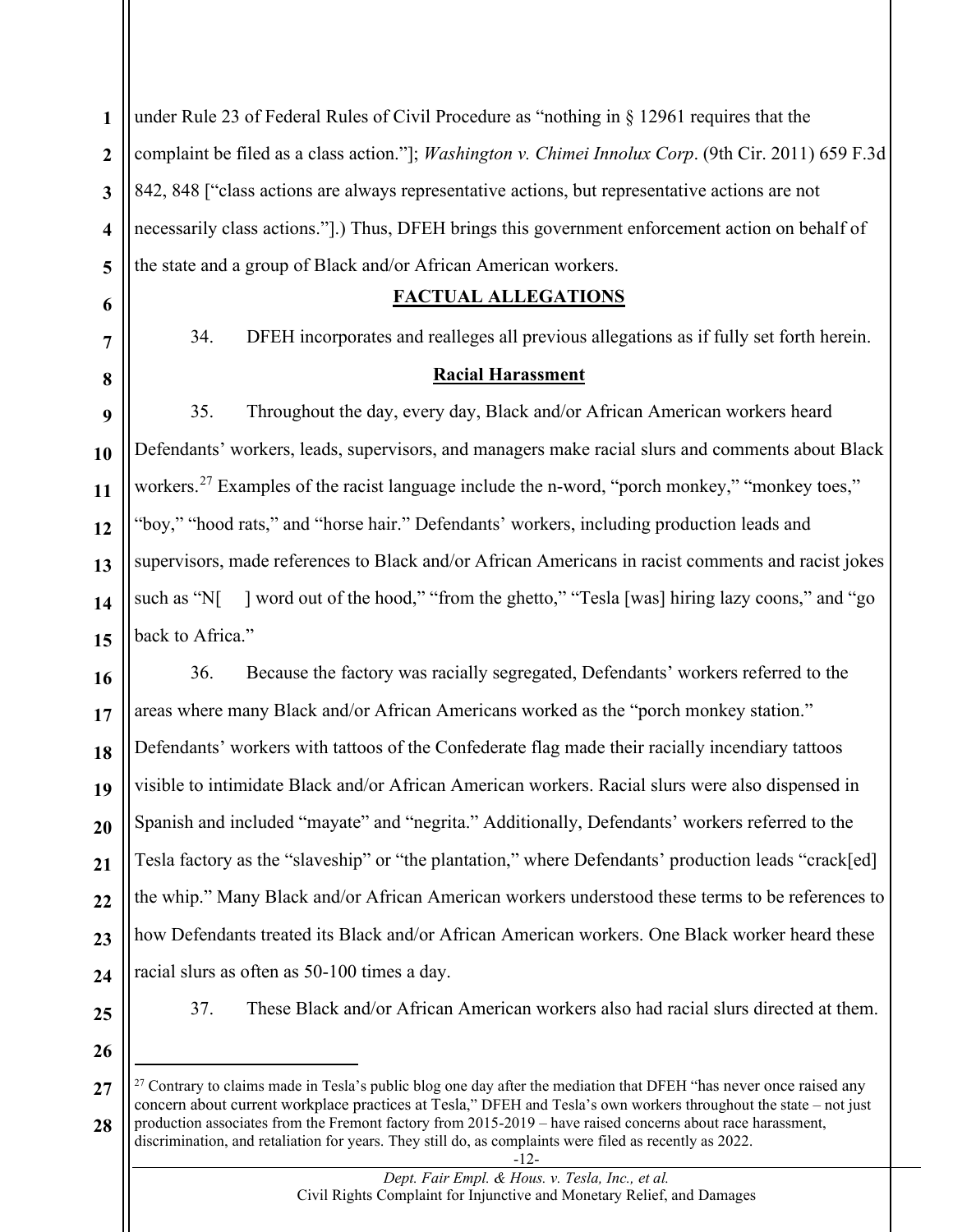**1 2 3 4 5 6 7 8 9 10 11 12** These workers were subjected to Defendants' production associates, leads, and supervisors directly calling them the n-word throughout the day. One worker heard Defendants' production associates and leads tell her to "Shut the fuck up, N[ ]," and "All blacks look alike." Another Black worker reported that at least twice Defendants' workers mocked him for eating watermelon during lunch. They accused him of being lazy, saying, "You're eating watermelon, that's why you're lazy." These co-workers also speculated about his genitals and referred to him as "Mandingo" or "big black guy." Another worker heard Defendants' production lead and production associate crack racist jokes loud enough for others to hear. When he raised the jokes with them, the production associate slapped his shoulder and said it was just a joke. When another Black worker protested to being called a racial slur and asked Defendants' production associates, leads, and supervisor to refer to him by his name, they retorted, "This N[ ] is crazy" or "This N[ ] is tripping." They called him a snitch for complaining.

**13 14 15 16 17 18 19 20 21 22 23 24** 38. Notably, Defendants' leads, supervisors, and managers were active participants and/or witnesses to these racist comments. Black and/or African American workers reported that Defendants' leads and supervisors on the production line often said, "That stupid N[ ] over there" or "That fucking N[ ], I can't stand them." Regarding a group of Black production associates, Defendants' supervisor said that "there [was] too many of them in there. They are not Tesla material." Defendants' supervisors complained about where Black and/or African American workers were assigned, saying, "Monkeys work outside," and "Monkeys need a coat in cold weather." A supervisor pointedly asked one African American worker, "Do most Africans have bones through their noses?" Another African American worker reported that a group of Defendants' production leads often laughed at her whenever she walked by them. These leads muttered "N[ ]" or "Shut up, N[ ]" to her at first. When she started getting awards for her work performance, these leads openly called her these racial slurs.

**25 26 27 28** 39. On a daily basis, Black and/or African American workers were confronted with racist writing while working at Tesla. They saw racist graffiti – including "N[ ]," "KKK," swastikas, the Confederate flag, a white supremist skull, "go back to Africa," and "mayate" – written on the restroom walls, restroom stalls, lockers, workplace benches, workstations, lunch tables, and the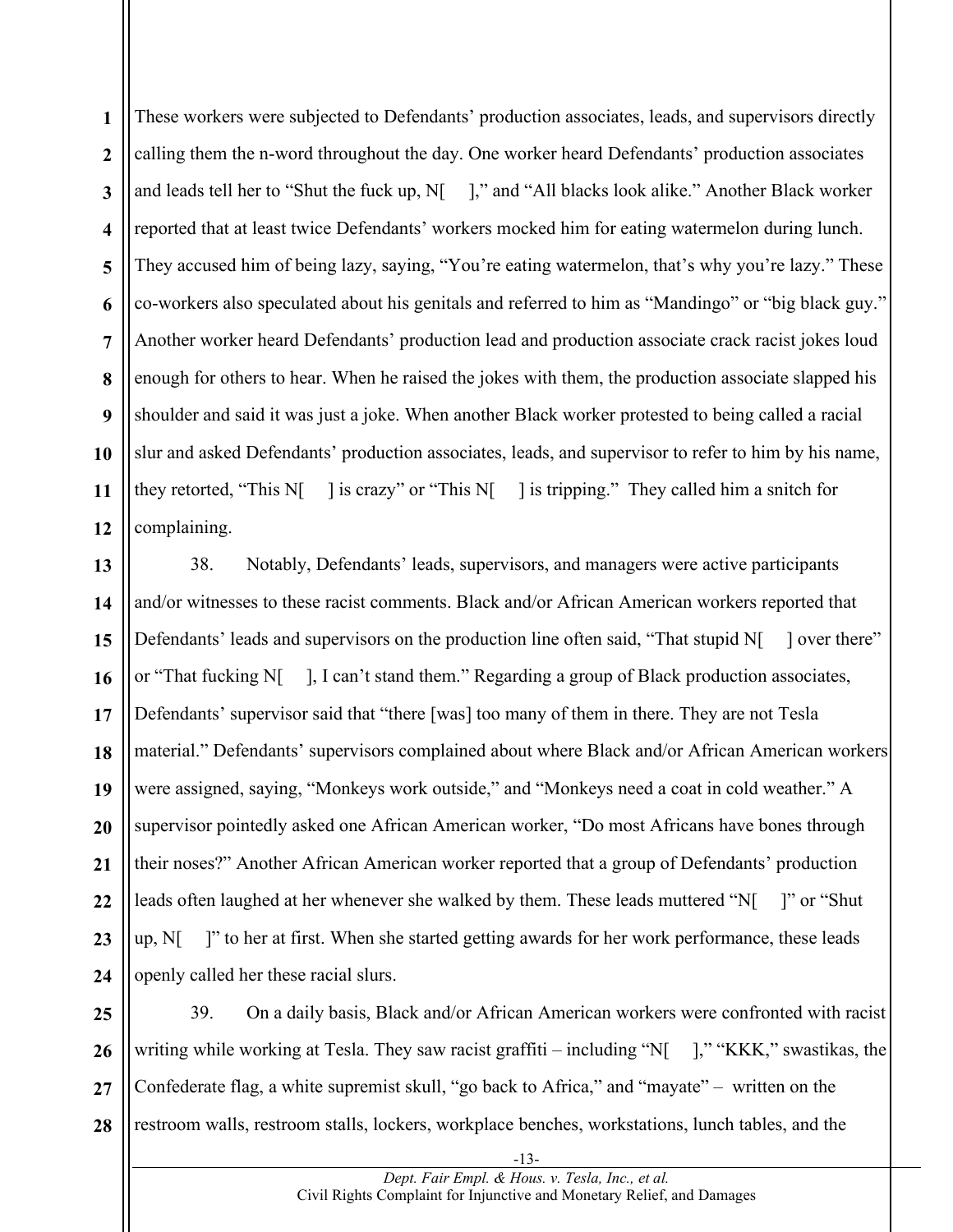**1 2 3 4 5** break room. These slurs were even etched onto Defendants' machinery. One Black worker observed "hang N[ ]" penned next to a drawing of a noose in the breakroom restroom. This worker also saw 'all monkeys work outside" and "fuck N[ ]" on the breakroom walls. These racial slurs and racial comments, apparent to all who walked by, were left up for months, without Defendants bothering to remove them.

40. A common narrative was Black and/or African American workers being taunted by racial slurs and then baited into verbal and physical confrontations, where they, in turn, were the ones disciplined for being purportedly "aggressive" or "threatening." These written warnings in their personnel files had consequences for later promotional and professional opportunities. Some Black and/or African American workers even resigned during investigations because they did not have confidence that Defendants' human resources department would be fair and unbiased.

**12**

**13**

**6**

**7**

**8**

**9**

**10**

**11**

**Racial Discrimination - Assignment, Compensation, Discipline, Promotion, Termination, and Constructive Discharge**

**14 15 16 17 18 19 20 21 22 23 24 25 26 27 28** 41. The hostility against Black and/or African American workers bled into Defendants' employment actions, where Black and/or African American workers were subjected to discriminatory terms and conditions of employment. Black and/or African American workers reported being assigned to the most physically demanding posts in the Tesla factories, compared to non-Black workers who were given more technical, less physical jobs. One worker witnessed **only** Black and/or African American workers cleaning the factory floor on their hands and knees. No other groups of workers had to do the same. Another worker heard Defendants' workers complain about the heavy workload and how they "need[ed] to get some [B] lacks on this line," suggesting that Black and/or African American workers can and should be doing the difficult menial jobs. One Black worker started as a production lead when he came through a staffing agency, but after he introduced himself to his white manager, he was demoted on the same day to a production associate. His supervisor told him that Defendants' manager thought he was "better suited" in the more laborintensive position. This worker also applied for a transfer to Tesla's Lathrop factory, only to be told by his manager not to "get [his] hopes up." However, a white co-worker was granted the same transfer. Many Black and/or African American workers reported that the Fremont factory was

-14-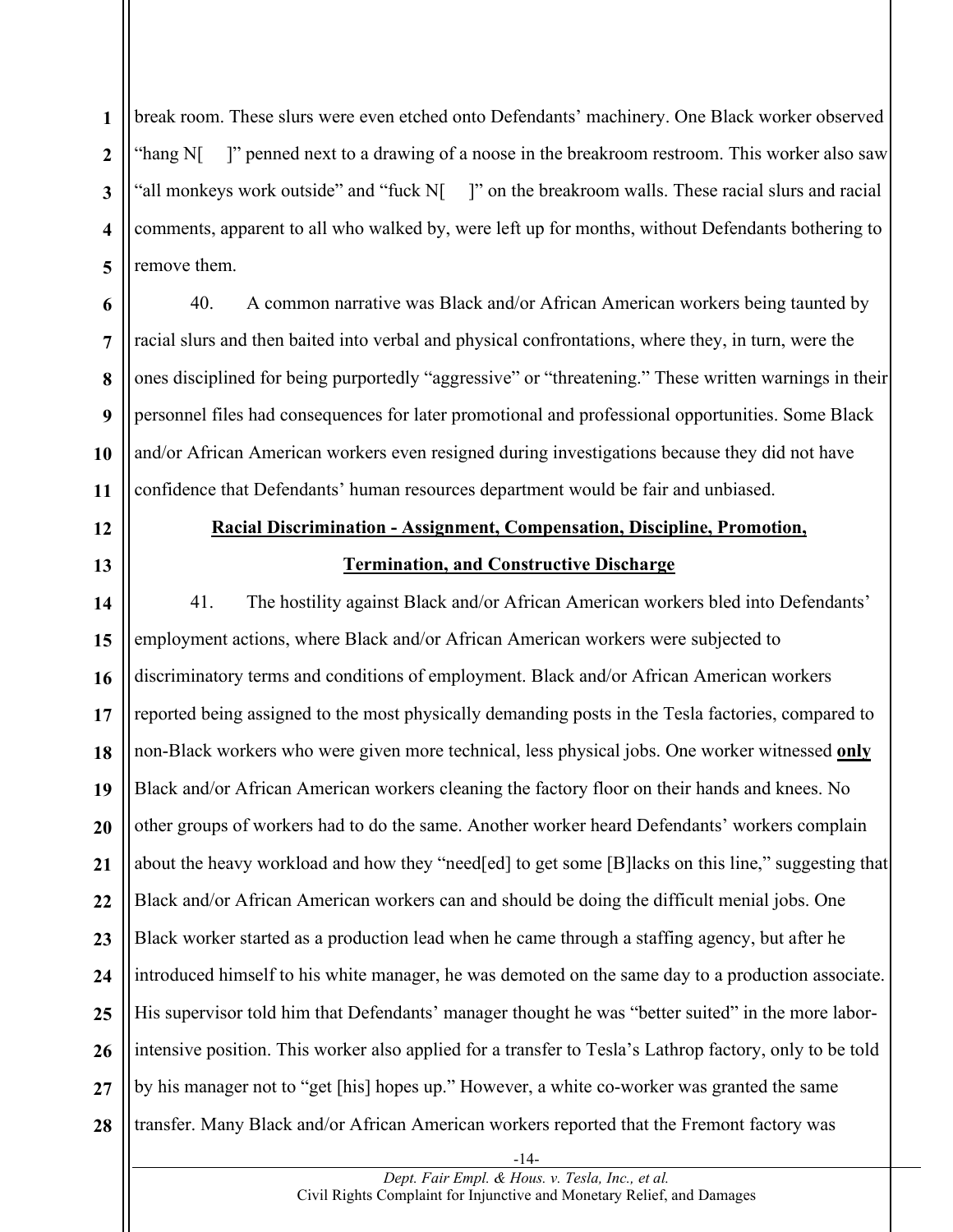**1** racially segregated where areas of the factory staffed by Black workers were referred to as "the dark side."

**2**

**3 4 5 6 7 8 9 10 11 12 13 14** 42. Defendants also more frequently subjected Black and/or African American workers to more severe treatment and discipline than non-Black workers. Black and/or African American workers were more quickly written up or fired for minor infractions. One Black worker was fired for allegedly being late, while non-Black workers were not similarly terminated for the same infraction. Another Black worker stated that his supervisor constantly tried to intimidate him, staring him down and using an aggressive tone with him. When this worker reported safety issues to his supervisor, Defendants' supervisor either ignored him or did not believe him. Although this supervisor had only started managing the Black worker, Defendants' supervisor gave the worker an unjustified negative performance review without consulting the worker's prior supervisor. Another Black worker missed several opportunities to "level up" and obtain a salary increase because she was written up for using profanity or purportedly "being aggressive." Non-Black workers were not similarly disciplined for the same.

**15 16 17 18 19 20 21 22 23 24 25 26** 43. Similarly, Defendants denied promotions to Black and/or African American workers much more frequently than other workers. Defendants relied on informal and opaque decisionmaking processes to promote and level up their workers. As a result of this and other practices and policies, Black and/or African American workers were rarely promoted to lead or supervisor, much less managers. Based on the general population and the workforce at Tesla's competitors, Black and/or African American workers were overrepresented as "operatives," which include engine and other machine assemblers. However, they were severely under-represented as officials and managers, executives/senior officials and managers, first/ mid-officials and managers, professionals, and administrative support staff.  $^{28}$  $^{28}$  $^{28}$  Black and/or African American workers reported that they were passed over for professional opportunities, denied the same bonuses, equity, and raises as non-Black workers, and were even demoted. One Black worker attested that when he asked his supervisor about a promotional position, the supervisor never responded to his email and later falsely claimed

<span id="page-14-0"></span><sup>28</sup> 2016 EEO-1 Comparison Report for Tesla, Inc., *supra*.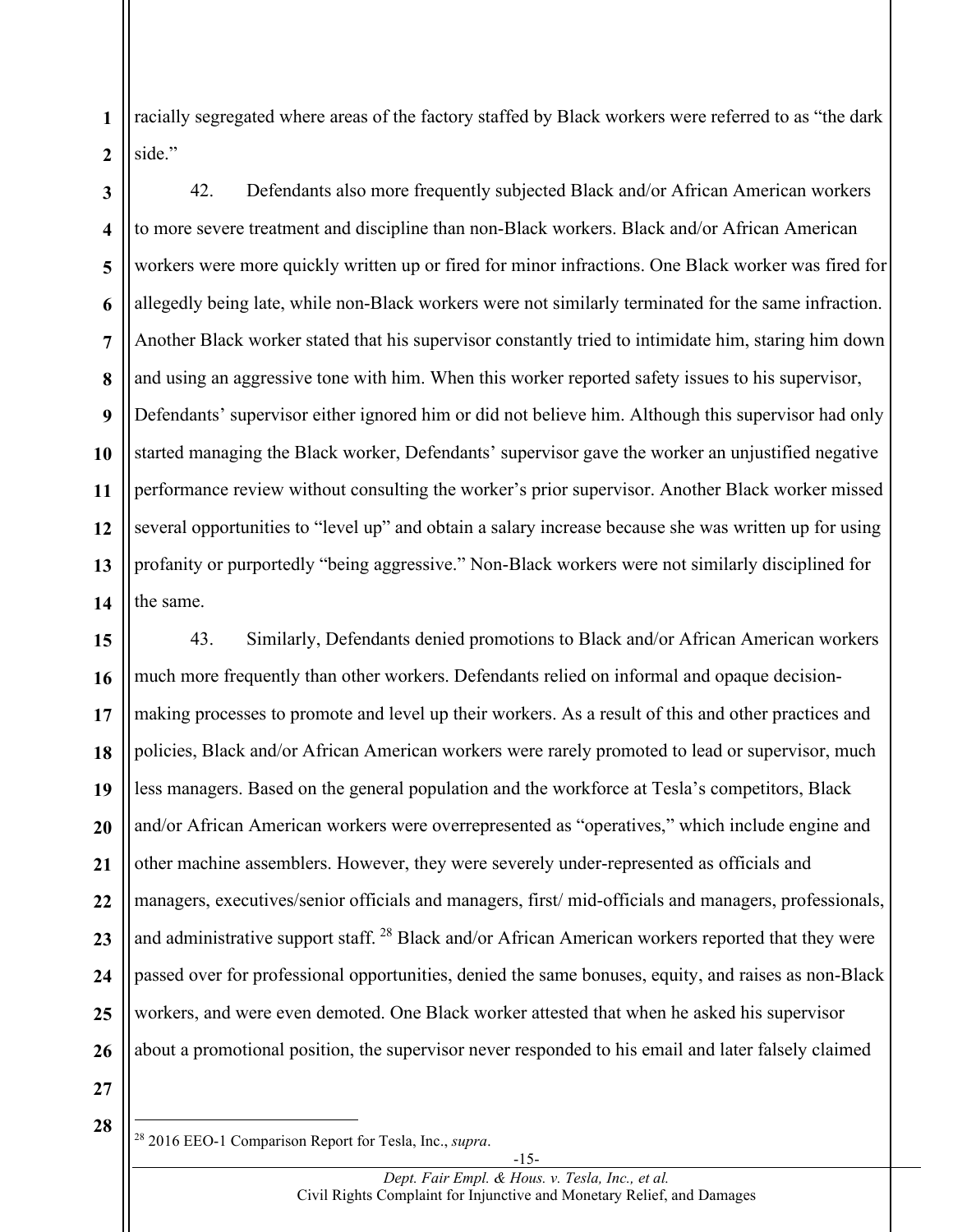**1 2** to not have gotten the job posting. By the time the worker learned about the job application process, the position was already filled.

**3 4 5 6** 44. For many Black and/or African American workers, the stress from the severe and pervasive racial harassment, the risk of a physical altercation and escalation with harassers, the blatant discrimination, the disproportionately severe discipline, and the futility of complaining, made the working conditions so intolerable that they resigned.

# **7**

**8**

### **Retaliation and Defendants' Failure to Prevent**

#### **Discrimination, Harassment, and Retaliation**

**9 10 11 12 13 14 15 16 17 18 19 20 21** 45. The problems of race harassment and discrimination were widely known by Defendants' management, representatives, and human resources department because workers complained. As early as 2012, Black and/or African American workers frequently complained to the alleged harassers, Defendants' leads, supervisors, managers, staffing agency representatives, and Defendants' human resources department. They complained about the daily pervasive use of the nword and other racial slurs, the racist graffiti in the shared spaces, the racially segregated work areas, the more physically strenuous assignments, the dangerous work conditions, and the refusal of management to rotate them off these physically demanding posts as required. They also spoke about how they have been taunted with racist comments and baited into verbal and physical confrontations, where they were the only ones subjected to discipline or were more harshly disciplined. They also complained about the unjustified negative reviews, the over-scrutiny, the disproportionately severe discipline, the denial of promotions and other professional opportunities, and even the futility of complaining.

**22 23 24 25 26 27 28** 46. Worse, Defendants' management retaliated against Black and/or African American workers for complaining. Complainants were denied bonuses, promotions, and other professional opportunities. They were falsely accused of being late, unjustifiably written up, denied transfers, assigned to physically strenuous posts or undesirable locations, constructively discharged, or terminated. For those who needed a reasonable accommodation, their requests for a reasonable accommodation were denied in retaliation. As a consequence, many Black and/or African American workers aggravated their injuries or disabilities. Co-workers who were associated with the

-16-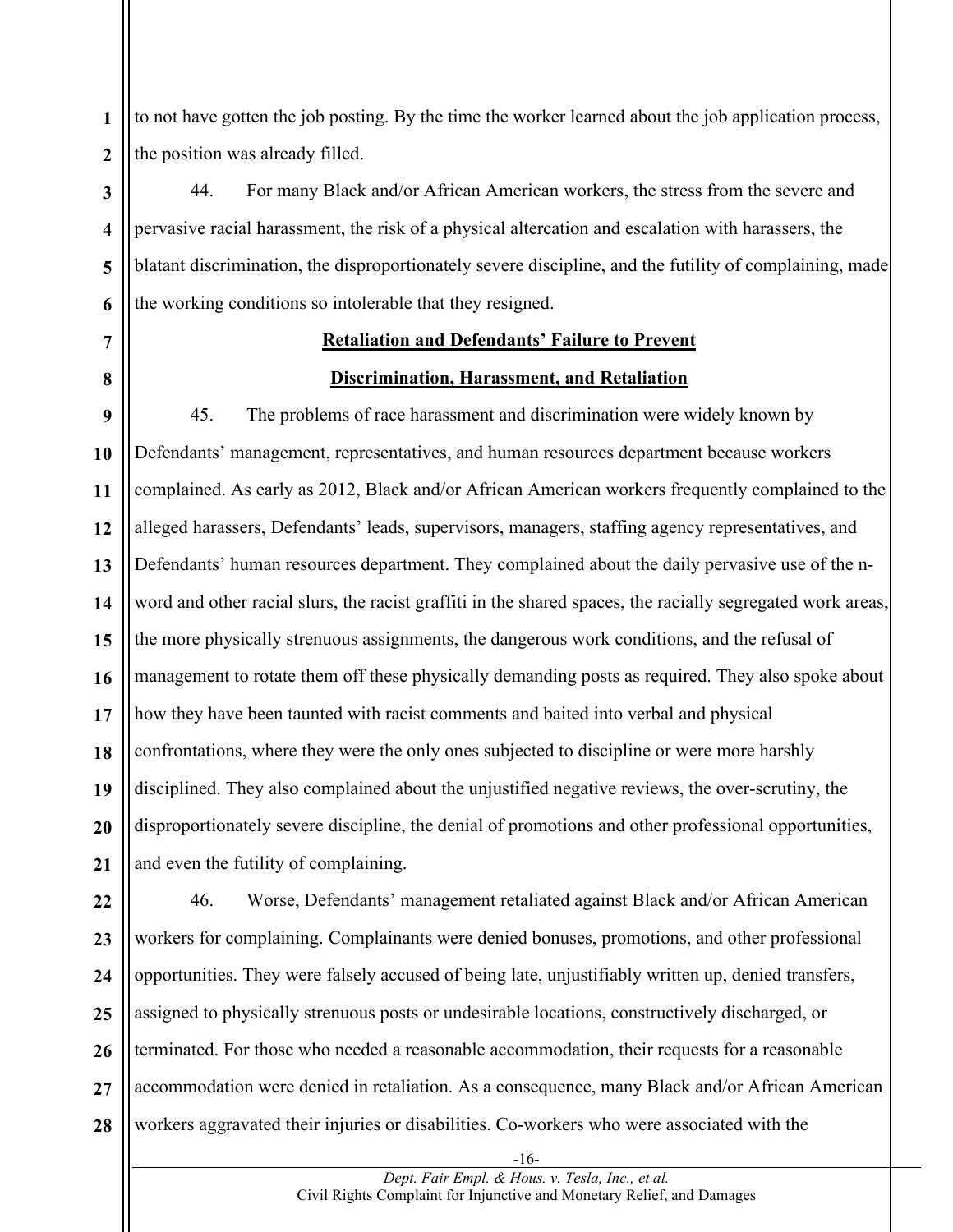**1** complainants were similarly targeted.

**2 3 4 5 6 7 8 9** 47. In some cases, Defendants' human resources staff gave advance notice of the race complaints to the alleged harassers before the investigation began. One Black worker stated that immediately after she complained about race harassment, Defendants' human resources official texted her harasser, who was also her supervisor, about her complaint against him. The supervisor then retaliated against the Black worker, accosting her, writing her up, and then calling security on her for being purportedly "belligerent." Even after Black and/or African American workers were transferred to a different area, retaliation by Defendants' management still persisted because management had the ability to simply walk over to the new post and harass the complainants.

**10 11 12 13 14 15** 48. With their under-staffed and inadequately trained human resources department, <sup>[29](#page-16-0)</sup> Defendants failed to take reasonable action in response to these complaints. DFEH's investigation revealed that in 2016, before Tesla established its employee relations department, Tesla had only 33 human resources professionals and managers to serve 19,916 workers in California. That is a ratio of about one human resources officer to 604 workers. In 2020, that ratio rose to about one human resource member to 740 workers.

**16 17 18 19 20 21 22 23** 49. Not surprisingly, Defendants ignored, immediately dismissed, or perfunctorily investigated and then dismissed workers' complaints. Investigations were inconsistently completed, with different investigators asking vastly varying questions, with different levels of detail and analysis, and sometimes coming to opposite conclusions. Investigations took months to complete. For example, an investigation of a race complaint, where only one witness was interviewed, took close to six (6) months to complete. Defendants' human resources staff were also not well-trained in analyzing race complaints. For example, one human resources investigator concluded that "banana boy" was simply a "nickname," not a racial slur, even though the Black complainant perceived it to

<span id="page-16-0"></span>**<sup>25</sup> 26** <sup>29</sup> Over recent weeks, Tesla has had two deaths occur at its Fremont factory, which have raised further concerns by its workers about workplace safety and protections. One was a murder committed by a Tesla worker after an employment altercation. Another was a death on the Tesla production line. Melissa Colorado, *Man Accused of Killing Co-Worker at* 

**<sup>27</sup>** *Fremont Tesla Factory Charged with Murder*, NBC Bay Area (Dec. 16, 2021),

https://www.nbcbayarea.com/news/local/man-accused-of-killing-co-worker-at-fremont-tesla-factory-charged-withmurder/2757939/; Joseph Geha, *Tesla Fremont Factory Employee Dies While Working on Production Line*, *The* 

<sup>-17-</sup> **28** *Mercury News* (Jan. 20, 2022, 1:23 PM), https://www.mercurynews.com/2022/01/20/tesla-fremont-factory-employeedies-working-production-line/ [as of Feb. 9, 2022].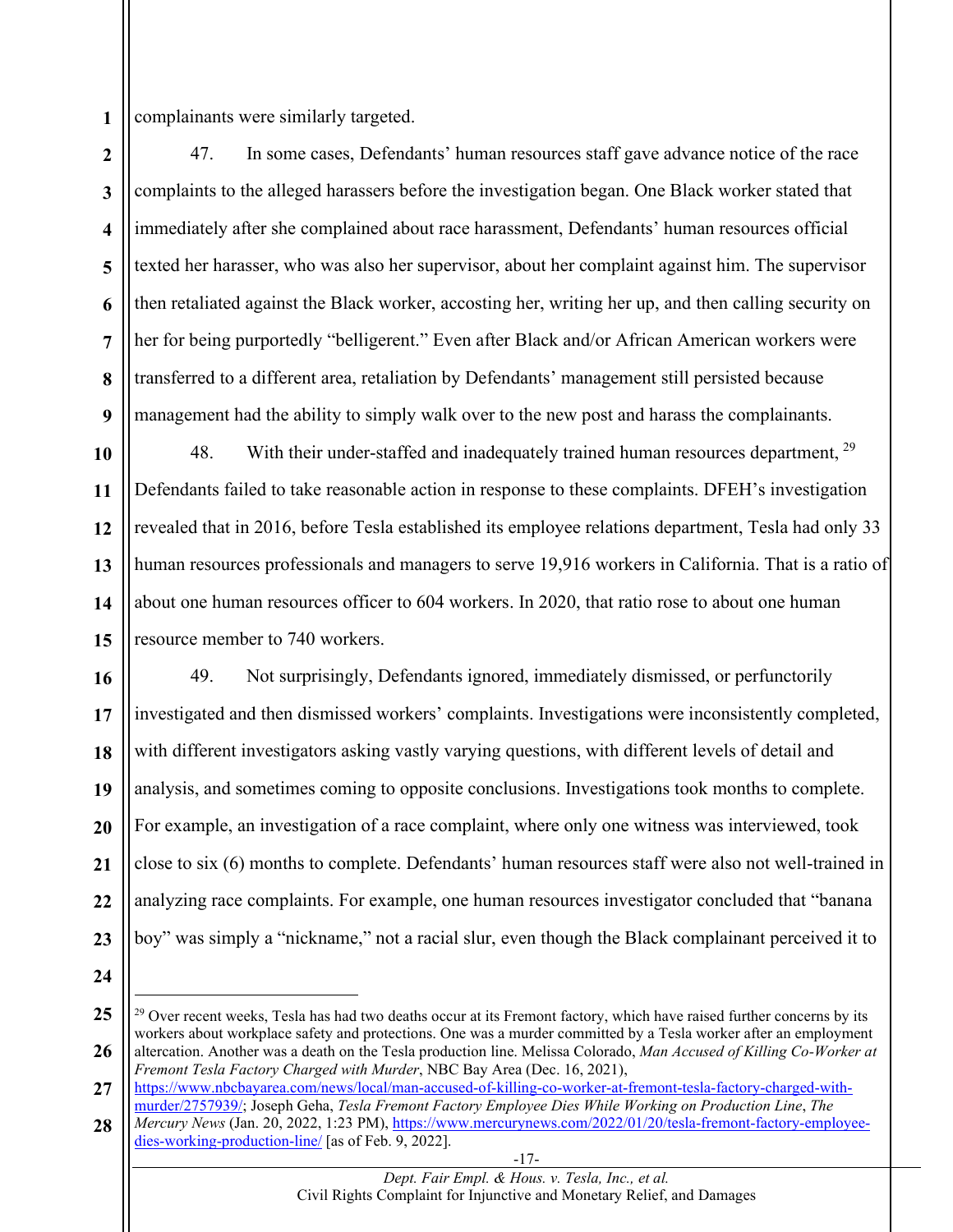**1 2 3 4 5 6** be racist and the harasser had been coached previously on his condescending communication style. In another case, Defendants' human resources investigators determined that a claim of harassment was unsubstantiated because there was no witness corroboration, even though the harasser had admitted to saying a racial slur. Workers, whom Defendants concluded had indeed harassed Black workers and were previously disciplined for similar offenses, remained employed and even were promoted because they were "good performers."

**7 8 9 10 11 12 13 14 15 16 17 18 19 20 21** 50. As early as 2012, Tesla began employing workers through numerous staffing agencies. Tesla progressively reduced the number of employees it hired directly and increased the number of workers it hired through staffing agencies. Tesla also mandated the staffing agencies it contracted with to require all workers to sign arbitration agreements before being assigned to Tesla. In 2021, Tesla contracted with at least fourteen staffing agencies, some of which subcontracted out with other staffing firms. Tesla did this to avoid responsibility over its workers. If the complainant and/or alleged harasser were from a staffing agency, then the staffing agency itself had to investigate the complaint. Tesla human resources administrator Annalisa Heisen, testifying as the person most knowledgeable about the internal complaints and investigation procedures at the Fremont factory, affirmed that Tesla expected staffing agencies to train subcontractors – the term Tesla used for workers who were assigned from a staffing agency – on Tesla's anti-harassment policies and to investigate allegations of racial harassment when subcontractors were involved.<sup>[30](#page-17-0)</sup> Tesla had no written procedures for coordinating investigations into racial harassment involving workers from staffing agencies and did not provide standardized training to supervisors on how to conduct investigations into racial harassment. [31](#page-17-1)

**22 23 24 25** 51. Defendants' under-staffed human resources department and their flawed complaint and investigation policies and procedures with regard to staffing agencies allowed and continue to allow race harassment, discrimination, and retaliation to occur at Tesla. Black and/or African American workers have suffered and will continue to suffer harm from Defendants' ongoing

**26**

<span id="page-17-1"></span>**28** <sup>31</sup> *Ibid.*

<span id="page-17-0"></span>**<sup>27</sup>** <sup>30</sup> Albarazi, *supra.*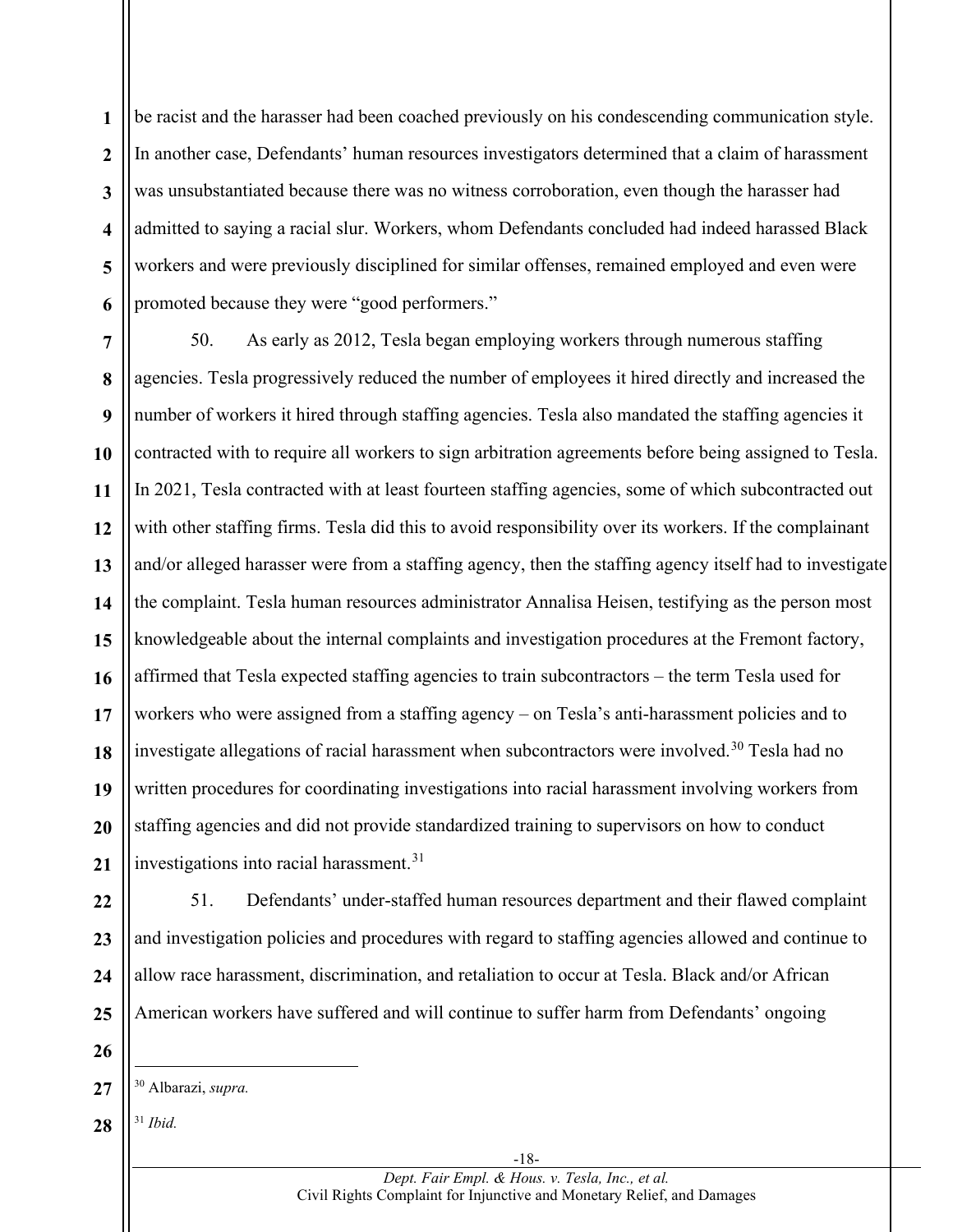unlawful policies and practices unless they are enjoined by this Court.

#### **Recordkeeping Violations and**

#### **Failure to Maintain and Produce Relevant Records**

52. During its 32-month investigation, DFEH requested employment records from Defendants relevant to its determination of whether Defendants had violated FEHA and related authorities.

**7 8 9 10 11 12 13 14 15** 53. California law and regulations require employers like Defendants to maintain applicant, personnel, and employment records and supply such records to DFEH upon request.<sup>[32](#page-18-0)</sup> (See Gov. Code, §§ 12946, 12976; Cal. Code Regs., tit. 2, § 11013; see also Lab. Code, § 1197.5, subd. (e).) These obligations include records and files related to complaints. Despite their obligations, Defendants failed to maintain or produce required records. Specifically, Defendants refused to produce complete and accurate records such as: applicant and hiring records; personnel records related to compensation, assignment, and promotion decisions; and complaints and investigation information. Tesla also failed to produce complete and accurate records related to complaints and complaint investigation information.

**16 17 18** 54. Defendants' failure to maintain and produce the records, despite being required to preserve and produce this information, constitutes a violation of Government Code section 12946 and related authorities.

**19**

**20**

**21**

**22**

**23**

**24**

# **FIRST CAUSE OF ACTION Employment Discrimination Because of Race - Harassment**

# **(Gov. Code, § 12940, subd. (a) and (j))**

55. DFEH incorporates and realleges all previous allegations as if fully set forth herein.

56. Government Code section 12940 subdivision (j) states that it is an unlawful

<span id="page-18-0"></span>**<sup>25</sup> 26 27 28**  $32$  Effective January 1, 2022, Government Code section 12946 now requires that employers preserve employment records for at least four years. Specifically, it provides: "(a) It shall be an unlawful practice for employers, labor organizations, and employment agencies subject to the provisions of this part to fail to maintain and preserve any and all applications, personnel, membership, or employment referral records and files for a minimum period of four years after the records and files are initially created or received, or for employers to fail to retain personnel files of applicants or terminated employees for a minimum period of four years after the date of the employment action taken." However, DFEH references Government Code section 12946 as it existed at the time of the DFEH investigation, which required employers maintain employment records for a minimum of two years.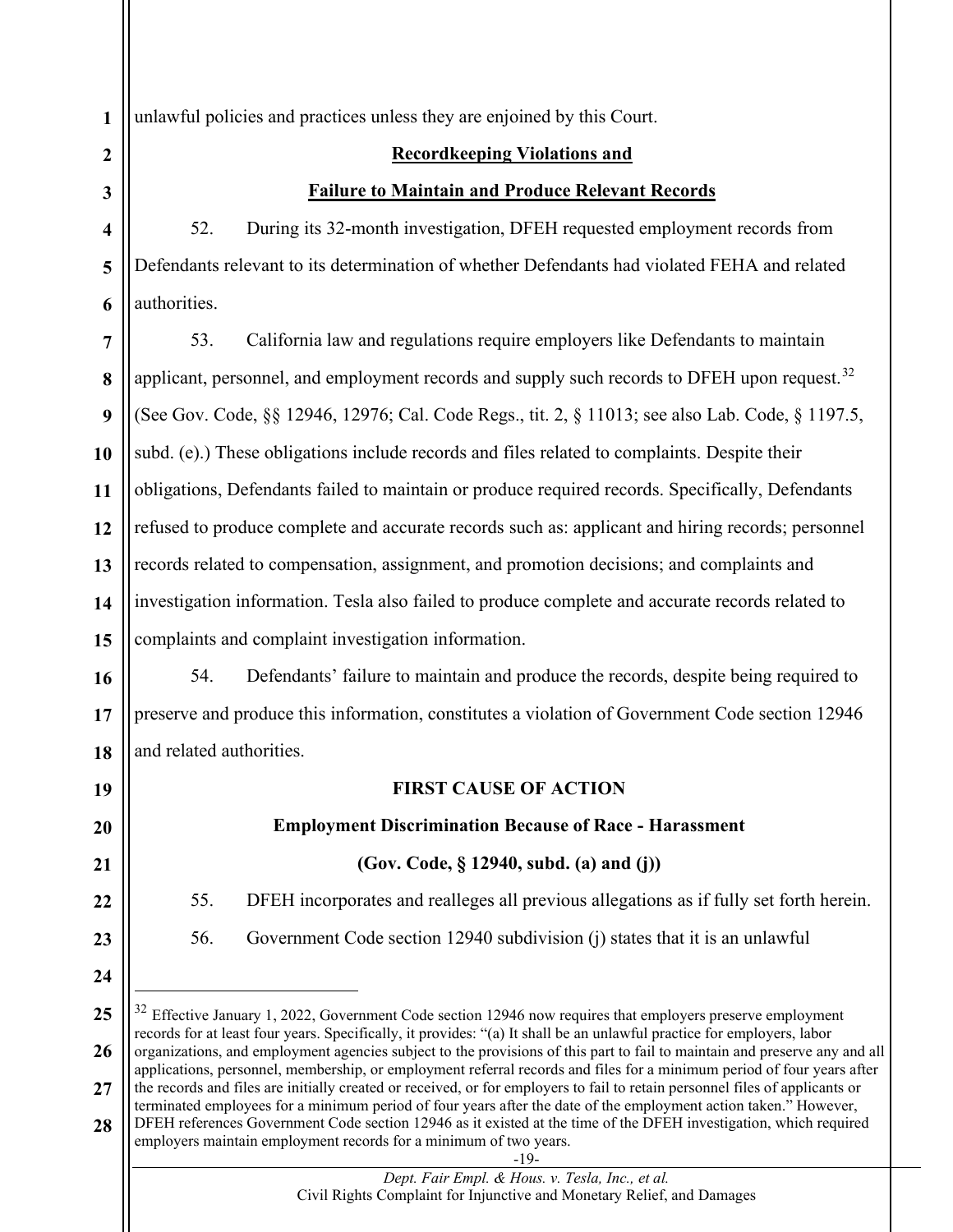**1 2 3** employment practice for an employer "or any other person" "to harass an employee, an applicant, an unpaid intern or volunteer, or a person providing services pursuant to a contract," because of that person's race.

**4 5 6** 57. Defendants' Black and/or African American workers were routinely subjected to offensive racial harassing conduct so severe and/or pervasive that it created a hostile work environment.

**7 8 9 10** 58. The harassment was perpetrated by Defendants' production associates, leads, supervisors, managers, representatives, and human resources departments, and in the cases of nonsupervisors, Defendants knew or should have known of the conduct and failed to take immediate and appropriate corrective action.

**11 12 13 14** 59. As a result of Defendants' unlawful employment practices, Black and/or African American workers suffered and continue to suffer harm, including but not limited to emotional pain, humiliation, embarrassment, belittlement, frustration, and mental anguish, as well as economic damages, in an amount to be determined at trial.

**15 16 17 18** 60. Defendants' actions were willful, malicious, fraudulent, and oppressive, and were committed with the wrongful intent to injure Black and/or African American workers and in conscious disregard of their rights. By engaging in the conduct set forth above, Defendants acted in violation of California Civil Code section 3294.

**19 20 21 22 23** 61. Defendants engaged in and, by their refusal to comply with the law, continue to engage in, unlawful employment harassment based on race, including a pattern or practice of unlawful conduct and unlawful disparate impact discrimination, unless they are enjoined pursuant to the police power granted by Government Code sections 12920 and 12920.5, from failing or refusing to comply with the mandates of the FEHA, Government Code section 12900 *et seq*.

**24 25 26 27** 62. Unless Defendants are enjoined, pursuant to Government Code section 12965(c), from failing or refusing to comply with the mandates of the FEHA, Black and/or African American workers' right to seek or hold employment free of unlawful harassment, discrimination, and retaliation will continue to be violated.

**28**

63. By reason of the continuous nature of all Defendants' unlawful conduct, the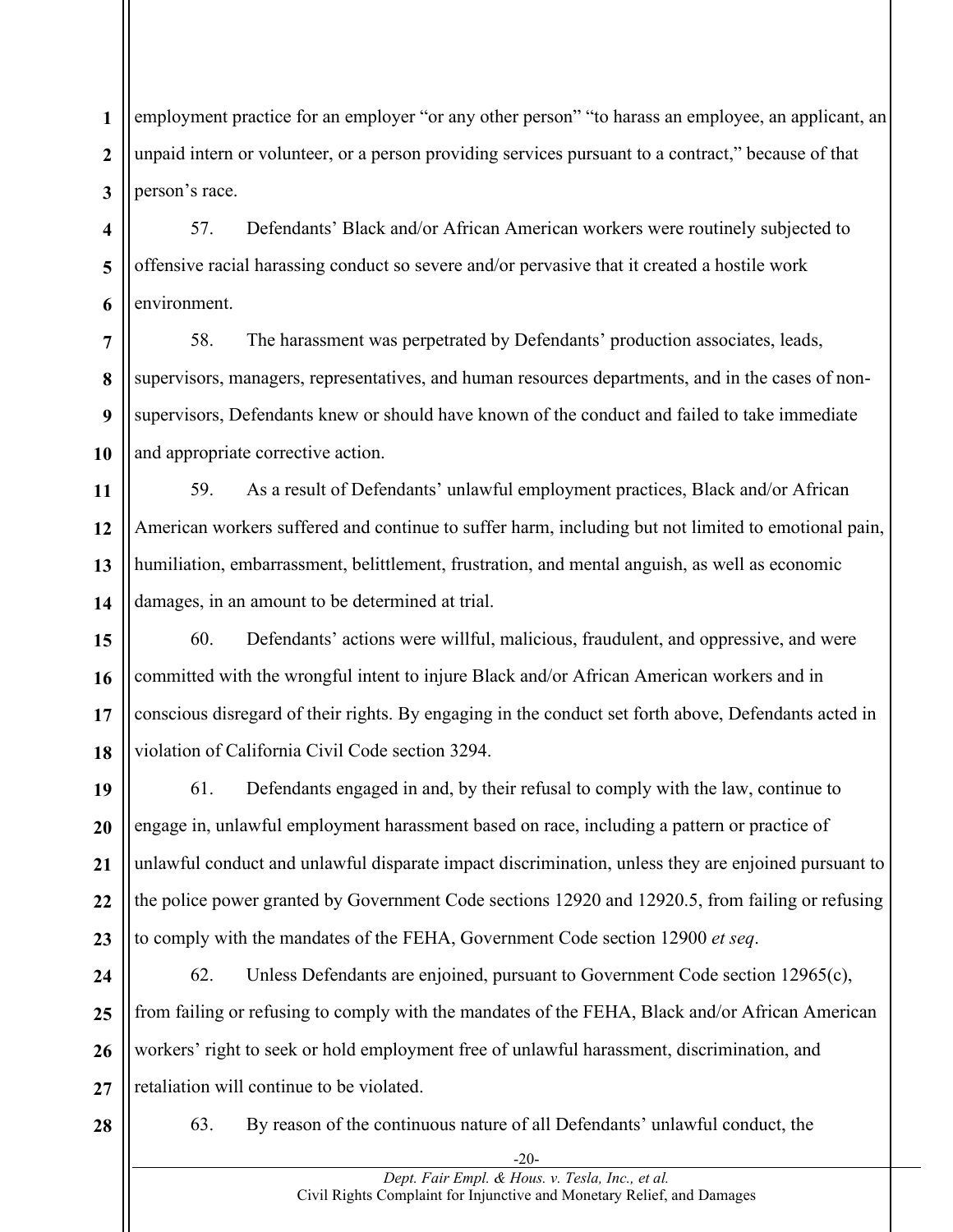**1 2 3 4 5 6 7 8 9 10 11 12 13 14 15 16 17 18 19 20 21 22 23 24 25 26 27** continuing violations doctrine is applicable to all violations alleged herein. 64. Plaintiff DFEH requests relief as described herein. **SECOND CAUSE OF ACTION Employment Discrimination Because of Race - Assignment (Gov. Code, § 12940, subd. (a))** 65. DFEH incorporates and realleges all previous allegations as if fully set forth herein. 66. Government Code section 12940 subdivision (a) states that it is an unlawful employment practice for an employer "to discriminate against the person in compensation or in terms, conditions, or privileges of employment," because of that person's race. 67. Defendants discriminated against Black and/or African American workers by segregating them to undesirable work areas and/or locations, assigning them to more physically demanding jobs, lower level roles, or contract positions with lower pay and more limited growth opportunities, and affording them fewer advancement and other professional opportunities than their non-Black counterparts because of race in violation of Government Code section 12940, subdivision (a). 68. Defendants intentionally discriminated against Black and/or African Americans in assignment. For example, Defendants segregated Black and/or African American workers to undesirable work areas and/or locations, assigned them to more physically demanding jobs, lower level roles, or contract positions with lower pay and more limited growth opportunities, and afforded them fewer advancement and other professional opportunities than their non-Black counterparts. 69. Defendants' policies, practices, and/or procedures have resulted in unlawful disparate impact discrimination against African American workers with respect to assignments. For example, Defendants segregated Black and/or African American workers to undesirable work areas and/or locations, assigned Black and/or African American workers to contract or other positions with lower pay and limited growth opportunities, and afforded them fewer advancement and other professional opportunities than their non-Black counterparts. 70. As a result of Defendants' unlawful employment practices, Black and/or African

**28** American workers suffered and continue to suffer harm, including but not limited to increased risk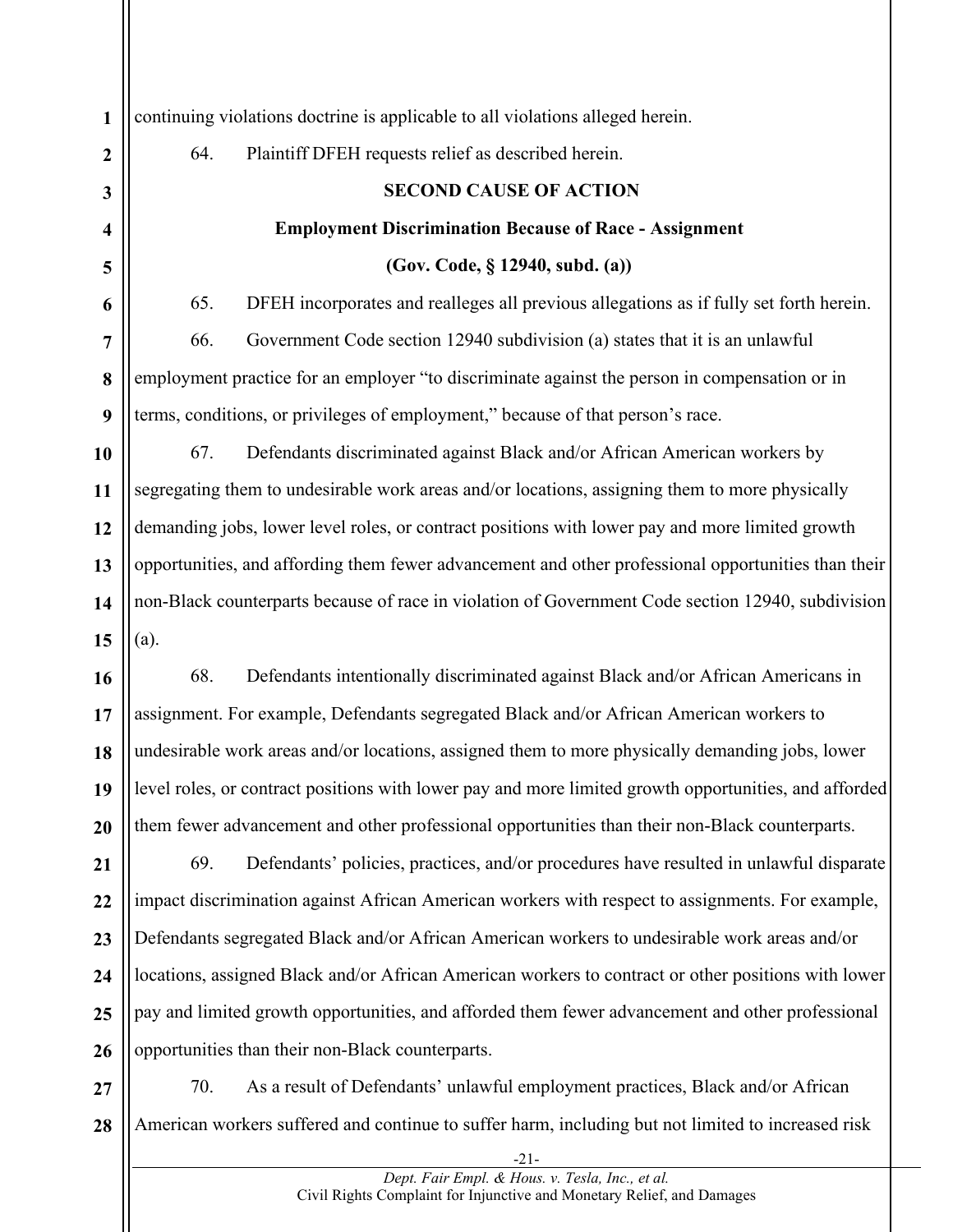**1 2** of injury, actual work injuries, lost earnings, lost benefits, lost future employment opportunities, and other financial loss.

**3 4 5 6** 71. As a result of Defendants' unlawful employment practices, Black and/or African American workers suffered and continue to suffer non-economic harm, including but not limited to emotional pain, humiliation, embarrassment, belittlement, frustration, and mental anguish, in an amount to be determined at trial.

**7 8 9 10 11** 72. Defendants' actions demonstrate that they will continue to engage in the pattern or practice of unlawful employment discrimination and unlawful disparate impact discrimination prohibited by FEHA unless they are enjoined pursuant to the police power granted by Government Code sections 12920 and 12920.5 from failing or refusing to comply with the mandates of FEHA, Government Code section 12900 *et seq*.

**12 13 14 15** 73. Defendants' actions were willful, malicious, fraudulent, and oppressive, and were committed with the wrongful intent to injure Black and/or African American workers in conscious disregard of their rights. By engaging in the conduct set forth above, Defendants acted in violation of California Civil Code section 3294.

**16 17 18 19** 74. Unless Defendants are enjoined, pursuant to Government Code section 12965(c), from failing or refusing to comply with the mandates of the FEHA, Black and/or African American workers' right to seek or hold employment free of unlawful discrimination will continue to be violated.

**20 21** 75. By reason of the continuous nature of Defendants' unlawful conduct, the continuing violations doctrine is applicable to all violations alleged herein.

76. Plaintiff DFEH requests relief as described herein.

**22**

**23**

**24**

**25**

**26**

**27**

### **THIRD CAUSE OF ACTION**

# **Employment Discrimination Because of Race - Compensation**

# **(Gov. Code, § 12940, subd. (a))**

77. DFEH incorporates and realleges all previous allegations as if fully set forth herein.

78. Government Code section 12940 subdivision (a) states that it is an unlawful

**28** employment practice for an employer "to discriminate against the person in compensation or in

> -22- *Dept. Fair Empl. & Hous. v. Tesla, Inc., et al.*  Civil Rights Complaint for Injunctive and Monetary Relief, and Damages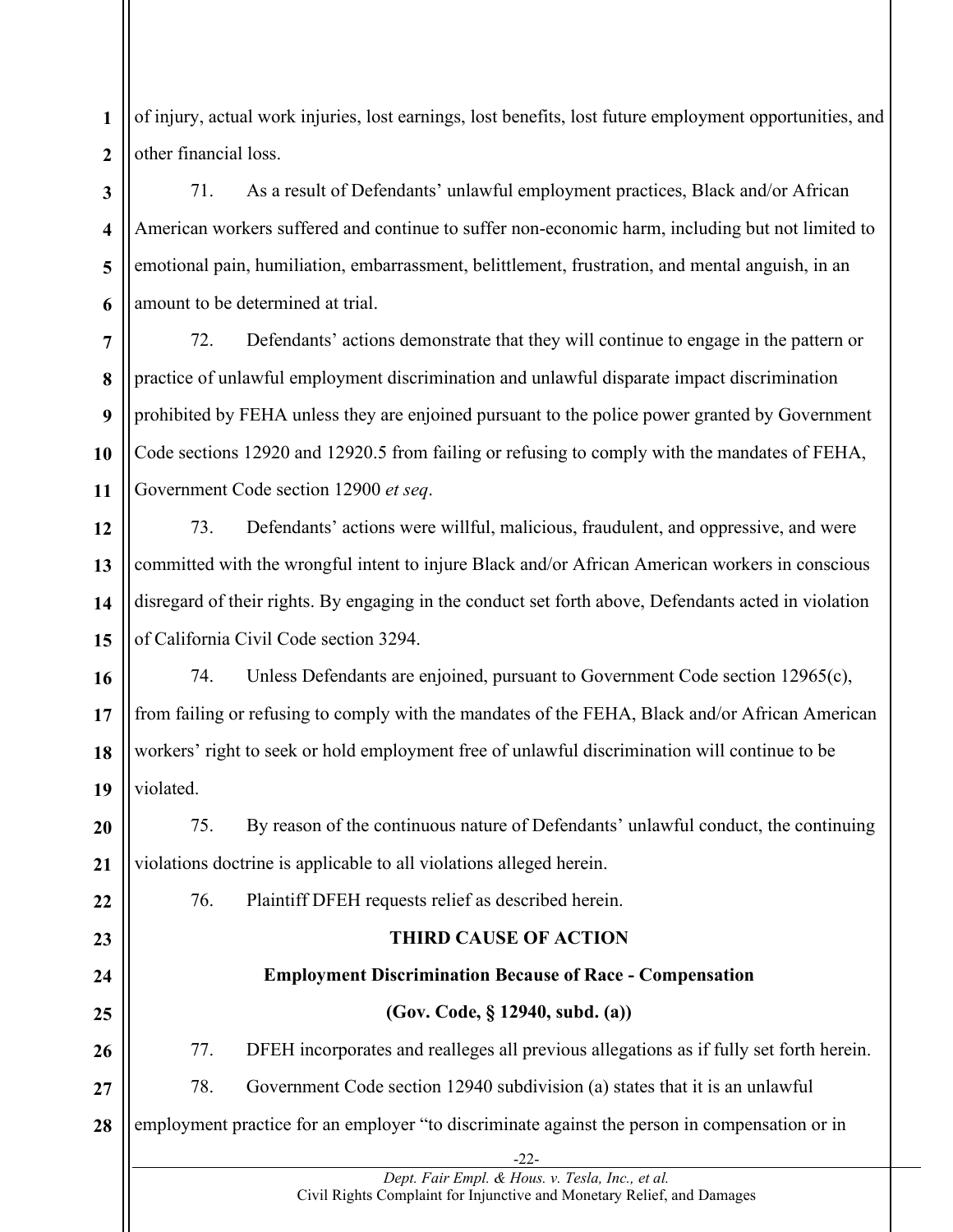**1** terms, conditions, or privileges of employment," because of that person's race.

**2 3 4** 79. Defendants discriminated against Black and/or African American workers by paying them less than non-Black workers because of race in violation of Government Code section 12940, subdivision (a).

**5 6 7 8 9** 80. Defendants intentionally discriminate against Black and/or African American workers in compensation. For example, Defendants assigned them to contract or other positions with lower pay and limited growth opportunities, awarded them lower or no bonuses or equity, more frequently denied them promotions and levelling opportunities, and afforded them fewer advancement and other professional opportunities than their non-Black counterparts.

**10 11 12 13 14 15 16** 81. Defendants' policies, practices, and/or procedures have resulted in unlawful employment discrimination and unlawful disparate impact discrimination against Black and/or African American workers with respect to compensation opportunities. For example, Defendants assigned African Americans to contract or other positions with lower pay and limited growth opportunities, awarded them lower or no bonuses or equity, denied them promotions and levelling opportunities more frequently, and afforded them fewer advancement and other professional opportunities than their non-Black counterparts.

**17 18 19** 82. As a result of Defendants' unlawful employment practices, Black and/or African American workers suffered and continue to suffer harm, including but not limited to lost earnings, lost benefits, lost future employment opportunities, and other financial loss.

**20 21 22 23** 83. As a result of Defendants' unlawful employment practices, Black and/or African American workers suffered and continue to suffer non-economic harm, including but not limited to emotional pain, humiliation, embarrassment, belittlement, frustration, and mental anguish, in an amount to be determined at trial.

**24 25 26 27 28** 84. Defendants' actions demonstrate that they will continue to engage in the pattern or practice of unlawful employment discrimination and unlawful disparate impact discrimination prohibited by FEHA unless they are enjoined pursuant to the police power granted by Government Code sections 12920 and 12920.5 from failing or refusing to comply with the mandates of FEHA, Government Code section 12900 *et seq*.

-23-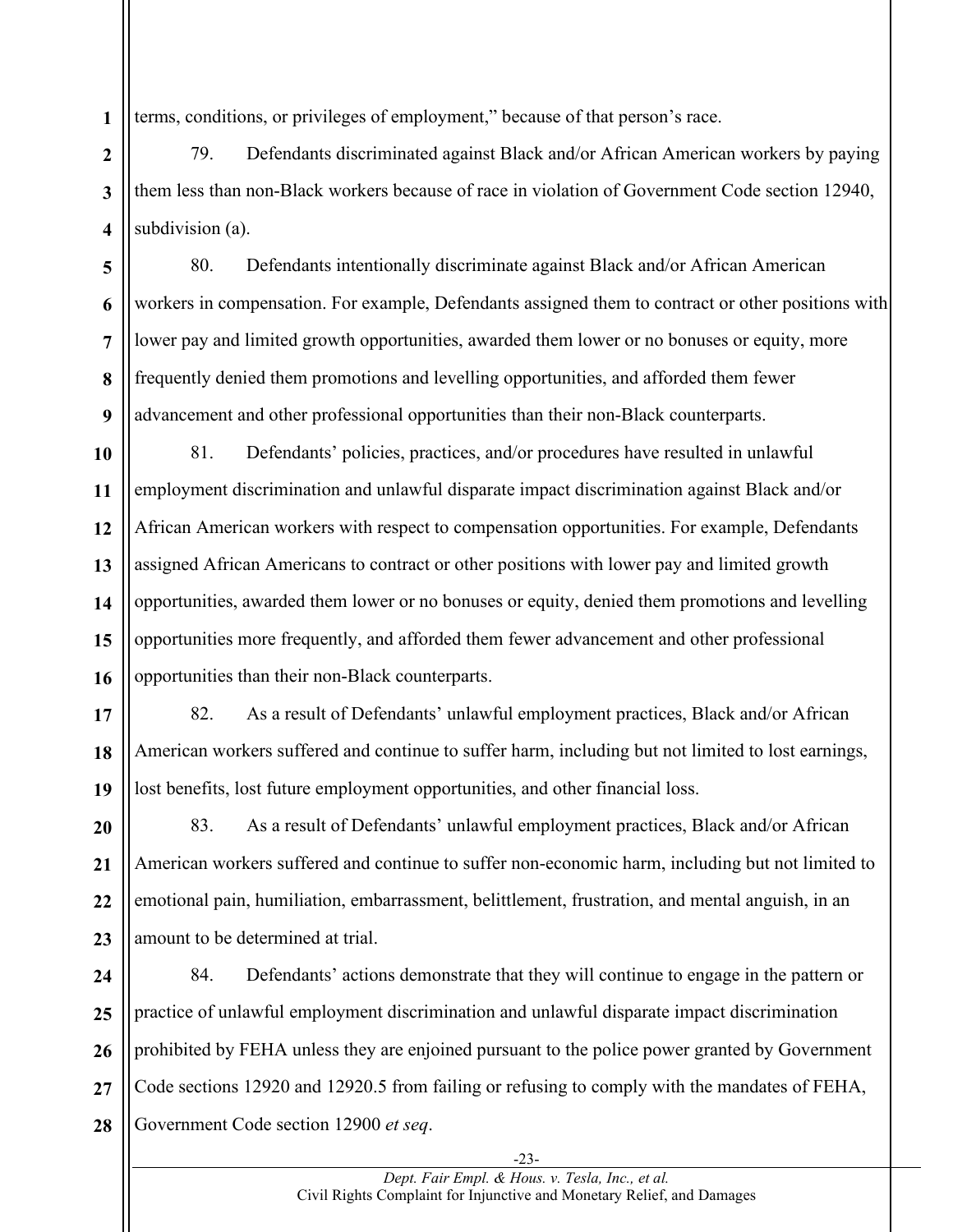| $\mathbf{1}$            | 85.                                    | Defendants' actions were willful, malicious, fraudulent, and oppressive, and were                                         |  |
|-------------------------|----------------------------------------|---------------------------------------------------------------------------------------------------------------------------|--|
| $\overline{2}$          |                                        | committed with the wrongful intent to injure Black and/or African American workers in conscious                           |  |
| 3                       |                                        | disregard of their rights. By engaging in the conduct set forth above, Defendants acted in violation                      |  |
| $\overline{\mathbf{4}}$ | of California Civil Code section 3294. |                                                                                                                           |  |
| 5                       | 86.                                    | Unless Defendants are enjoined, pursuant to Government Code section 12965(c),                                             |  |
| 6                       |                                        | from failing or refusing to comply with the mandates of the FEHA, Black and/or African American                           |  |
| $\overline{7}$          |                                        | workers' right to seek or hold employment free of unlawful discrimination will continue to be                             |  |
| 8                       | violated.                              |                                                                                                                           |  |
| 9                       | 87.                                    | By reason of the continuous nature of Defendants' unlawful conduct, the continuing                                        |  |
| 10                      |                                        | violations doctrine is applicable to all violations alleged herein.                                                       |  |
| 11                      | 88.                                    | Plaintiff DFEH requests relief as described herein.                                                                       |  |
| 12                      |                                        | <b>FOURTH CAUSE OF ACTION</b>                                                                                             |  |
| 13                      |                                        | <b>Employment Discrimination Because of Race - Discipline</b>                                                             |  |
| 14                      |                                        | (Gov. Code, § 12940, subd. (a))                                                                                           |  |
| 15                      | 89.                                    | DFEH incorporates and realleges all previous allegations as if fully set forth herein.                                    |  |
| 16                      | 90.                                    | Government Code section 12940 subdivision (a) states that it is an unlawful                                               |  |
| 17                      |                                        | employment practice for an employer "to discriminate against the person in compensation or in                             |  |
| 18                      |                                        | terms, conditions, or privileges of employment," because of that person's race.                                           |  |
| 19                      |                                        | 91. Defendants discriminated against Black and/or African American workers by                                             |  |
| 20                      |                                        | disciplining them, including but not limited to issuing written warnings and reprimands, denying                          |  |
| 21                      |                                        | levelling opportunities, and terminating the employment of Black and/or African American workers,                         |  |
| 22                      |                                        | more frequently and more severely than non-Black workers because of race in violation of                                  |  |
| 23                      |                                        | Government Code section 12940, subdivision (a).                                                                           |  |
| 24                      | 92.                                    | Defendants intentionally discriminated against Black and/or African Americans in                                          |  |
| 25                      |                                        | issuing discipline. For example, Defendants more frequently and more severely disciplined Black                           |  |
| 26                      |                                        | and/or African American workers than non-Black workers, including but not limited to more                                 |  |
| 27                      |                                        | frequently issuing written warnings and reprimands, denying levelling opportunities, and                                  |  |
| 28                      |                                        | terminating the employment of Black and/or African American workers.                                                      |  |
|                         |                                        | -24-                                                                                                                      |  |
|                         |                                        | Dept. Fair Empl. & Hous. v. Tesla, Inc., et al.<br>Civil Rights Complaint for Injunctive and Monetary Relief, and Damages |  |

 $\mathbf{I}$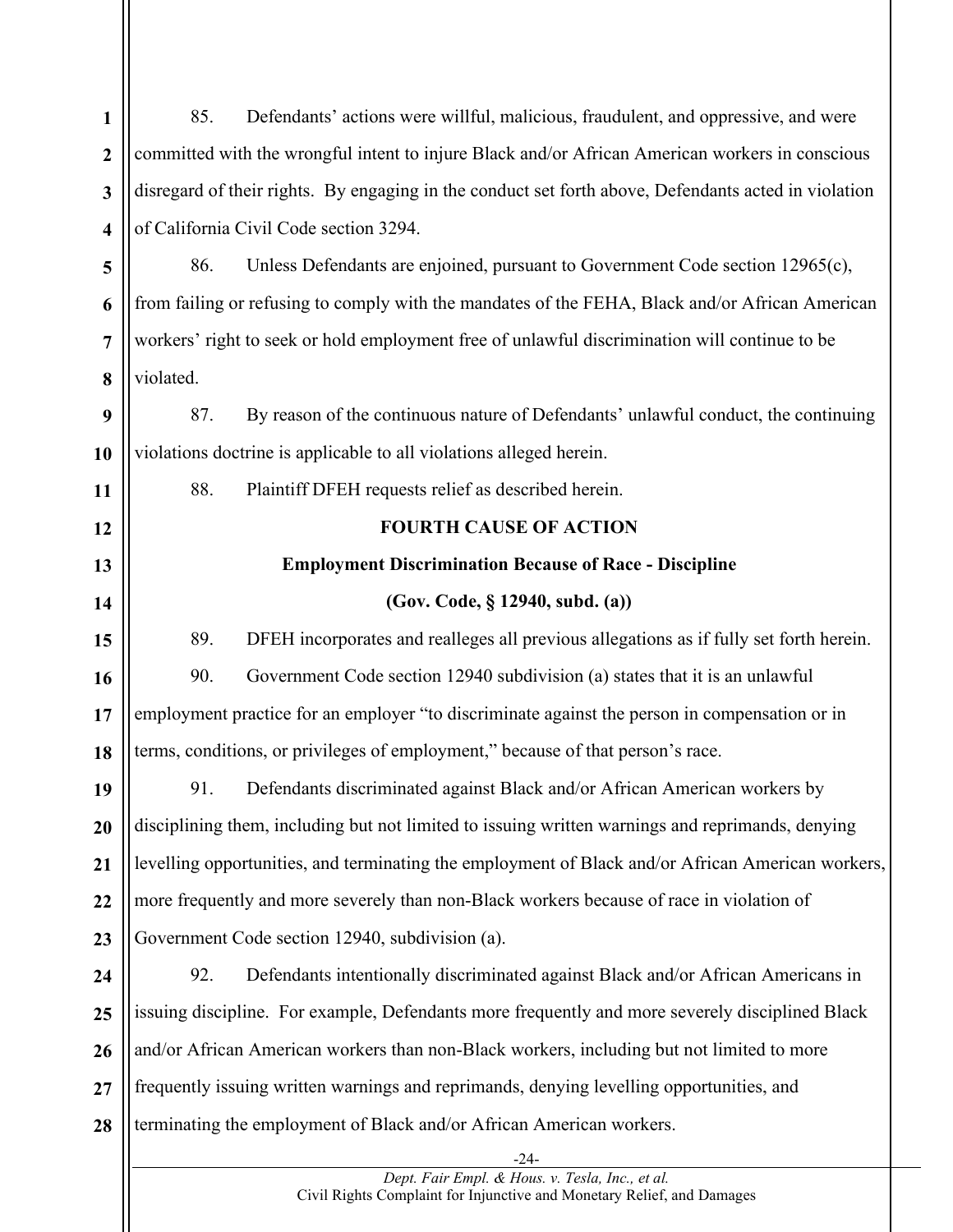**1 2 3 4 5 6** 93. Defendants' policies, practices, and/or procedures have resulted in unlawful disparate impact discrimination against Black and/or African American workers with respect to discipline. For example, Defendants more frequently and more severely disciplined Black and/or African American workers than non-Black workers, including but not limited to more frequently issuing written warnings and reprimands, denying levelling opportunities, and terminating the employment of Black and/or African American workers.

94. As a result of Defendants' unlawful employment practices, Black and/or African American workers suffered and continue to suffer harm, including but not limited to lost earnings, lost benefits, lost future employment opportunities, and other financial loss.

**10 11 12** 95. As a result of Defendants' unlawful employment practices, Black and/or African American workers suffered and continue to suffer non-economic harm, including but not limited to emotional pain, humiliation, embarrassment, belittlement, frustration, and mental anguish, in an amount to be determined at trial.

96. Defendants' actions demonstrate that they will continue to engage in the pattern or practice of unlawful employment discrimination and unlawful disparate impact discrimination prohibited by FEHA unless they are enjoined pursuant to the police power granted by Government Code sections 12920 and 12920.5 from failing or refusing to comply with the mandates of FEHA, Government Code section 12900 *et seq*.

**19 20 21 22** 97. Defendants' actions were willful, malicious, fraudulent, and oppressive, and were committed with the wrongful intent to injure Black and/or African American workers in conscious disregard of their rights. By engaging in the conduct set forth above, Defendants acted in violation of California Civil Code section 3294.

**23 24 25 26** 98. Unless Defendants are enjoined, pursuant to Government Code section 12965(c), from failing or refusing to comply with the mandates of the FEHA, Black and/or African American workers' right to seek or hold employment free of unlawful discrimination will continue to be violated.

**27 28** 99. By reason of the continuous nature of Defendants' unlawful conduct, the continuing violations doctrine is applicable to all violations alleged herein.

**7**

**8**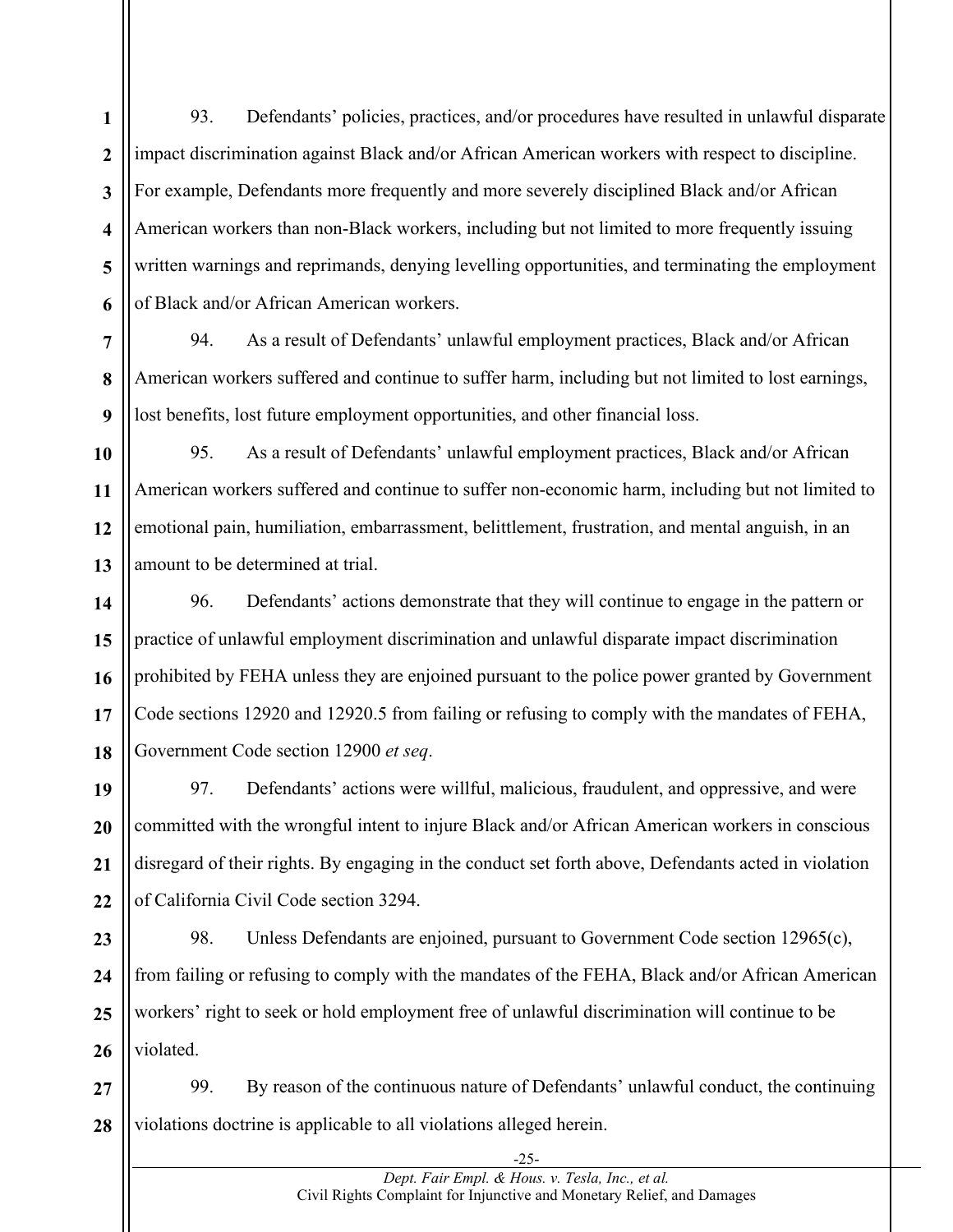100. Plaintiff DFEH requests relief as described herein.

#### **FIFTH CAUSE OF ACTION**

#### **Employment Discrimination Because of Race - Promotion**

**(Gov. Code, § 12940, subd. (a))**

101. DFEH incorporates and realleges all previous allegations as if fully set forth herein. 102. Government Code section 12940 subdivision (a) states that it is an unlawful employment practice for an employer "to discriminate against the person in compensation or in terms, conditions, or privileges of employment," because of that person's race.

103. Defendants discriminated against Black and/or African American workers by denying them promotional opportunities because of race in violation of Government Code section 12940, subdivision (a).

104. Defendants intentionally discriminated against Black and/or African American workers in promotion and advancement opportunities. For example, Defendants assigned them to contract or other positions with lower pay and limited growth opportunities, delayed their career development, more frequently denied them promotions and levelling opportunities, and afforded them fewer advancement and other professional opportunities than their non-Black counterparts.

105. Defendants' policies, practices, and/or procedures have resulted in unlawful employment discrimination and unlawful disparate impact discrimination against Black and/or African American workers with respect to promotion opportunities. Among other practices, Defendants' lack of an application process for promotional and levelling opportunities, reliance on Tesla's management to recommend promotional and levelling opportunities, Defendants' policy that prohibits levelling up when an employee has a write-up in the last six months, and their informal and opaque decision-making process resulted in Black and/or African American workers being promoted at lower rates than their non-Black counterparts.

**26 27** 106. As a result of Defendants' unlawful employment practices, Black and/or African American workers suffered and continue to suffer harm, including but not limited to lost earnings, lost benefits, lost future employment opportunities, and other financial loss.

**28**

107. As a result of Defendants' unlawful employment practices, Black and/or African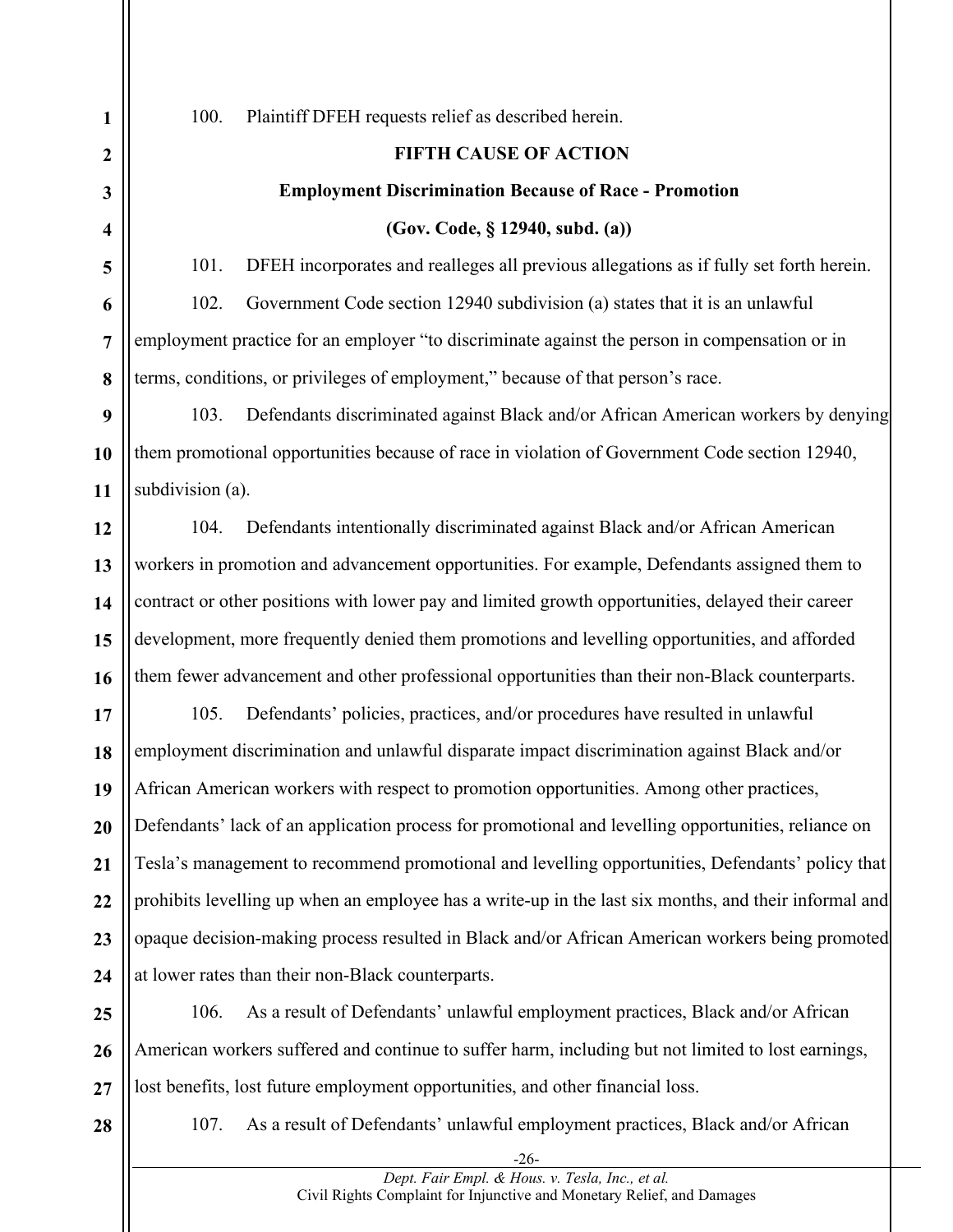**1 2 3** American workers suffered and continue to suffer non-economic harm, including but not limited to emotional pain, humiliation, embarrassment, belittlement, frustration, and mental anguish, in an amount to be determined at trial.

**4 5 6 7 8** 108. Defendants' actions demonstrate that they will continue to engage in the pattern or practice of unlawful employment discrimination and unlawful disparate impact discrimination prohibited by FEHA unless they are enjoined pursuant to the police power granted by Government Code sections 12920 and 12920.5 from failing or refusing to comply with the mandates of FEHA, Government Code section 12900 *et seq*.

**9 10 11 12** 109. Defendants' actions were willful, malicious, fraudulent, and oppressive, and were committed with the wrongful intent to injure Black and/or African American workers in conscious disregard of their rights. By engaging in the conduct set forth above, Defendants acted in violation of California Civil Code section 3294.

**13 14 15 16** 110. Unless Defendants are enjoined, pursuant to Government Code section 12965(c), from failing or refusing to comply with the mandates of the FEHA, Black and/or African American workers' right to seek or hold employment free of unlawful discrimination will continue to be violated.

**17 18** 111. By reason of the continuous nature of Defendants' unlawful conduct, the continuing violations doctrine is applicable to all violations alleged herein.

112. Plaintiff DFEH requests relief as described herein.

**19**

**20 21 22 23 24 25 26 SIXTH CAUSE OF ACTION Employment Discrimination Because of Race - Termination (Gov. Code, § 12940, subd. (a))** 113. DFEH incorporates and realleges all previous allegations as if fully set forth herein. 114. Government Code section 12940 subdivision (a) states that it is an unlawful employment practice for an employer "to discriminate against the person in compensation or in terms, conditions, or privileges of employment," because of that person's race.

**27 28** 115. Defendants discriminated against Black and/or African American workers by terminating their employment because of race in violation of Government Code section 12940,

> -27- *Dept. Fair Empl. & Hous. v. Tesla, Inc., et al.*  Civil Rights Complaint for Injunctive and Monetary Relief, and Damages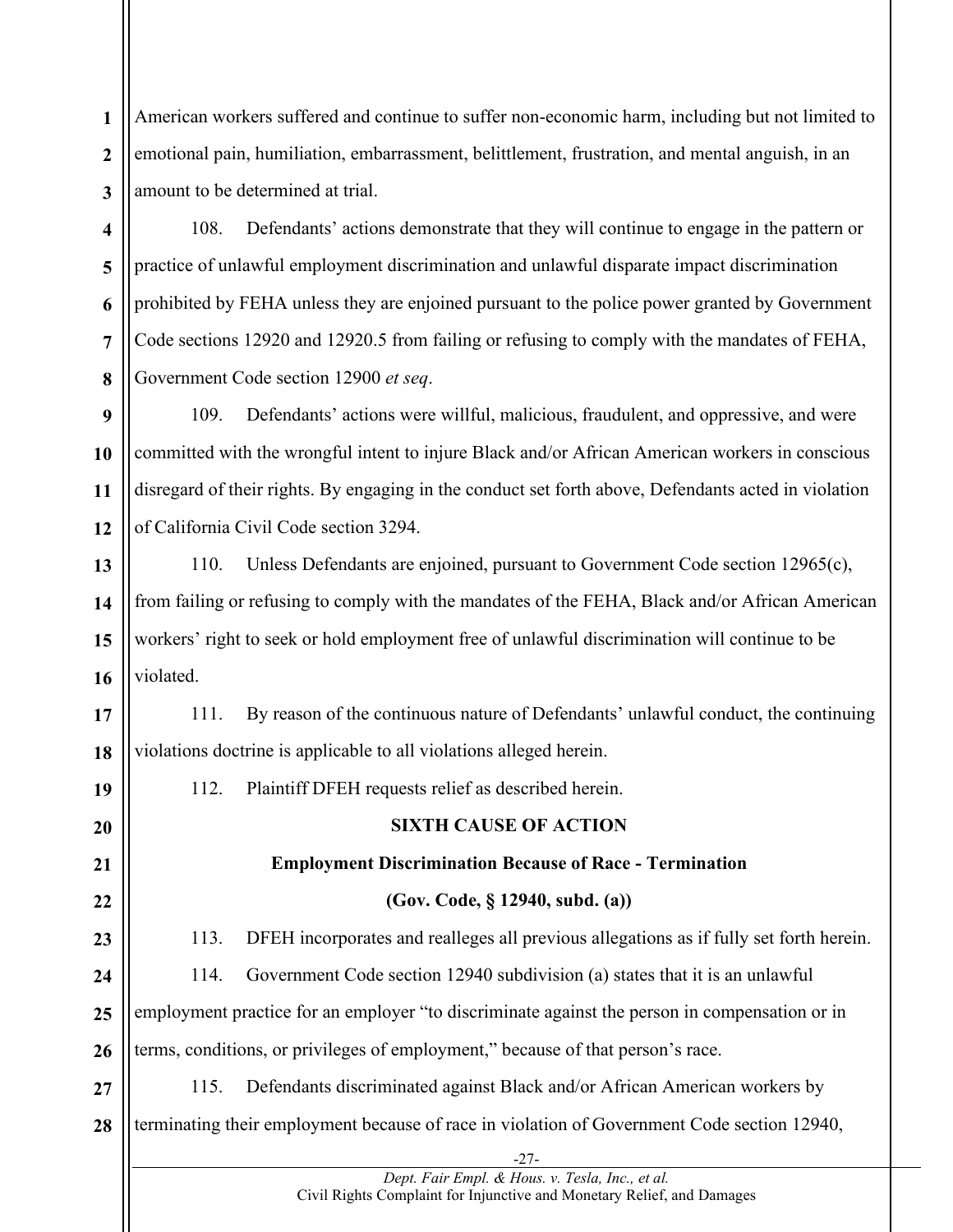**1** subdivision (a).

**6**

**7**

**8**

**2 3** 116. Defendants intentionally discriminated against Black and/or African American workers in terminations.

**4 5** 117. Defendants' policies, practices, and/or procedures have resulted in unlawful disparate impact discrimination against Black and/or African Americans with regards to termination.

118. As a result of Defendants' unlawful employment practices, Black and/or African American workers suffered and continue to suffer harm, including but not limited to lost earnings, lost benefits, lost future employment opportunities, and other financial loss.

**9 10 11 12** 119. As a result of Defendants' unlawful employment practices, Black and/or African American workers suffered and continue to suffer non-economic harm, including but not limited to emotional pain, humiliation, embarrassment, belittlement, frustration, and mental anguish, in an amount to be determined at trial.

**13 14 15 16 17** 120. Defendants' actions demonstrate that they will continue to engage in the pattern or practice of unlawful employment discrimination and unlawful disparate impact discrimination prohibited by FEHA unless they are enjoined pursuant to the police power granted by Government Code sections 12920 and 12920.5 from failing or refusing to comply with the mandates of FEHA, Government Code section 12900 *et seq*.

**18 19 20 21** 121. Defendants' actions were willful, malicious, fraudulent, and oppressive, and were committed with the wrongful intent to injure Black and/or African American workers in conscious disregard of their rights. By engaging in the conduct set forth above, Defendants acted in violation of California Civil Code section 3294.

**22 23 24 25** 122. Unless Defendants are enjoined, pursuant to Government Code section 12965(c), from failing or refusing to comply with the mandates of the FEHA, Black and/or African American workers' right to seek or hold employment free of unlawful discrimination will continue to be violated.

**26 27** 123. By reason of the continuous nature of Defendants' unlawful conduct, the continuing violations doctrine is applicable to all violations alleged herein.

**28**

124. Plaintiff DFEH requests relief as described herein.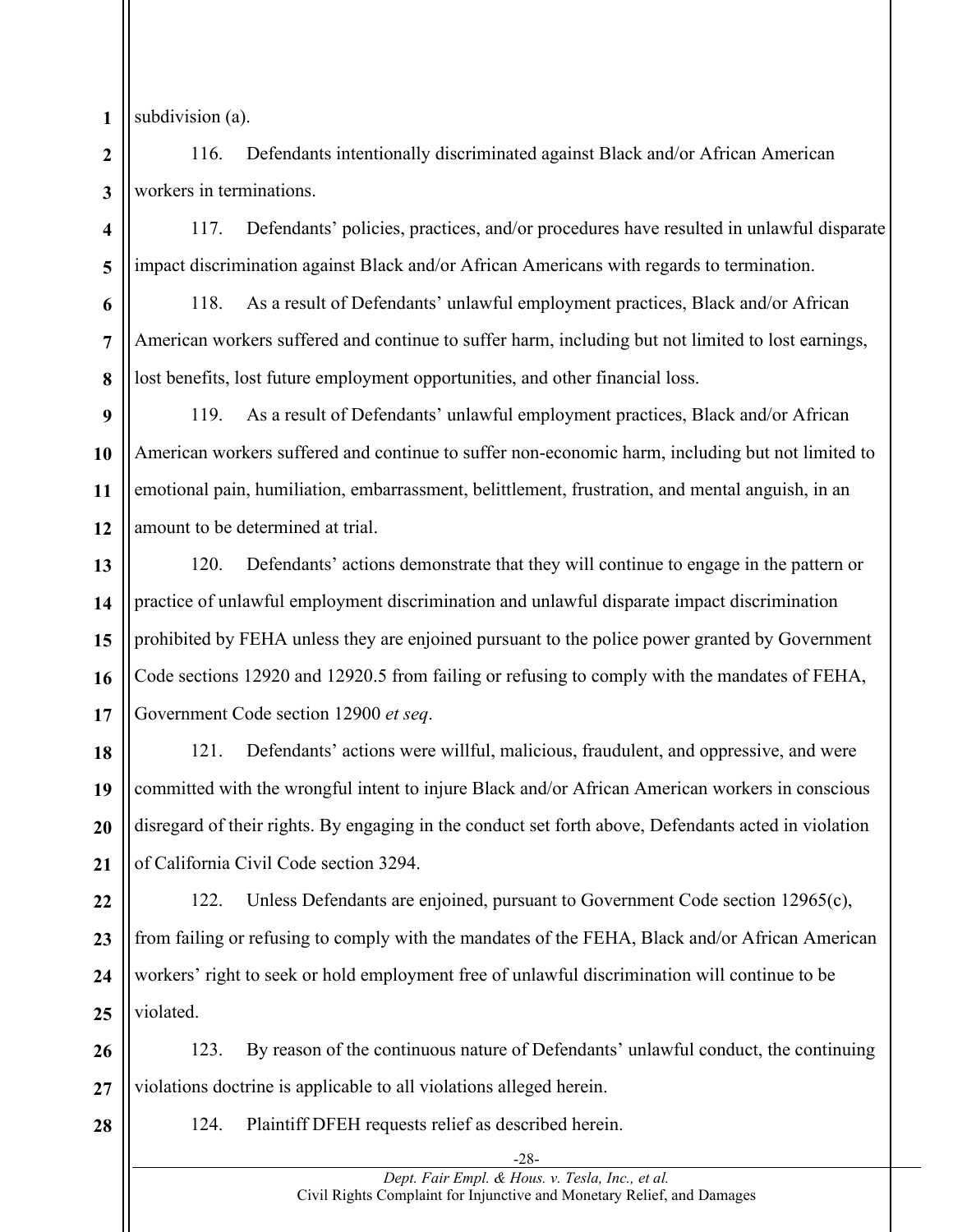#### **SEVENTH CAUSE OF ACTION**

# **Employment Discrimination Because of Race - Constructive Discharge**

#### **(Gov. Code, § 12940, subd. (a))**

125. DFEH incorporates and realleges all previous allegations as if fully set forth herein. 126. Government Code section 12940 subdivision (a) states that it is an unlawful employment practice for an employer "to discriminate against the person in compensation or in terms, conditions, or privileges of employment," because of that person's race.

127. Defendants constructively discharged Black and/or African American workers in violation of Government Code section 12940, subdivision (a). Defendants intentionally created or knowingly permitted working conditions to exist that were so intolerable that a reasonable person in their position would have had no reasonable alternative, except to resign. Black and/or African American workers resigned as a result of these conditions. For example, the stress, fear, and frustration from the severe and pervasive racial harassment, the risk of a physical or verbal altercation and escalation with harassers, the blatant discrimination of the workplace, the disproportionately severe discipline doled out by Defendants' management, and the futility of complaining to Defendants' management, representatives, and human resources department, all of which were known to Defendants, made the working conditions so intolerable that many Black and/or African American workers resigned.

128. Defendants intentionally discriminated against Black and/or African Americans with regard to constructive discharge.

**21 22 23** 129. Defendants' policies, practices, and/or procedures have resulted in unlawful disparate impact discrimination against Black and/or African Americans with regard to constructive discharge.

**24 25 26** 130. As a result of Defendants' unlawful employment practices, Black and/or African American workers suffered and continue to suffer harm, including but not limited to lost earnings, lost benefits, lost future employment opportunities, and other financial loss.

**27 28** 131. As a result of Defendants' unlawful employment practices, Black and/or African American workers suffered and continue to suffer non-economic harm, including but not limited to

> -29- *Dept. Fair Empl. & Hous. v. Tesla, Inc., et al.*  Civil Rights Complaint for Injunctive and Monetary Relief, and Damages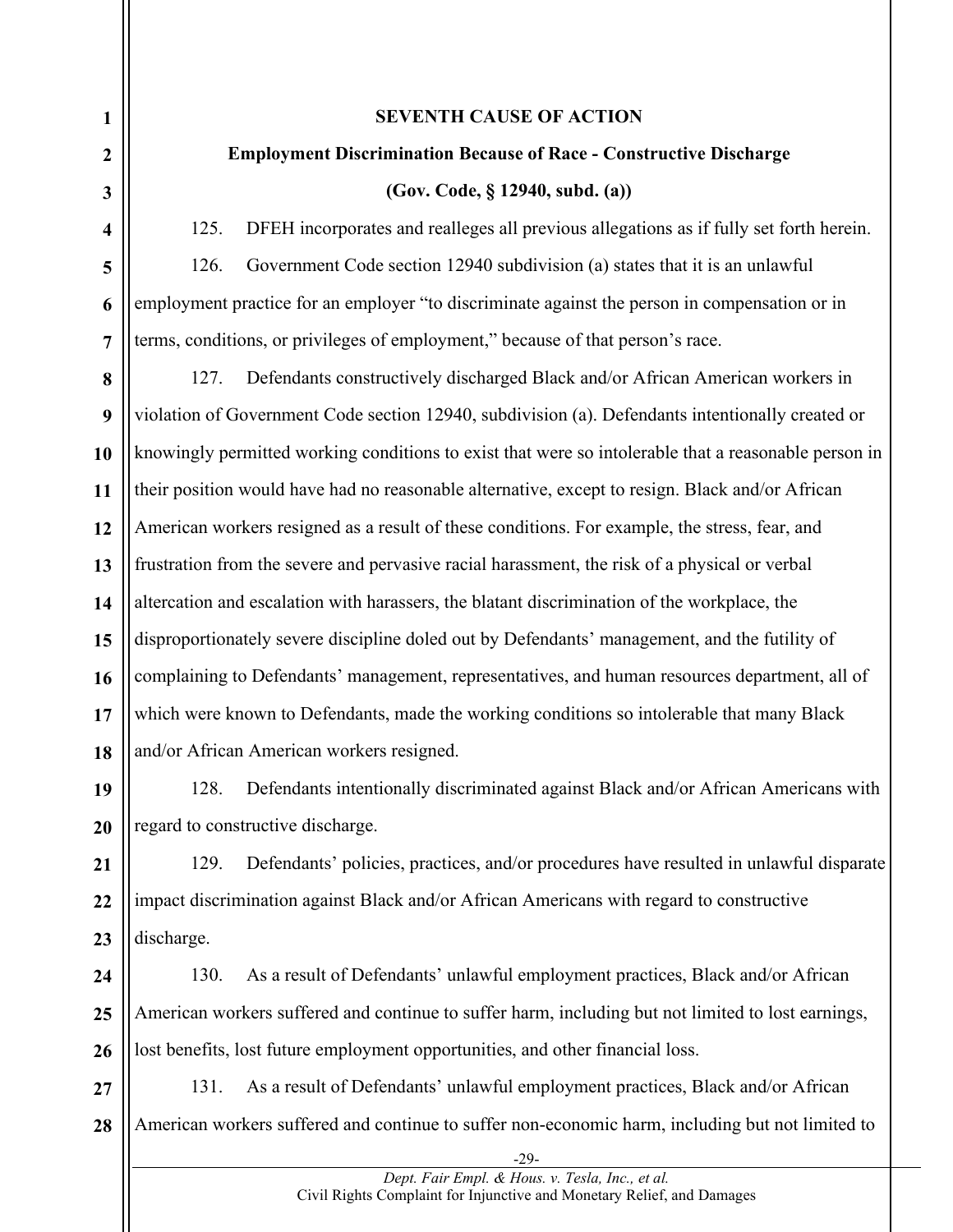**1 2** emotional pain, humiliation, embarrassment, belittlement, frustration, and mental anguish, in an amount to be determined at trial.

**3 4 5 6 7** 132. Defendants' actions demonstrate that they will continue to engage in the pattern or practice of unlawful employment discrimination and unlawful disparate impact discrimination prohibited by FEHA unless they are enjoined pursuant to the police power granted by Government Code sections 12920 and 12920.5 from failing or refusing to comply with the mandates of FEHA, Government Code section 12900 *et seq*.

**8 9 10 11** 133. Defendants' actions were willful, malicious, fraudulent, and oppressive, and were committed with the wrongful intent to injure Black and/or African American workers in conscious disregard of their rights. By engaging in the conduct set forth above, Defendants acted in violation of California Civil Code section 3294.

**12 13 14 15** 134. Unless Defendants are enjoined, pursuant to Government Code section 12965(c), from failing or refusing to comply with the mandates of the FEHA, Black and/or African American workers' right to seek or hold employment free of unlawful discrimination will continue to be violated.

**16 17** 135. By reason of the continuous nature of Defendants' unlawful conduct, the continuing violations doctrine is applicable to all violations alleged herein.

136. Plaintiff DFEH requests relief as described herein.

### **EIGHTH CAUSE OF ACTION**

#### **Retaliation**

### **(Gov. Code, § 12940, subd. (h))**

**22 23 24 25 26 27** 137. DFEH incorporates and realleges all previous allegations as if fully set forth herein. 138. Government Code section 12940 (h) states that it is an unlawful employment practice for "any employer, labor organization, employment agency, or person to discharge, expel, or otherwise discriminate against any person because the person has opposed any practices forbidden under this part or because the person has filed a complaint, testified, or assisted in any proceeding under this part."

**28**

**18**

**19**

**20**

**21**

139. After Black and/or African American workers engaged in protected activities, such as

-30- *Dept. Fair Empl. & Hous. v. Tesla, Inc., et al.*  Civil Rights Complaint for Injunctive and Monetary Relief, and Damages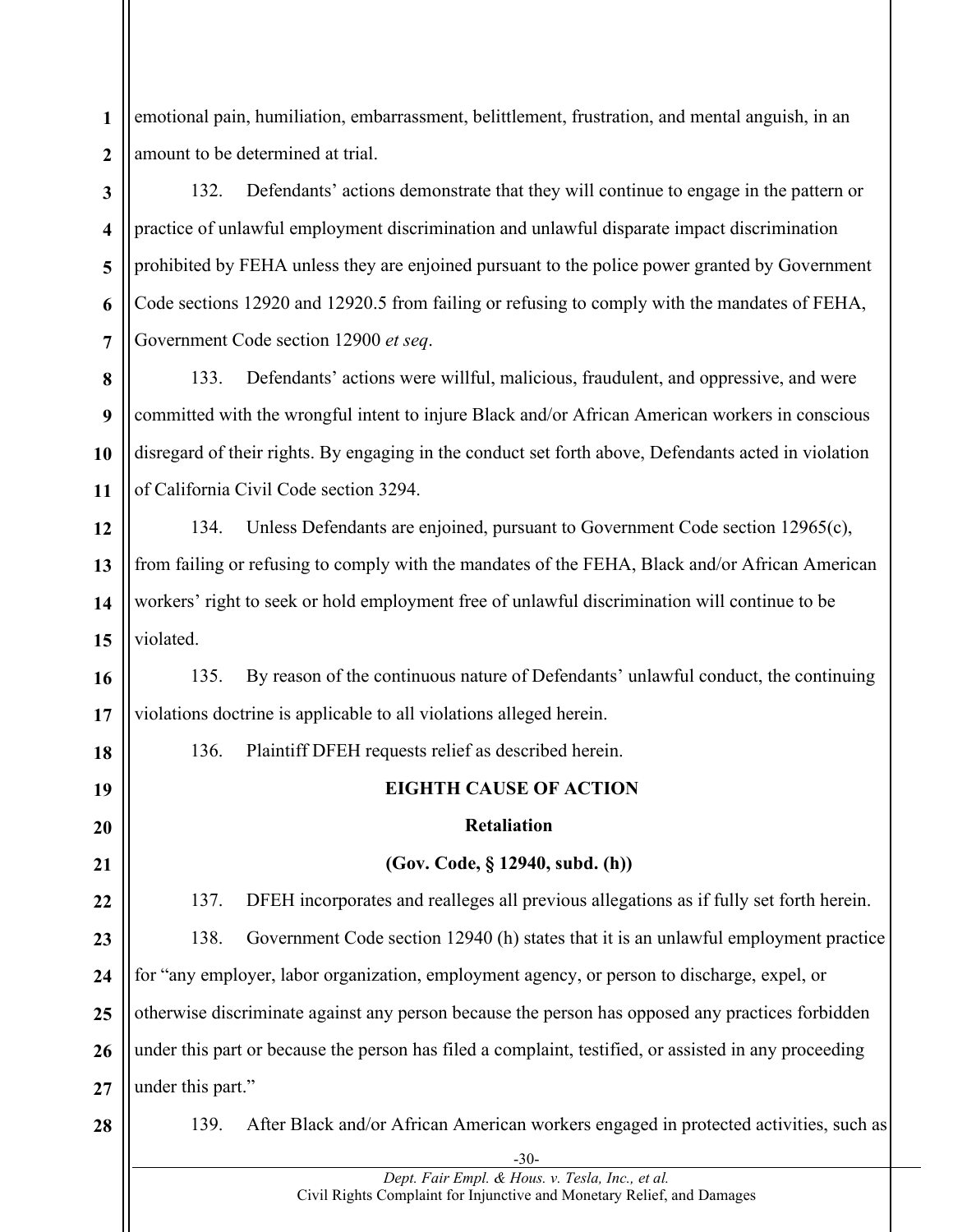**1 2 3 4 5 6** complaining to Defendants' production associates, leads, supervisors, managers, staffing agency representatives, and human resources department, Defendants took adverse employment actions against these workers. Such adverse employment actions included but were not limited to denial of bonuses, promotions, and other professional opportunities; denial of a reasonable accommodation; negative performance reviews; disciplinary write-ups; forced transfers to less desirable assignments or locations; constructive discharge; and termination.



140. As a result of Defendants' unlawful employment practices, aggrieved Black and/or African American workers suffered and continue to suffer increased risk of injury, actual work injuries, lost earnings, lost benefits, lost future employment opportunities, and other financial loss as well as non-economic damages, including but not limited to, emotional pain, humiliation, embarrassment, belittlement, frustration, and mental anguish, in an amount to be determined at trial.

**12 13 14 15** 141. Defendants' actions were willful, malicious, fraudulent, and oppressive, and were committed with the wrongful intent to injure Black and/or African Americans and in conscious disregard of their rights. By engaging in the conduct set forth above, Defendants acted in violation of California Civil Code section 3294.

**16 17 18 19 20** 142. Defendants engaged in, and by their refusal to comply with the law, continue to engage in, unlawful retaliation, including a pattern or practice of unlawful conduct and disparate impact of the same, unless they are enjoined pursuant to the police power granted by Government Code sections 12920 and 12920.5, from failing or refusing to comply with the mandates of the FEHA, Government Code section 12900 *et seq*.

**21 22 23 24** 143. Unless Defendants are enjoined, pursuant to Government Code section 12965(c), from failing or refusing to comply with the mandates of the FEHA, African American workers' right to seek or hold employment free of unlawful discrimination, harassment, and retaliation will continue to be violated.

**25 26** 144. By reason of the continuous nature of Defendants' unlawful conduct, the continuing violations doctrine is applicable to all violations alleged herein.

145. Plaintiff DFEH requests relief as described herein.

**28**

//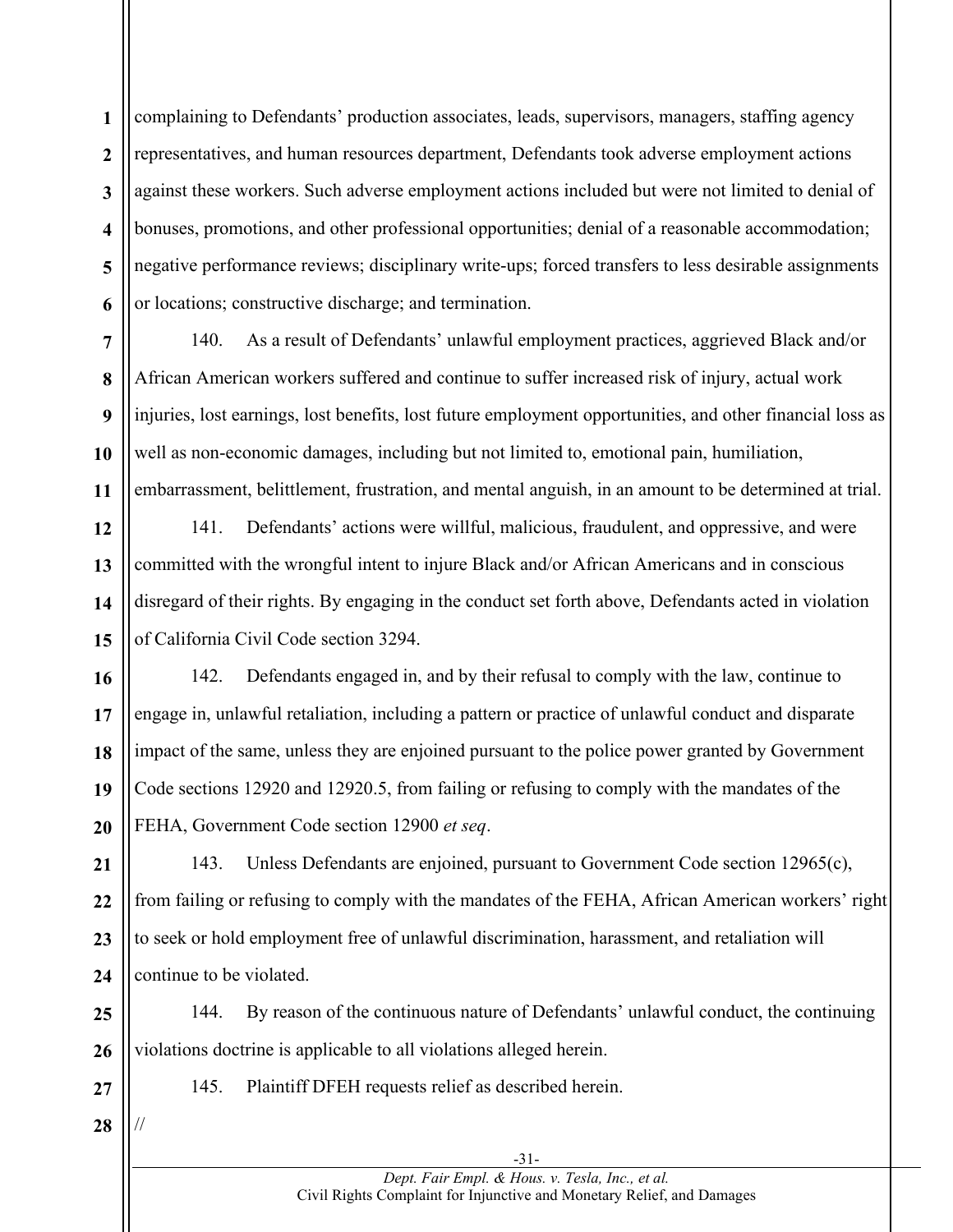#### **NINTH CAUSE OF ACTION**

# **Failure to Prevent Discrimination and Harassment (On Behalf of the Group) (Gov. Code, § 12940, subd. (k))**

146. DFEH incorporates and realleges all previous allegations as if fully set forth herein. 147. Government Code section 12940 subsection (k) states that it is an unlawful employment practice for employers to "fail to take all reasonable steps necessary to prevent discrimination and harassment from occurring."

**8 9** 148. Defendants violated Government Code section 12940 subsection (k), by failing to take all reasonable steps necessary to prevent discrimination and harassment of workers. Defendants' failure to have and/or enforce adequate and consistent anti-discrimination and antiharassment policies caused harm to the Group. Defendants failed to have an effective racial harassment policy, failed to adequately train all leads, supervisors, managers, staffing agency representatives, and human resources staff on the prevention of discrimination and harassment based on race, and/or failed to timely discipline or stop discriminatory or harassing behavior from occurring in the workplace.

149. By engaging in the conduct set forth above, Defendants acted in conscious disregard of the rights or safety of others and acted in an oppressive, fraudulent, or malicious manner in violation of California Civil Code section 3294.

150. As a further result of the unlawful employment practices of Defendants, the Group suffered lost earnings, lost benefits, lost future employment opportunities, and other financial loss as well as non-economic damages, including but not limited to, emotional pain, humiliation, embarrassment, belittlement, frustration, and mental anguish, in an amount to be determined at trial.

**25 26** 151. Unless Defendants are enjoined, pursuant to Government Code section 12965(c), from failing or refusing to comply with the mandates of the FEHA, Black and/or African American workers' right to seek or hold employment free of unlawful discrimination, harassment, and retaliation will continue to be violated.

**27 28** 152. By reason of the continuous nature of Defendants' unlawful conduct, the continuing violations doctrine is applicable to all violations alleged herein.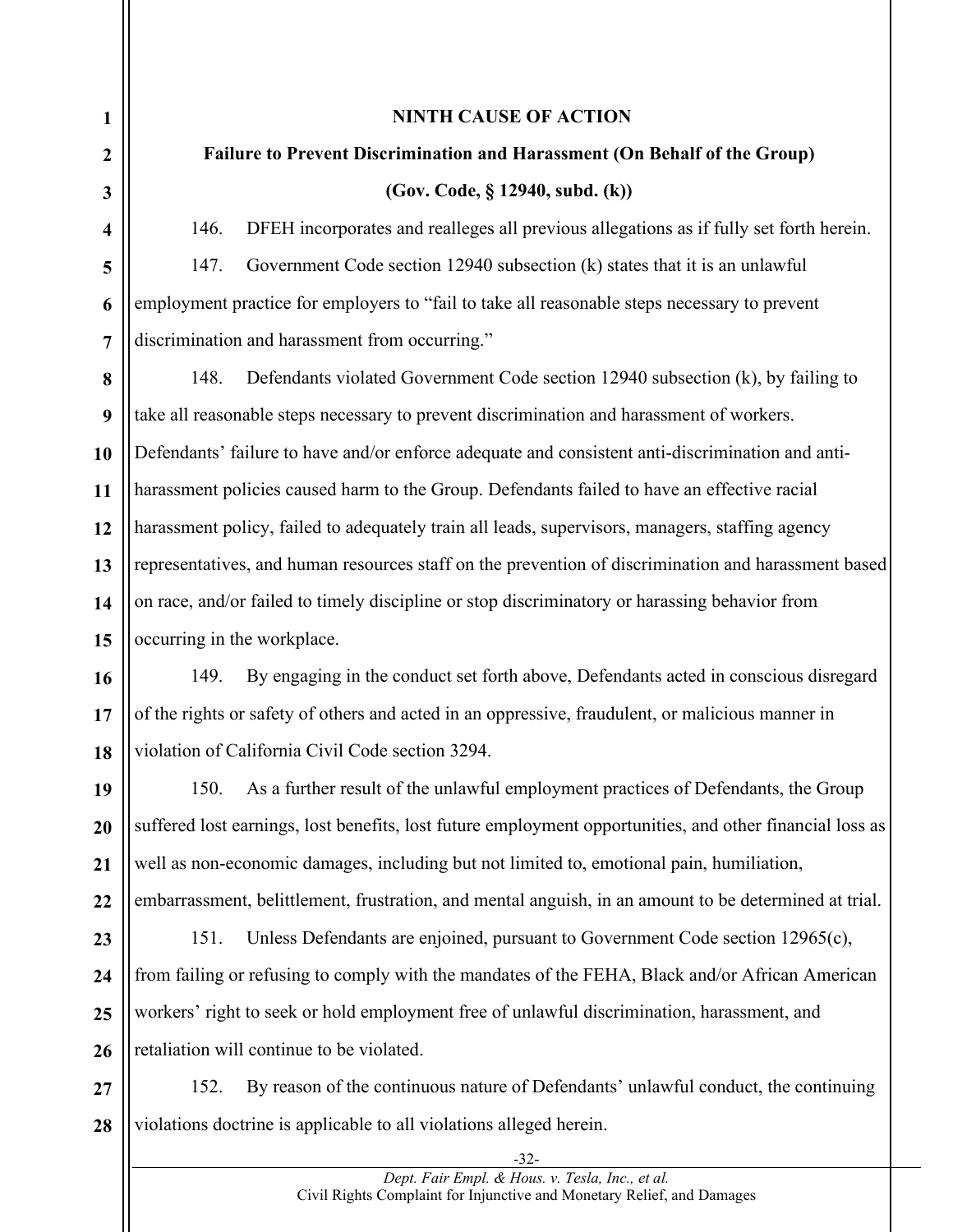153. Plaintiff DFEH requests relief as herein described.

### **TENTH CAUSE OF ACTION**

# **Failure to Prevent Discrimination and Harassment (On Behalf of DFEH) (Gov. Code, § 12940, subd. (k); Cal. Code Regs., tit. 2, § 11023, subd. (a)(3))**

154. DFEH incorporates and realleges all previous allegations as if fully set forth herein.

155. Government Code section 12940 subdivision (k) requires employers to take all reasonable steps necessary to prevent discrimination and racial harassment from occurring.

156. Defendants violated Government Code section 12940 subdivision (k), by failing to take all reasonable steps necessary to prevent discrimination and harassment of workers. Defendants' failure to have and/or enforce adequate and consistent anti-discrimination and antiharassment policies were substantial motivating factors in causing harm to the Group. Defendants failed to have an effective racial harassment policy, failed to adequately train all leads, supervisors, managers, staffing agency representatives, and human resources staff on the prevention of discrimination and harassment based on race, and/or failed to timely discipline or stop discriminatory or harassing behavior from occurring in the workplace.

157. Defendants' actions were willful, malicious, fraudulent, and oppressive and were committed with the wrongful intent to injure Black and/or African American workers in conscious disregard of their rights.

158. Unless Defendants are enjoined, pursuant to Government Code section 12965(c), from failing or refusing to comply with the mandates of the FEHA, Black and/or African American workers' right to seek or hold employment free of unlawful discrimination, harassment, and retaliation will continue to be violated.

**24 25**

//

//

//

**28**

160. DFEH requests relief as herein described.

violations doctrine is applicable to all violations alleged herein.

-33- *Dept. Fair Empl. & Hous. v. Tesla, Inc., et al.*  Civil Rights Complaint for Injunctive and Monetary Relief, and Damages

159. By reason of the continuous nature of Defendants' unlawful conduct, the continuing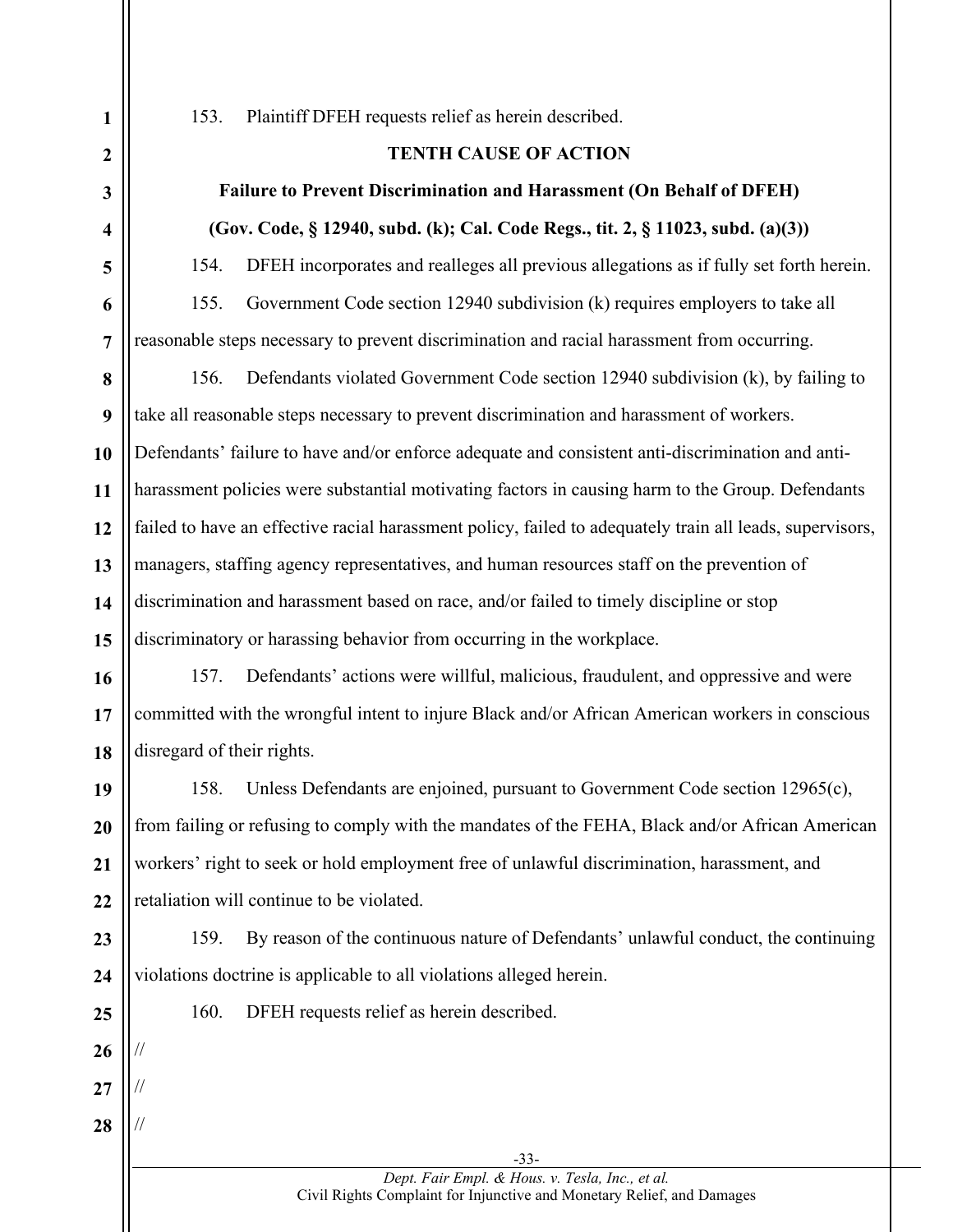#### **1 2 3 4 5 6 7 8 9 10 11 12 13 14 15 16 17 18 19 20 21 22 23 24 25 26 27 ELEVENTH CAUSE OF ACTION Unequal Pay (Labor Code, § 1197.5; Gov. Code, § 12930, subd. (f)(5))** 161. DFEH incorporates and realleges all previous allegations as if fully set forth herein. 162. Labor Code 1197.5 subsection (b) states that "[a]n employer shall not pay any of its employees at wage rates less than the rates paid to employees of another race or ethnicity for substantially similar work, when viewed as a composite of skill, effort, and responsibility, and performed under similar working conditions." 163. Defendants' Black and/or African American workers received less total compensation than their non-Black counterparts while performing substantially similar work as each other, considering their combination of skill, effort, and responsibilities, as well as their similar working conditions. 164. Defendants' Black and/or African American workers received less hourly pay or less base pay than their non-Black counterparts while performing substantially similar work as each other, considering their combination of skill, effort, and responsibilities, as well as their similar working conditions. 165. Defendants' Black and/or African American workers received less incentive pay, bonuses, equity and/or benefits compared to their non-Black counterparts while performing substantially similar work as each other, considering their combination of skill, effort, and responsibilities, as well as their similar working conditions. 166. As a result of Defendants' conduct, Black and/or African American workers suffered and continue to suffer lost earnings, and DFEH is entitled to recover unpaid wages and liquidated damages in addition to costs of suit. 167. Unless Defendants are enjoined, pursuant to Government Code section 12965(c), from failing or refusing to comply with the mandates of the FEHA, Black and/or African American workers' right to seek or hold employment free of unlawful discrimination, harassment, and retaliation will continue to be violated.

**28**

168. By reason of the continuous nature of Defendants' unlawful conduct, the continuing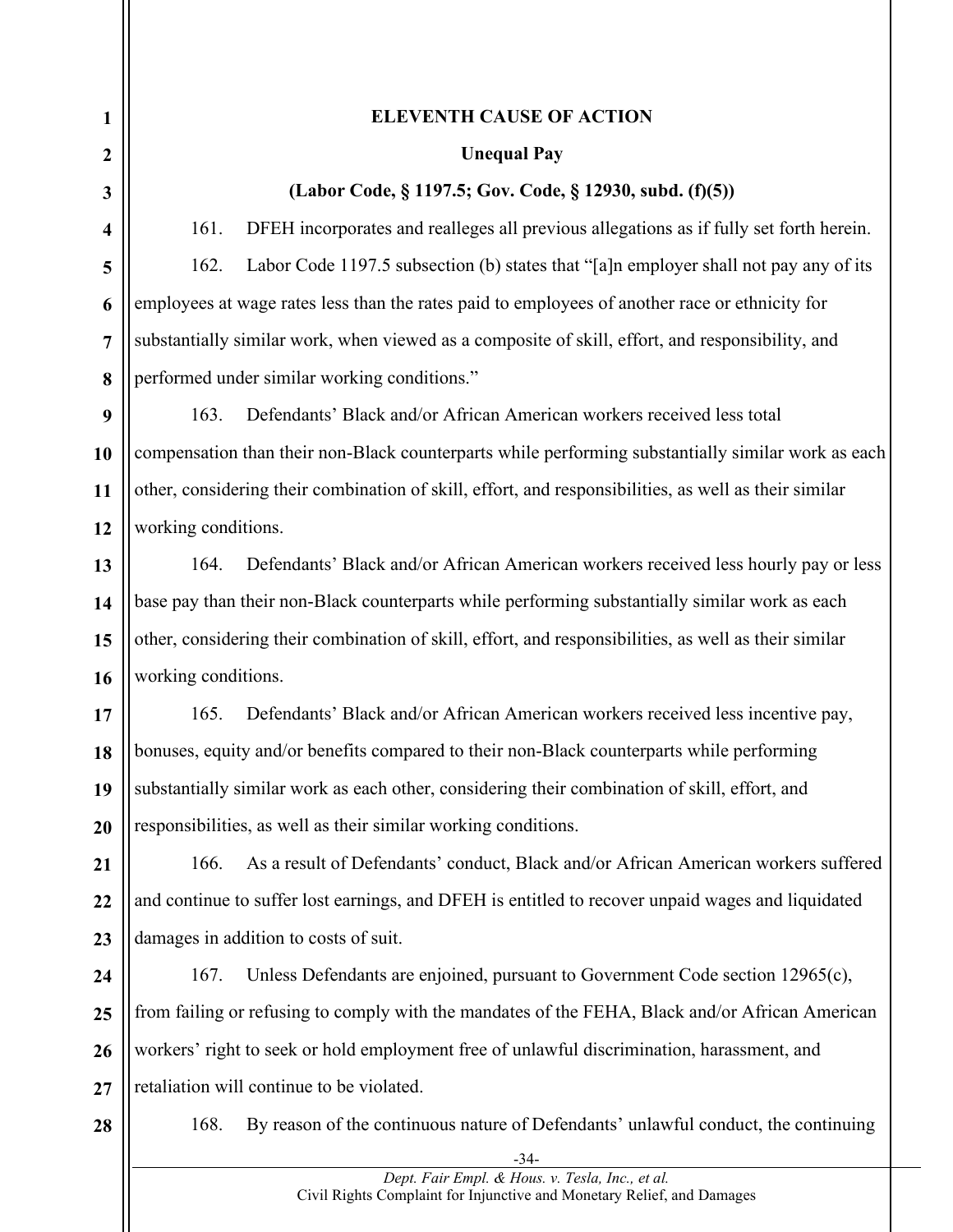violations doctrine is applicable to all violations alleged herein.

169. Plaintiff DFEH requests relief as herein described.

### **TWELFTH CAUSE OF ACTION**

# **Waiver of Rights, Forums, or Procedures and Release of Claims (Gov. Code, §§ 12953 and 12964.5 and Labor Code § 432.6)**

170. DFEH incorporates and realleges all previous allegations as if fully set forth herein.

171. Government Code Section 12953 defines an unlawful practice as an employer's violation of Section 432.6 of the Labor Code.

172. Section 432.6 of the Labor Code states inter alia that "[a] person shall not, as a condition of employment, continued employment, or the receipt of any employment-related benefit, require any applicant for employment or any employee to waive any right, forum, or procedure for a violation of any provision of the California Fair Employment and Housing Act…or this code, including the right to file and pursue a civil action or a complaint with, or otherwise notify, any state agency, other public prosecutor, law enforcement agency, or any court or other governmental entity of any alleged violation."

173. Based on information and belief, DFEH alleges that Defendants required Black and/or African American workers to waive rights, forums, and/or procedures as a condition of employment, continued employment, or the receipt of any employment-related benefit in violation of Labor Code Section 432.6 and Government Code Section 12953.

174. Government Code Section 12964.5 subsection (a)(1)(A) prohibits "an employer, in exchange for a raise or bonus, or as a condition of employment or continued employment…to require an employee to sign a release of a claim or right under this part."

**26 27** 175. Based on information and belief, DFEH alleges that Defendants' Black and/or African American workers were required to sign a release of claims and/or rights as a mandatory condition of employment. Tesla also required its contracted staffing agencies to waive rights as a mandatory condition of employment for any worker assigned to Tesla. These actions violate Government Code Section 12964.5.

**28**

176. By engaging in the conduct set forth above, Defendants acted in conscious disregard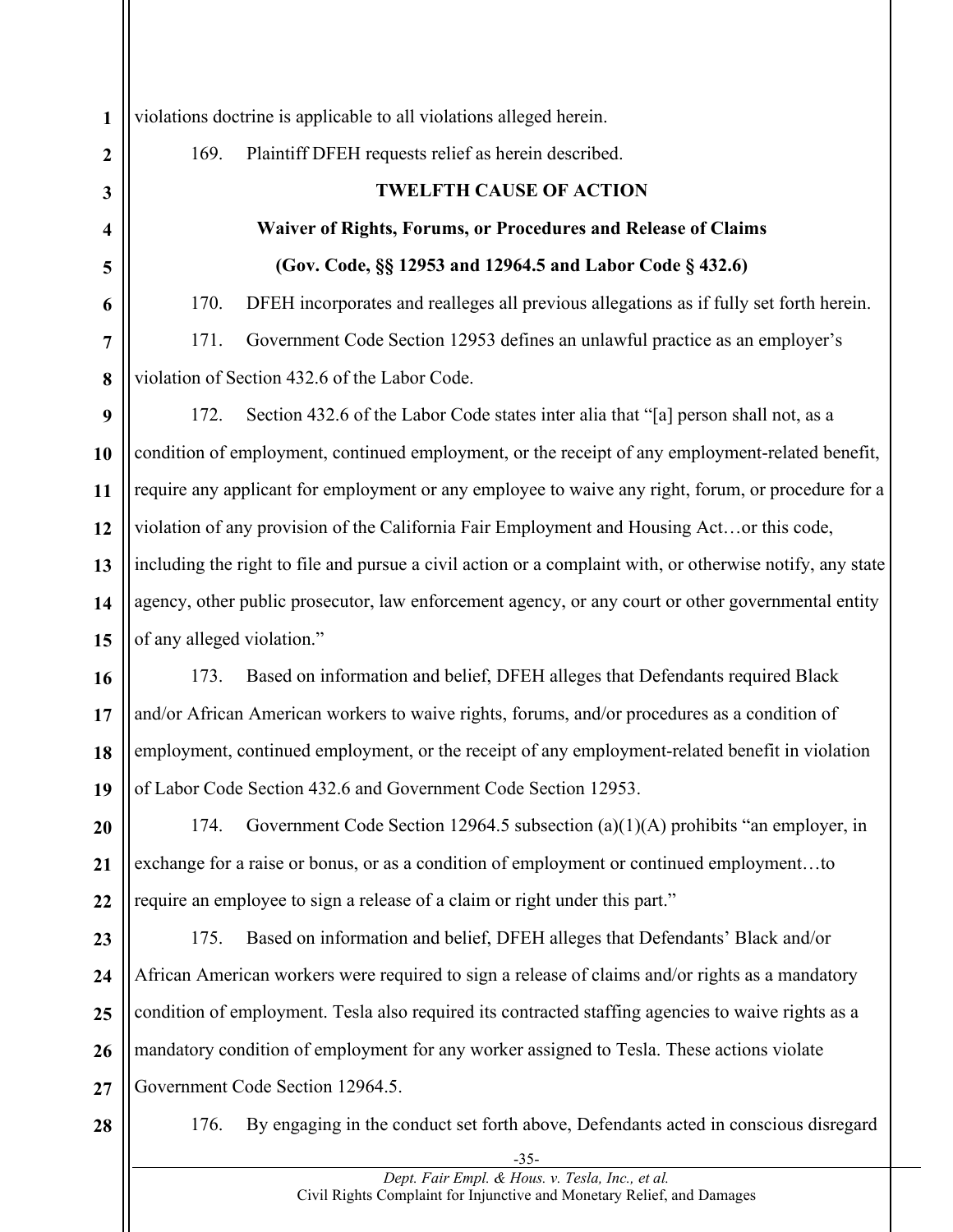<span id="page-35-0"></span>-36- **1 2 3 4 5 6 7 8 9 10 11 12 13 14 15 16 17 18 19 20 21 22 23 24 25 26 27 28** of the rights or safety of others and acted in an oppressive, fraudulent, or malicious manner in violation of California Civil Code section 3294. 177. As a further result of the unlawful employment practices of Defendants, the Group suffered lost earnings, lost benefits, lost future employment opportunities, and other financial loss as well as non-economic damages, including but not limited to, emotional pain, humiliation, embarrassment, belittlement, frustration, and mental anguish, in an amount to be determined at trial. 178. Unless Defendants are enjoined, pursuant to Government Code section 12965(c), from failing or refusing to comply with the mandates of the FEHA, Black and/or African American workers' right to seek or hold employment free of unlawful discrimination, harassment, and retaliation will continue to be violated. 179. By reason of the continuous nature of Defendants' unlawful conduct, the continuing violations doctrine is applicable to all violations alleged herein. 180. Plaintiff DFEH requests relief as herein described. **THIRTEENTH CAUSE OF ACTION Failure to Retain and Produce Records (on Behalf of DFEH Only) (Gov. Code, § 12946; Cal. Code Regs., tit. 2, § 11013)** 181. Plaintiff-Intervenor incorporates the preceding paragraphs as alleged above. 182. Government Code section 12946[33](#page-35-0) declares it an unlawful employment practice for an employer to "fail to maintain and preserve any and all applications, personnel, membership, or employment referral records and files for a minimum period of two years after the records and files are initially created or received, or for employers to fail to retain personnel files of applicants or terminated employees for a minimum period of two years after the date of the employment action taken." State and federal law, including the California Labor Code, Equal Pay Act, and Unemployment Insurance Code (Lab. Code, §§ 226, 1197.5; Unemp. Ins. Code, § 1085; Cal. Code <sup>33</sup> Effective January 1, 2022, Government Code section 12946 now requires that employers preserve employment records for at least four years. As mentioned before, however, DFEH references Government Code section 12946 as it existed at the time of the DFEH investigation, which required employers maintain employment records for a minimum of two years.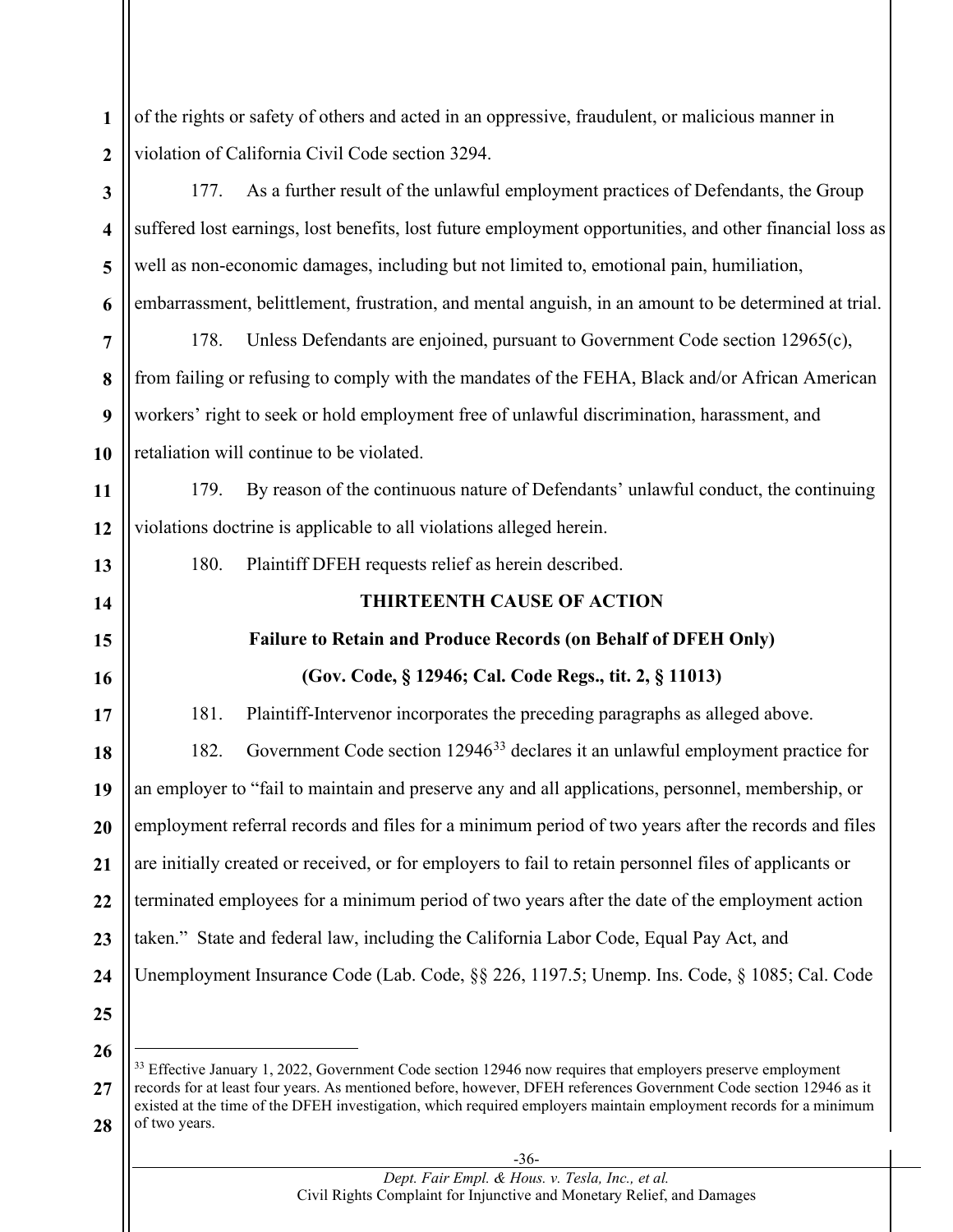**1 2 3** Regs., tit. 22, § 1085-2), the Federal Fair Labor Standards Act and Equal Pay Act (29 C.F.R. § 516 et seq.; 29 U.S.C. § 211), and Title VII of the Civil Rights Act of 1964 (29 C.F.R. § 1602 et seq.), require employers to create and maintain various personnel records, including compensation records.

**5 6 7 8** 183. Upon the filing of the DFEH Director's Complaint against Tesla, DFEH sent a Document Retention Notice to Tesla which gave Tesla notice not to destroy, conceal, or alter any documents or data relevant to the Director's Complaint, including data stored with third-party agents and information related to complaints of discrimination and/or unfair terms and conditions of employment.

**9 10 11 12 13** 184. During DFEH's administrative investigation, DFEH requested Defendants' personnel records, including complaints and investigation information. Defendants' investigative discovery production was incomplete. Personnel files were missing for numerous workers throughout the covered time period. Complaints and information about investigations also were not provided for multiple workers. Defendants failed to supplement their production with complete records.

**14 15 16** 185. Defendants failed to maintain employment records that they were required to make and maintain under state and federal law during the relevant time period in violation of Government Code section 12946 and California Code of Regulations, Title 2, section 11013.

**17 18 19 20** 186. Unless Defendants are enjoined, pursuant to Government Code section 12965(c), from failing or refusing to comply with the mandates of the FEHA, Black and/or African American workers' right to seek or hold employment free of unlawful discrimination, harassment, and retaliation will continue to be violated.

**21 22** 187. By reason of the continuous nature of Defendants' unlawful conduct, the continuing violations doctrine is applicable to all violations alleged herein.

**23**

**4**

- **24**
	-

**PRAYER FOR RELIEF**

**25 26 WHEREFORE**, DFEH prays that this Court issue judgment in favor of DFEH, and against Defendants, ordering:

- **27**
- 1. Compensatory and punitive damages;

188. Plaintiff DFEH requests relief as herein described.

**28**

2. Economic damages and equitable relief, including but not limited to reinstatement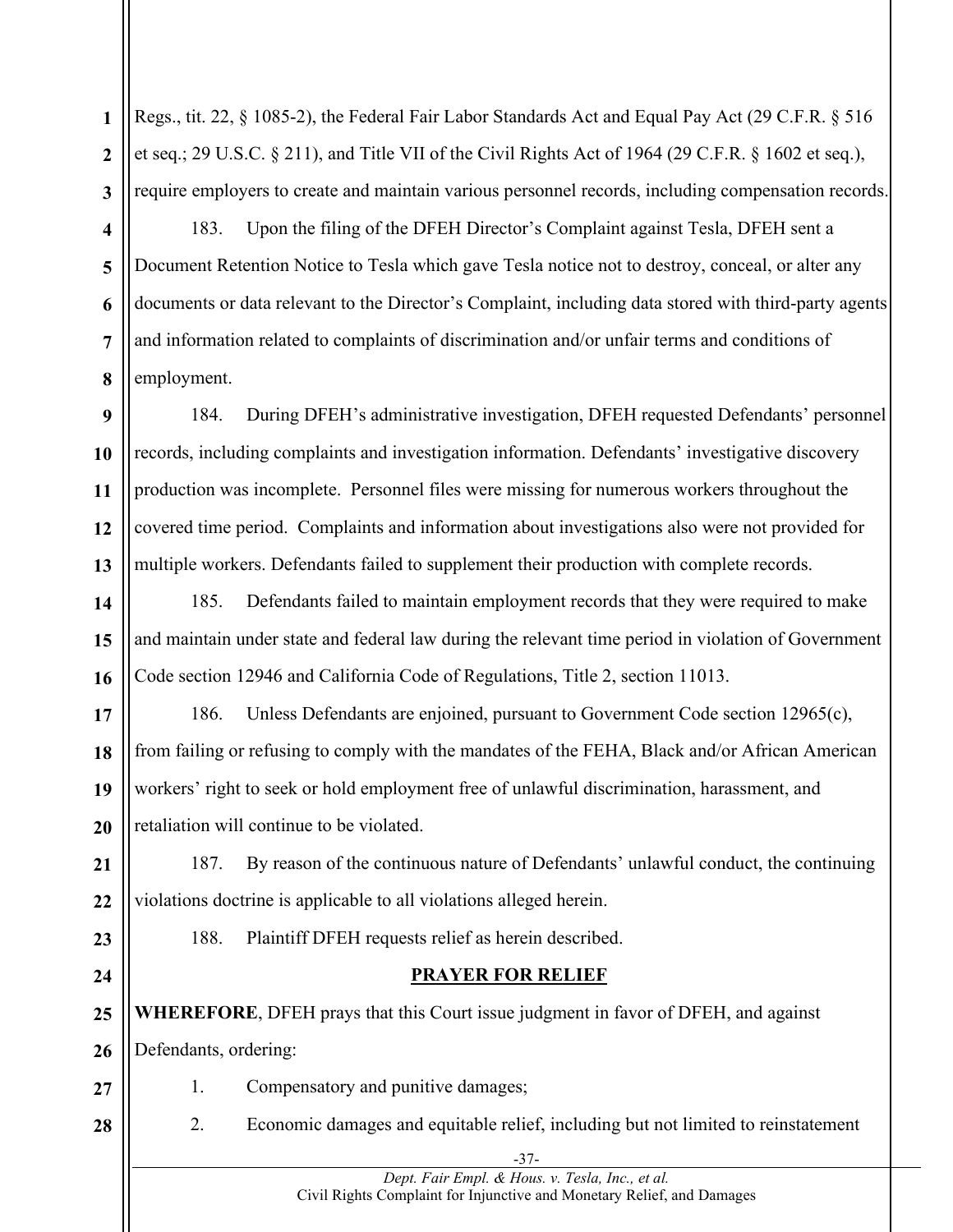| $\mathbf{1}$     | and/or front pay, pay adjustments, backpay, lost wages and benefits (including base pay, incentive |                                                                                 |  |
|------------------|----------------------------------------------------------------------------------------------------|---------------------------------------------------------------------------------|--|
| $\boldsymbol{2}$ | pay, pension benefits and awards), in an amount to be proven at trial;                             |                                                                                 |  |
| 3                | 3.                                                                                                 | Liquidated damages and penalties, as required by law;                           |  |
| 4                | 4.                                                                                                 | Injunctive relief;                                                              |  |
| 5                | 5.                                                                                                 | Declaratory relief;                                                             |  |
| 6                | 6.                                                                                                 | Prejudgment interest, as required by law;                                       |  |
| 7                | 7.                                                                                                 | Attorneys' fees and costs to the Department of Fair Employment and Housing; and |  |
| 8                | 8.                                                                                                 | Other relief the Court deems to be just and proper.                             |  |
| 9                |                                                                                                    |                                                                                 |  |
| 10               |                                                                                                    | DATED: February 9, 2022<br>DEPARTMENT OF FAIR EMPLOYMENT                        |  |
| 11               |                                                                                                    | <b>AND HOUSING</b>                                                              |  |
| 12               |                                                                                                    | /s/ Siri Thanasombat<br>By: SIRI THANASOMBAT                                    |  |
| 13               |                                                                                                    | Attorneys for the Department of Fair<br><b>Employment and Housing</b>           |  |
| 14               |                                                                                                    |                                                                                 |  |
| 15               |                                                                                                    |                                                                                 |  |
| 16               |                                                                                                    |                                                                                 |  |
| 17               |                                                                                                    |                                                                                 |  |
| 18               |                                                                                                    |                                                                                 |  |
| 19               |                                                                                                    |                                                                                 |  |
| 20               |                                                                                                    |                                                                                 |  |
| 21               |                                                                                                    |                                                                                 |  |
| 22               |                                                                                                    |                                                                                 |  |
| 23               |                                                                                                    |                                                                                 |  |
| 24               |                                                                                                    |                                                                                 |  |
| 25               |                                                                                                    |                                                                                 |  |
| 26               |                                                                                                    |                                                                                 |  |
| 27               |                                                                                                    |                                                                                 |  |
| 28               |                                                                                                    |                                                                                 |  |
|                  |                                                                                                    | $-38-$<br>Dept. Fair Empl. & Hous. v. Tesla, Inc., et al.                       |  |
|                  |                                                                                                    | Civil Rights Complaint for Injunctive and Monetary Relief, and Damages          |  |